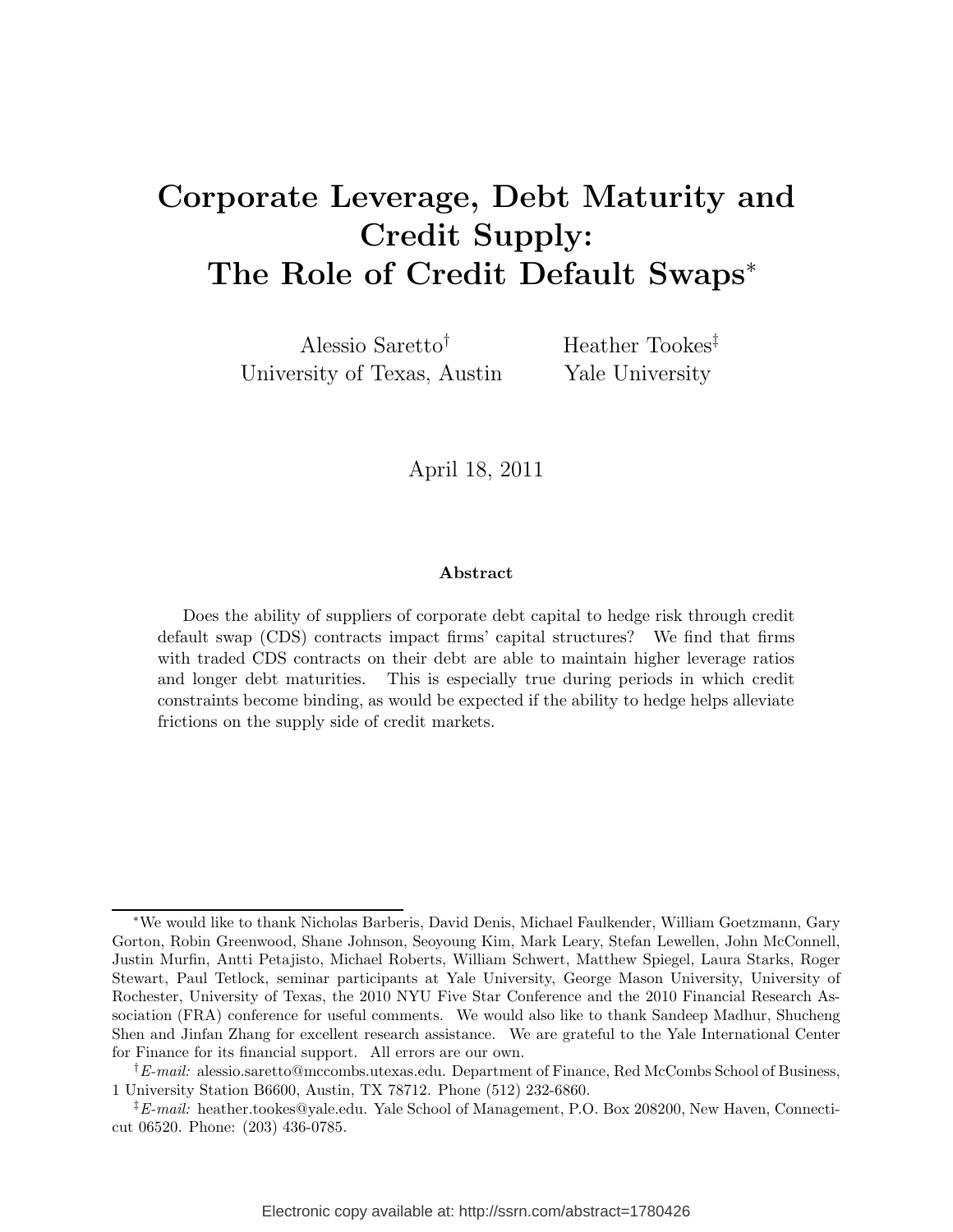# 1. Introduction

The recent credit crisis has brought an intense policy debate regarding the impact of financial innovation and derivatives, particularly credit default swaps (CDS). <sup>1</sup> Given the sheer size of the credit default swap market,<sup>2</sup> it is crucial to identify and quantify as many as possible of the potential effects that these markets might have on the economy. This paper asks whether and how firms' capital structures are affected by the ability of suppliers of debt capital to hedge credit risk through CDS contracts. We examine the capital structures of non-financial firms in the S&P 500 index during 2002-2009 and find that, even after controlling for factors that are known to impact demand for leverage and debt maturity, firms with CDS contracts trading on their debt are able to maintain higher leverage ratios and longer debt maturities.

Why would CDS markets impact firms' financing? The ability of capital suppliers to hedge can reduce frictions on the supply side. This can occur in several ways. First, if treasuries are in short supply, the existence of CDS markets can make holding corporate debt more attractive to a broad group of potential investors. Second, financial institutions such as banks and insurance companies are frequent providers of corporate debt capital. Holding single-name CDSs can provide these buyers the opportunity to reduce regulatory capital requirements.<sup>3</sup> This can increase the supply of credit to firms if there is a separation between those willing to hold credit risk and those with capital that they would like to lend. Anecdotal evidence of the existence of binding regulatory capital constraints is consistent with this market segmentation. For example, AIG states in its Annual Report that at the

 ${}^{1}$ A credit default swap is essentially an insurance contract on a firm's debt, in which, in the event of default, the seller gives the buyer a payment corresponding to the difference between the nominal and the market value of the debt. The buyer pays the seller a periodic premium for this protection. These can be useful for hedging or to speculate on credit risk.

<sup>2</sup>The amount of CDSs outstanding has declined from a peak of \$62.2 trillion notional in the second half of 2007, but the market has far from disappeared. The International Swaps and Derivatives Association (ISDA) reports that the notional amount of outstanding CDSs during the first half of 2010 was \$26.3 trillion, similar to the size of the market in 2006, and far greater than the \$5.4 trillion and \$12.4 trillion in the first half of 2004 and 2005, respectively. See: http://www.isda.org/statistics/pdf/ISDA-Market-Survey-results1987 present.xls

<sup>3</sup>"Guarantees issued by or protection provided by entities with a lower risk weight than the counterparty exposure is assigned the risk weight of the guarantor or protection provider." (Basel II, page 49, Article 141)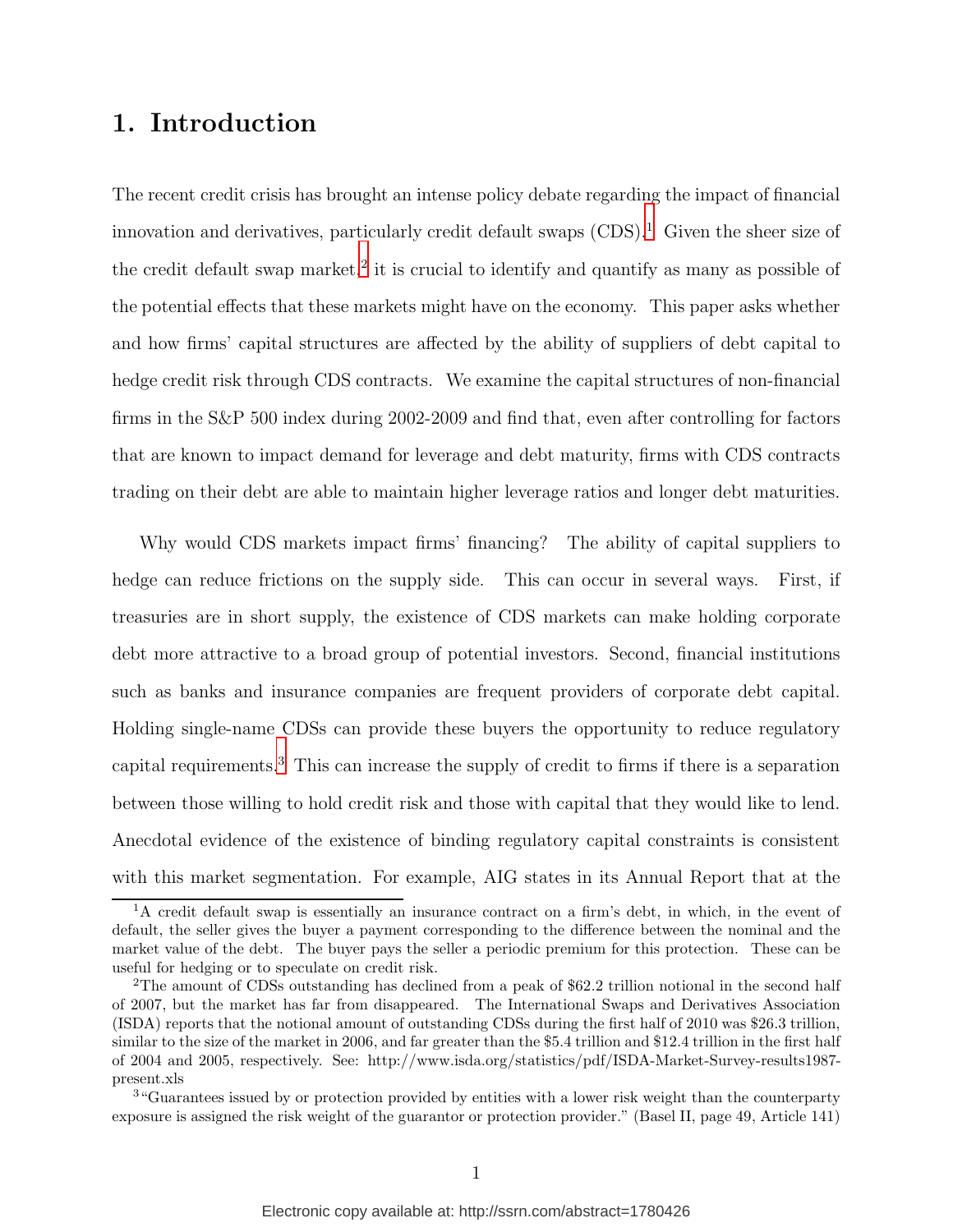end of 2009 it had \$150 billion in notional CDSs outstanding (written), which it wrote to provide regulatory capital relief to financial institutions for their corporate loans. Third, CDSs enable banks to provide loans for the purpose of maintaining client relationships, while mitigating portfolio risk. In one of the most comprehensive surveys of CDS market participants to date, the British Bankers' Association estimates that in 2006, 20% of purchasers of credit protection were banks making these purchases to hedge their loan portfolios (British Bankers' Association, *Credit Derivatives Report* (2006)). Finally, a liquid secondary market for credit risk provides a resale option and may make holding credit risk more attractive. These potential channels, along with the growing empirical evidence that supply frictions are generally important (e.g., Faulkender & Petersen (2006); Lemmon & Roberts (2010); Massa, Yasuda & Zhang (2009); Sufi (2009); Leary (2009); Duchin, Ozbas & Sensoy (2010); Choi, Getmansky, Henderson & Tookes (2010)) suggest that CDSs could have economically significant effects on firms' capital structures.

Although there are several reasons why we might expect CDSs to relax firms' capital supply constraints, the empirical evidence thus far has been rather weak. In particular, in their study of credit spreads, Ashcraft & Santos (2009) find that the onset of CDS trading does not lower the cost of capital for the average firm, and leads to a small reduction in bond and loan spreads of firms that are safer and more transparent. Even though the S&P500 firms that we study (presumably, the most important firms in the economy) are likely to be part of this group of safer firms experiencing reductions in spreads, the small magnitude of the reductions is still somewhat surprising. If the inability of suppliers of capital to hedge is an important supply friction then why should we observe such an economically small effect of the introduction of CDS on spreads? One explanation is that the demand curve for credit is relatively flat, so an outward shift in supply has a greater impact on quantities than on prices. A second, perhaps more plausible, explanation is that non-price terms are also impacted by the introduction of CDS. If suppliers of credit become more willing to relax non-price contract terms (such as debt maturity and collateral requirements), then this may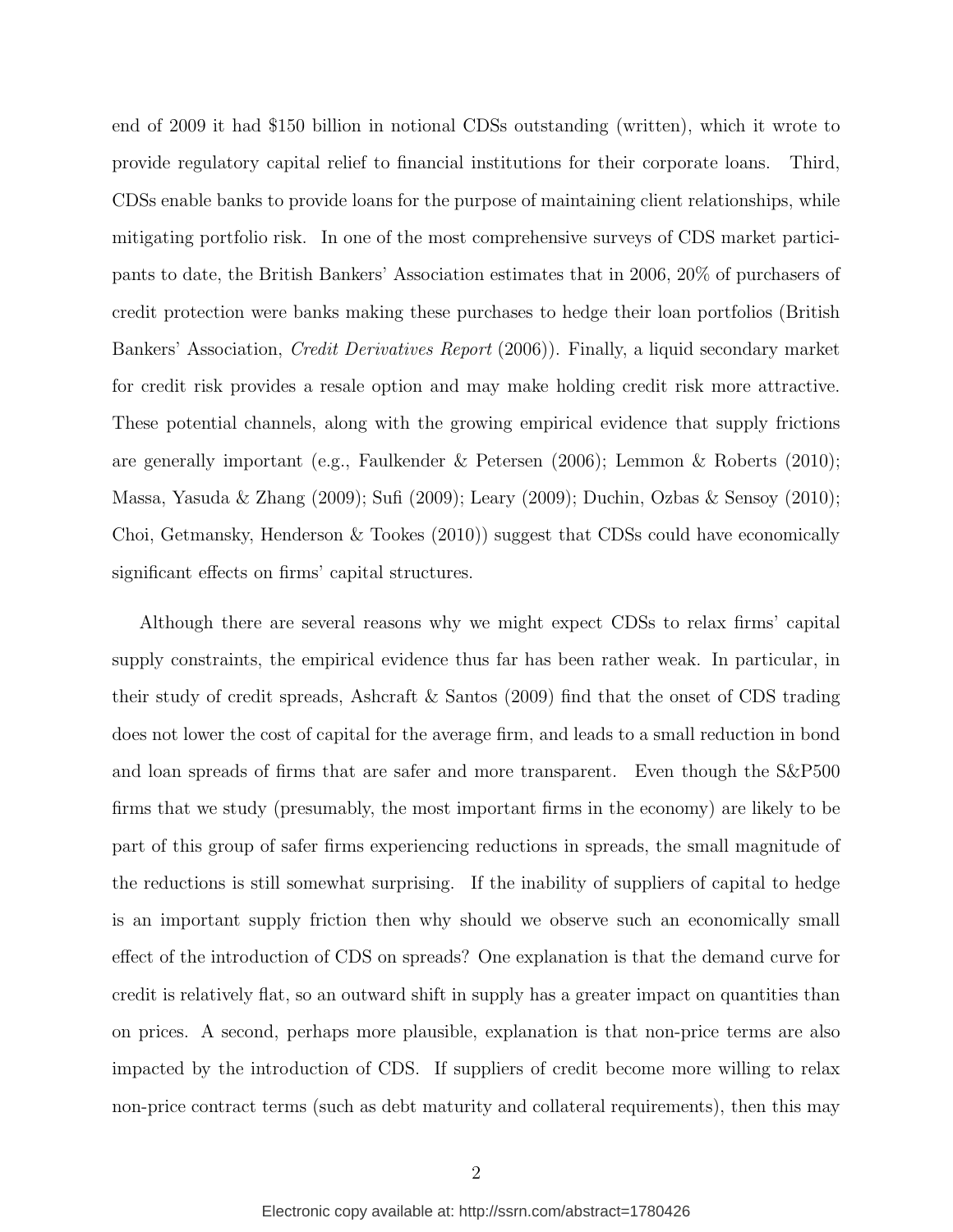dampen any observed impact on prices. Ashcraft & Santos (2009) focus on the impact of the introduction of CDS on a single dimension (i.e., price) of debt financing. Our analysis of both leverage (quantity) and debt maturity (a non-price contract term) helps complete the picture.

Our focus on debt maturity, in addition to leverage, allows us to take a potentially important step towards capturing variation in the firms' financial contracts as a result of shifts in the ability of suppliers of debt capital to hedge. There is widespread acceptance in the banking literature that maturity is an important non-price contract term. For example, Strahan (1999) reports evidence that banks use price and non-price terms such as maturity and collateral requirements as complements in loan contracting. This complementarity is also reported in Dennis, Nandy & Sharpe (2000). Melnik & Plaut (1986) explicitly model the tradeoff between price and other contract terms, including debt maturity, loan commitment fees and collateral requirements. All else equal, shortening maturity allows suppliers of capital to mitigate risk, keeping borrowers under close control; lengthening maturities without requiring higher rates is therefore interpreted as a relaxation of supply.

There are two main findings from the analysis. First, the introduction of CDS markets increases firm leverage and extends debt maturity. These increases are both statistically and economically significant. Depending on the definition of leverage (i.e., market or book leverage) used in the empirical specification, the estimated increase in debt ratios due to CDSs is between 0.035 and 0.066 (i.e., between 22 and 26 percent of mean leverage). The estimated increase in debt maturity is between 1.2 and 1.7 years (i.e., between 13 and 19 percent of mean debt maturity). Second, we find that the impact of CDSs on leverage and maturity is greatest in the periods in which credit supply constraints are most binding. An ideal test of the hypothesis that the ability of suppliers to hedge becomes more important when credit constraints bind would identify a supply shock that impacts some firms in our sample but not others. We use defaults by other firms headquartered in the same state (but different industry) as the sample firm as a proxy for a local credit supply shock. This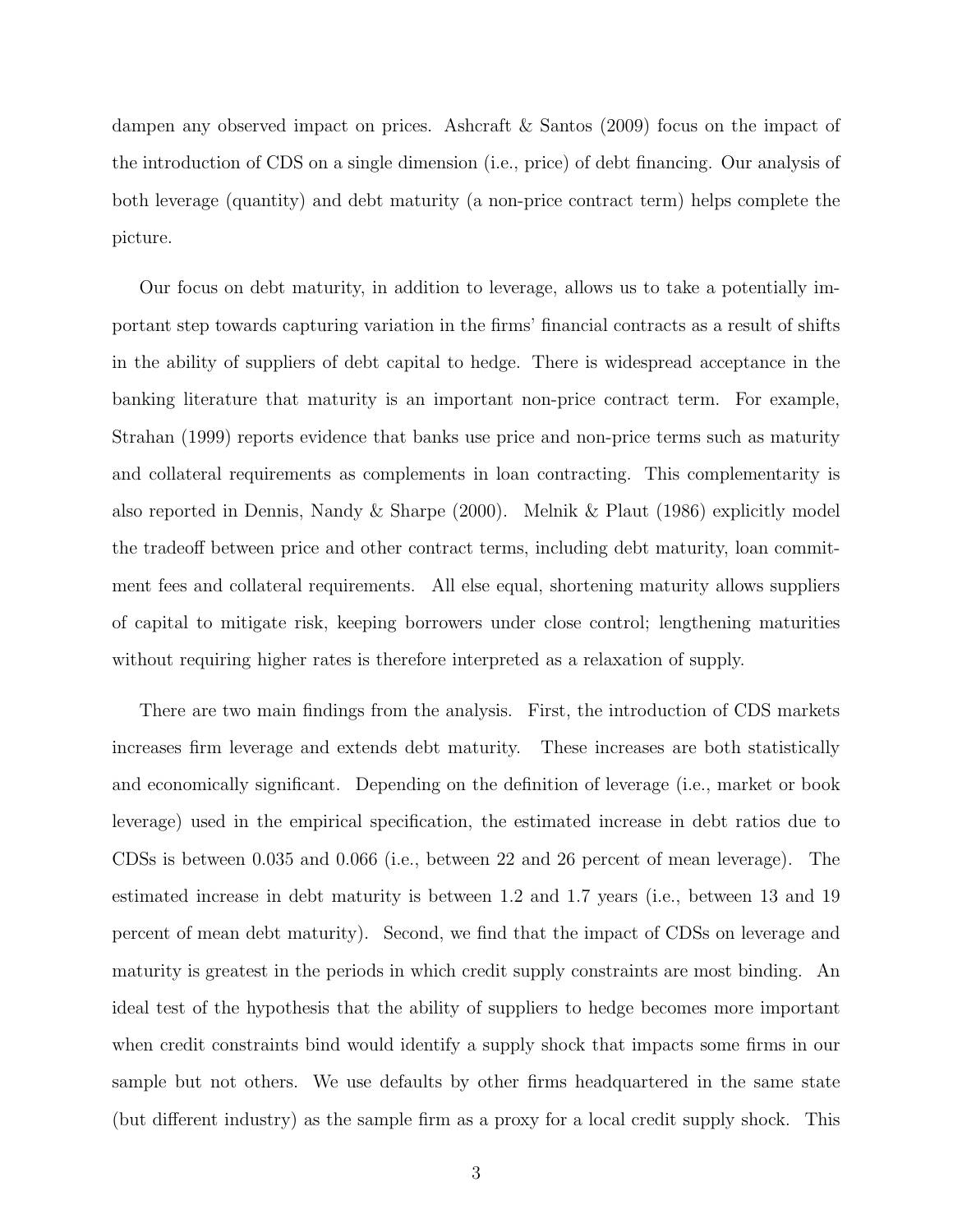analysis uses previous findings in the literature that institutional investors exhibit local biases in their portfolio allocations (e.g., Coval & Moskowitz (1999), Bharath, Dahiya, Saunders & Srinivasan (2007), and Massa, Yasuda & Zhang (2009)) and are therefore likely to be affected by a default of a local firm. Consistent with the supply-side interpretation of the impact of CDSs, we observe a greater effect of CDSs on firms' ability to maintain greater leverage and longer maturities when local supply shocks occur.

A potential concern with any study of the impact of CDS markets on financing choice is the possibility that CDS firms are different from non-CDS firms based on unobservable variables that are systematically related to leverage and maturity choice. To mitigate this concern, our empirical approach exploits variation in the timing of the introduction of CDS markets. We follow Ashcraft & Santos (2009) and include two CDS variables in the benchmark regressions: *CDS Traded*, an indicator equal to one if there is a CDS market for the firm's debt at any time during the 2002-2009 sample period; and *CDS Trading*, an indicator variable equal to one if there is a traded CDS on its debt during year *t*. *CDS Traded* controls for unobservable differences between CDS and non-CDS firms. *CDS Trading* is the main variable of interest and captures the impact of CDSs on leverage and maturity in the years following CDS introduction. Alternatively, we replace the *CDS Traded* variable with firm fixed effects to account for time-invariant differences between firms, whether or not they have CDS contracts trading on their debt. In robustness analysis, we avoid concerns about selection altogether by looking *within* the sample of CDS firms to test whether the effects that we observe are stronger for firms whose CDS contracts are easier and cheaper to trade. In this way, rather than focusing on the availability of CDS (a binary variable), we focus on how liquid the contracts are. We identify two very coarse measures of liquidity: the number of daily CDS quotes and the average CDS bid-ask spread. Despite the expected noise in these measures, we find that our results are robust to this alternative specification.

The benchmark empirical approach is useful in that it allows us to measure the effect of the onset of CDS trading; however, it also assumes that the timing of CDS introduction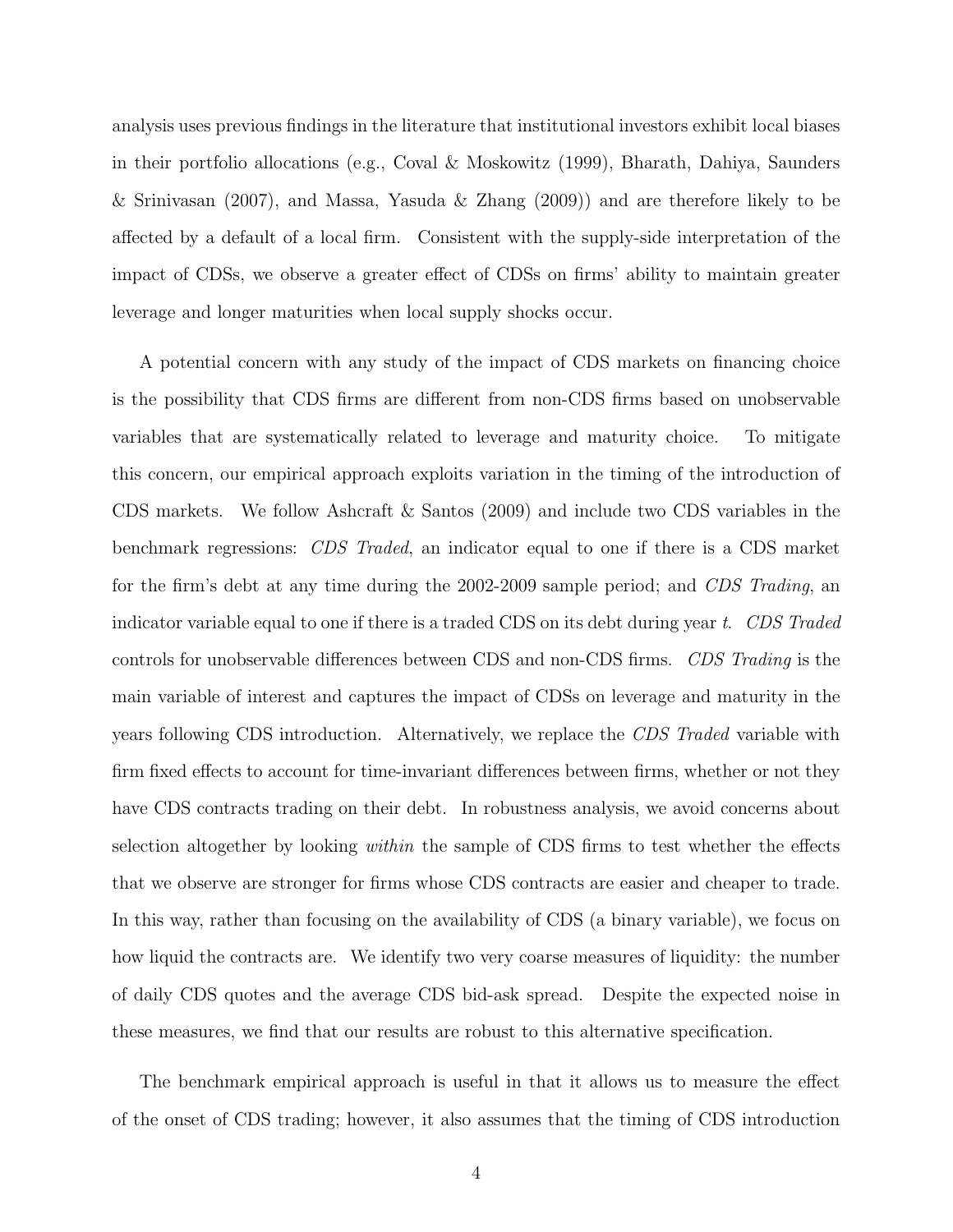is exogenous. To address the potential concern that the emergence of CDS markets is simultaneously determined with the firm's leverage and maturity decisions, we take a second approach to the analysis and allow for the endogeneity of the existence of a CDS market. We instrument *CDS Trading* with *Bond Turnover*, defined as the turnover in the market for the firm's public corporate bonds. The choice of instrument is based on the observation that CDS markets are important venues for trading credit risk. In fact, the British Bankers' Association estimates that in 2006, 39 percent of purchases of credit protection were due to banks' trading activities (distinct from hedging). Trading demands are expected to have a causal effect on the emergence of CDS markets. At the same time, we do not expect the desire of speculators to trade in a firm's credit to drive firms' leverage or maturity decisions directly. We find that our results are robust, even after accounting for the potential endogeneity of CDS markets.

Finally, because the benchmark analysis uses the entire post-CDS introduction period to estimate the impact of CDS markets, we introduce a third approach in which we isolate the CDS introduction event. We employ a difference in differences approach and examine the changes in leverage and maturity from the end of year  $t-1$  to the end of years  $t$  and  $t+1$ relative to CDS introduction, compared with the changes in a matched sample of non-CDS firms. Matched firms are identified based on the propensity score method in Rosenbaum & Rubin (1983). We find substantial increases in both leverage and debt maturity near CDS introduction.

In interpreting the main results it is useful to ask whether greater leverage and debt maturity are "good" for firms. Recent evidence from the 2007-2009 financial crisis suggests that this is indeed the case. For example, Almeida, Campello, Laranjeira & Weisbenner (2009) find that firms with debt coming due during the 2007-2008 period cut back on investment. Ivashina & Scharfstein (2010) find that firms with expired lines of credit cut down on investment activity relative to firms whose lines were not expiring. Duchin, Ozbas  $\&$ Sensoy (2010) report declines in non-financial firms' investment as a result of the credit crisis,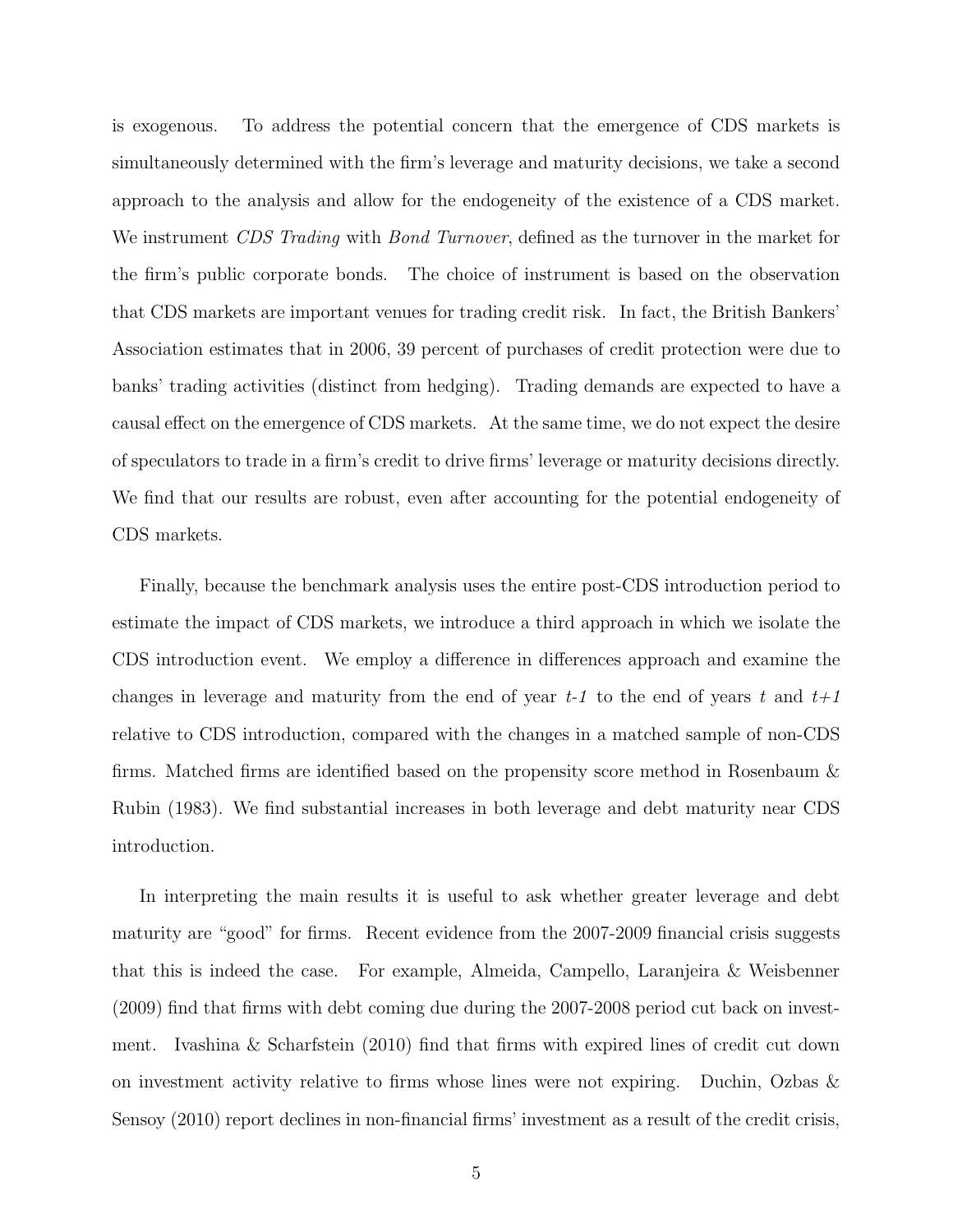with the greatest declines for financially constrained firms and those dependent on external finance. Survey evidence is consistent with these studies. Campello, Graham & Harvey (2010) report that 86 percent of CFOs in financially constrained firms curtailed investment in attractive projects during the financial crisis. Overall, the evidence suggests that relaxing credit constraints and extending debt maturities would improve real investment. Even in non-crisis times, longer debt maturities allow firms to mitigate the potential rollover risk associated with short maturity debt, as in Flannery (1986) and Diamond (1991).

The remainder of the paper is organized as follows. Section 2 describes the literature on capital supply constraints, debt maturity and credit default swaps. Section 3 describes the data and presents the benchmark empirical specification. Section 4 presents results of the analysis of the impact of suppliers' ability to hedge on leverage and maturity. Section 5 concludes.

# 2. Supply Constraints, Capital Structure and Debt Maturity

This paper contributes to three main strands of literature: recent papers that measure the role of capital supply constraints in firms' financing and investment decisions; research that focuses on debt maturity choice and the recent work on the implications of CDS contracts for firms.

## *2.1. The Role of Capital Supply Constraints in Firms' Financing Decisions*

The idea that supply frictions can impact capital structure and investment patterns has been the subject of a number of recent papers. Faulkender & Petersen (2006) find that firms with access to public debt markets (i.e., a credit rating) have substantially more debt in their capital structures. Sufi (2009) shows that firms with a loan rating use more debt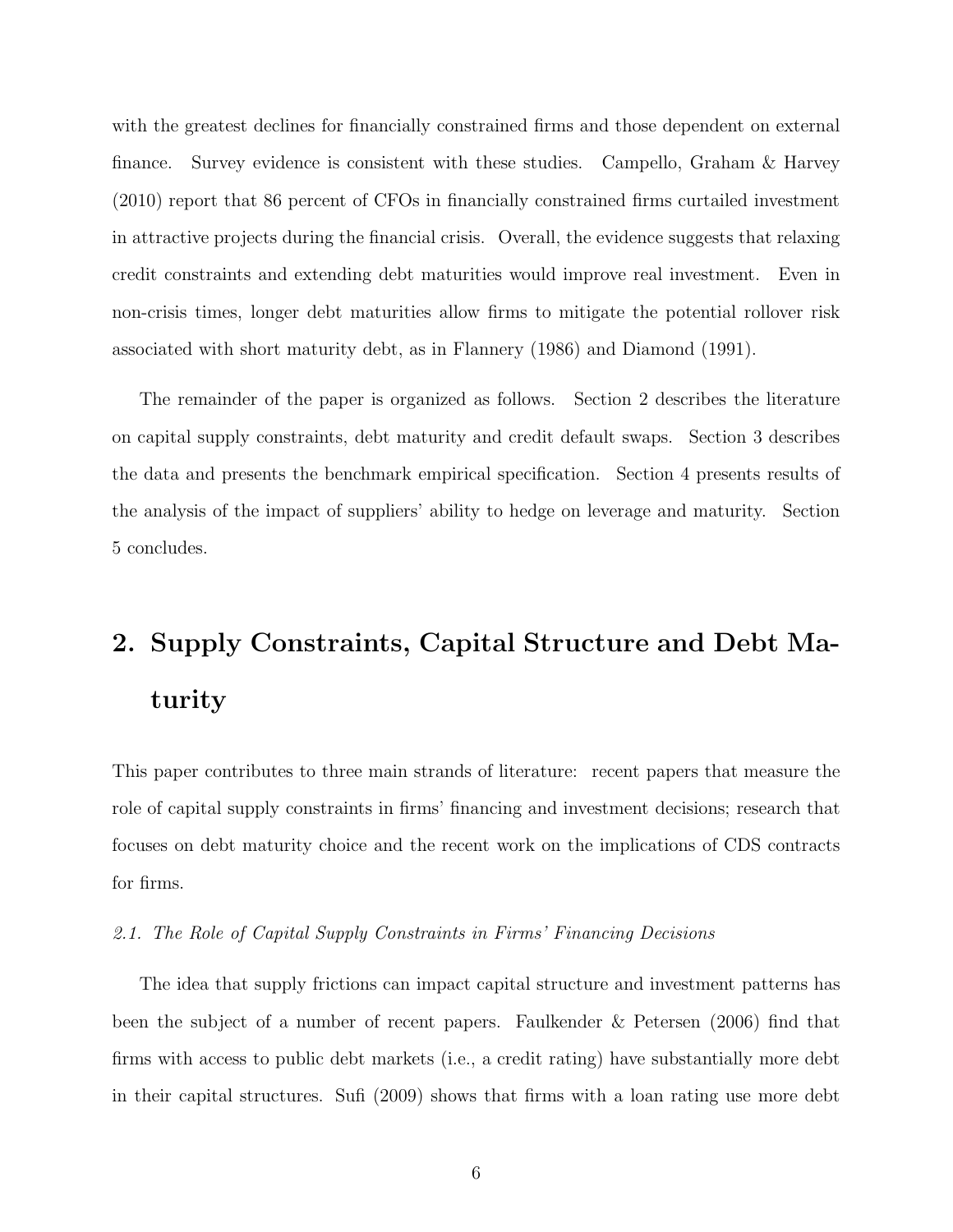after the introduction of syndicated bank loan ratings. Lemmon & Roberts (2010) and Leary (2009) use events to show how shocks to the supply of credit impact financing and investment. Massa, Yasuda & Zhang (2009) find that capital supply uncertainty has a negative impact on leverage and also affects firms' maturity choices. Choi et al. (2010) find strong links between convertible bond issuance and a variety of measures of supply of capital from convertible bond arbitrage hedge funds. Erel, Julio, Kim & Weisbach (2011) provide time series evidence on the relationship between macroeconomic condition and firms capital raising. They report that the supply of capital has a more important impact on capital raising than demand during downturns. On the theoretical side, Morellec (2010) models dynamic corporate investment and financing decisions when firms have uncertain access to credit and finds that credit supply is crucial to the determination of equilibrium capital structure. All of these papers link capital supply to firms' capital structures or to investment decisions. They make obvious the need for an improved understanding of the precise role of supply. Our focus on the impact of CDS markets provides an initial step, as it allows us to understand one mechanism by which these constraints can become more or less binding: variation in the ease with which suppliers of capital can hedge their positions.

### *2.2. Corporate Debt Maturity*

Despite a vast empirical literature on the debt versus equity choice (see e.g., Parsons & Titman (2009) for a recent survey), there are only a handful of empirical studies on the determinants of firms' debt maturity decisions and none of these address the potential impact of suppliers' ability to hedge. Barclay  $\&$  Smith (1995) find that low growth options firms and large firms choose more long-term debt. Stohs & Mauer (1996) find that: (1) large, less risky firms with long asset maturity have longer term debt; (2) firms with more earnings surprises have more short-term debt; (3) a non-monotonic relationship between debt rating and maturity, with very high and low rated firms having short-term debt. Johnson (2003) is the first to explicitly account for the potential simultaneity between leverage and maturity. We follow Johnson (2003) and the subsequent debt maturity literature (e.g., Datta, Iskandar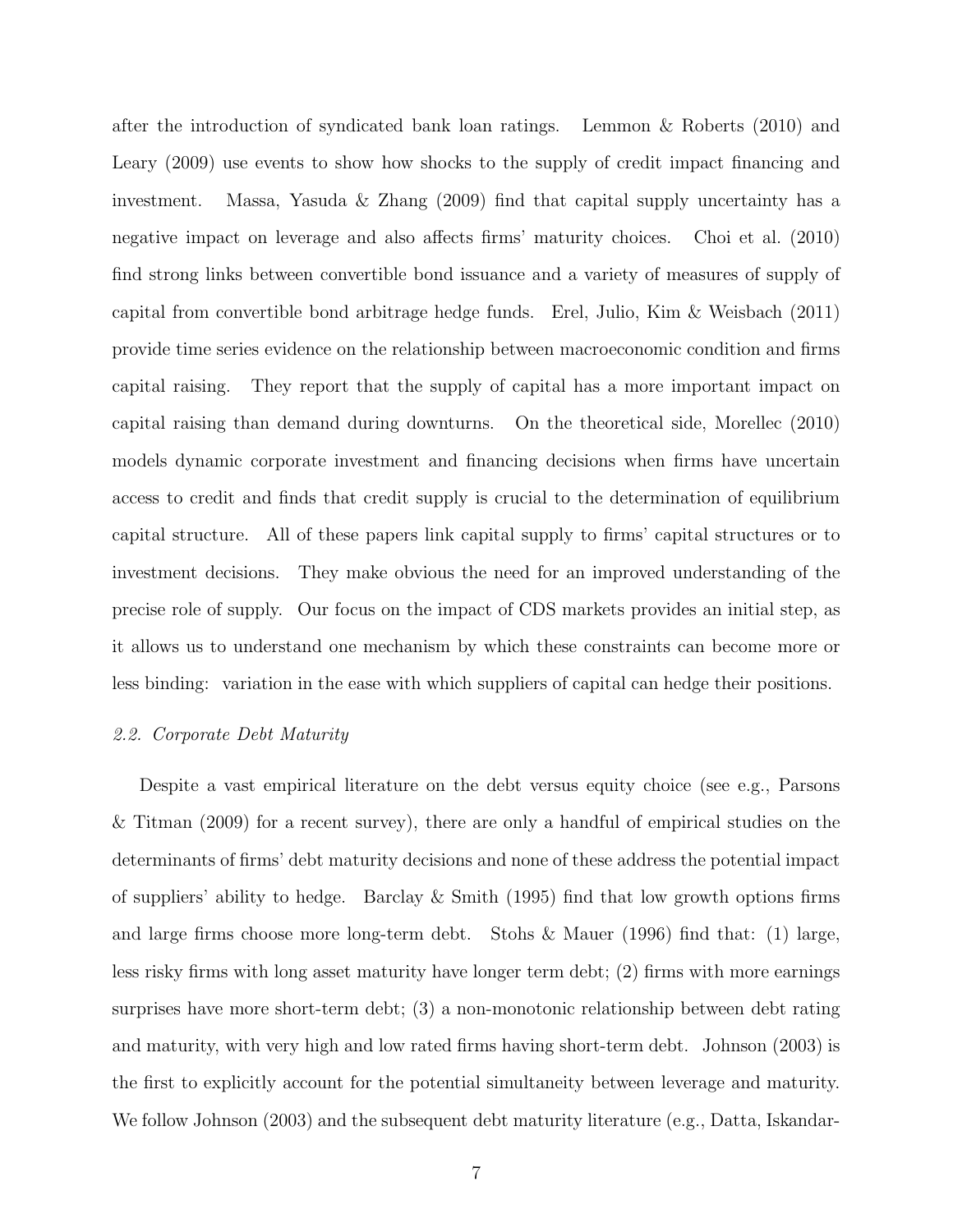Datta & Raman (2005); Aivazian, Ge & Qiu (2005) and Billett, King & Mauer (2007)) and estimate leverage and maturity jointly.

Guedes & Opler (1996) study new bond issues and focus on incremental debt maturity. One benefit of analyzing bond issues is that the authors do not have to rely on Compustat, which aggregates all debt with maturities greater than five years, to calculate maturities. The limitation is that the analysis is limited to bonds, leaving out other potentially important sources of debt.<sup>4</sup> Our debt maturity data capture the actual maturities of all components of firms' capital structures (in years). This allows us to provide economically meaningful interpretations of our estimates and to capture more cross sectional variation in the maturity structure of debt than the Compustat categories allow.

#### *2.3. Credit Default Swaps*

The recent credit crisis has brought an intense policy debate regarding the impact of financial innovation and derivatives, particularly CDSs. For example, Stout (2009) identifies Congress's passage of the Commodity Futures Modernization Act in 2000, which made derivatives contracts legally enforceable, as the root of the recent financial crisis. On the other hand, Stulz (2010) argues that despite the popular claim that CDS markets facilitated the crisis, much of the crisis stemmed from the declines in the housing market, not from CDSs. It is clear that there are both costs and benefits; however, despite being crucial to informed policy-making, their magnitudes are generally unknown. Our analysis provides evidence of the impact of one potential channel through which CDSs might matter: primary markets for firms' debt.

CDSs allow suppliers of capital to reduce credit risk exposure, potentially increasing their willingness to supply capital to firms. The two most closely related empirical papers on the implications of CDS contracts for firms are Ashcraft & Santos (2009) and Hirtle (2009). In their study of credit spreads, Ashcraft & Santos (2009) find that the onset of CDS trading

<sup>&</sup>lt;sup>4</sup>In our sample the total issuance of publicly traded bonds represents, on average, 18 percent of the total issuance of all types of debt.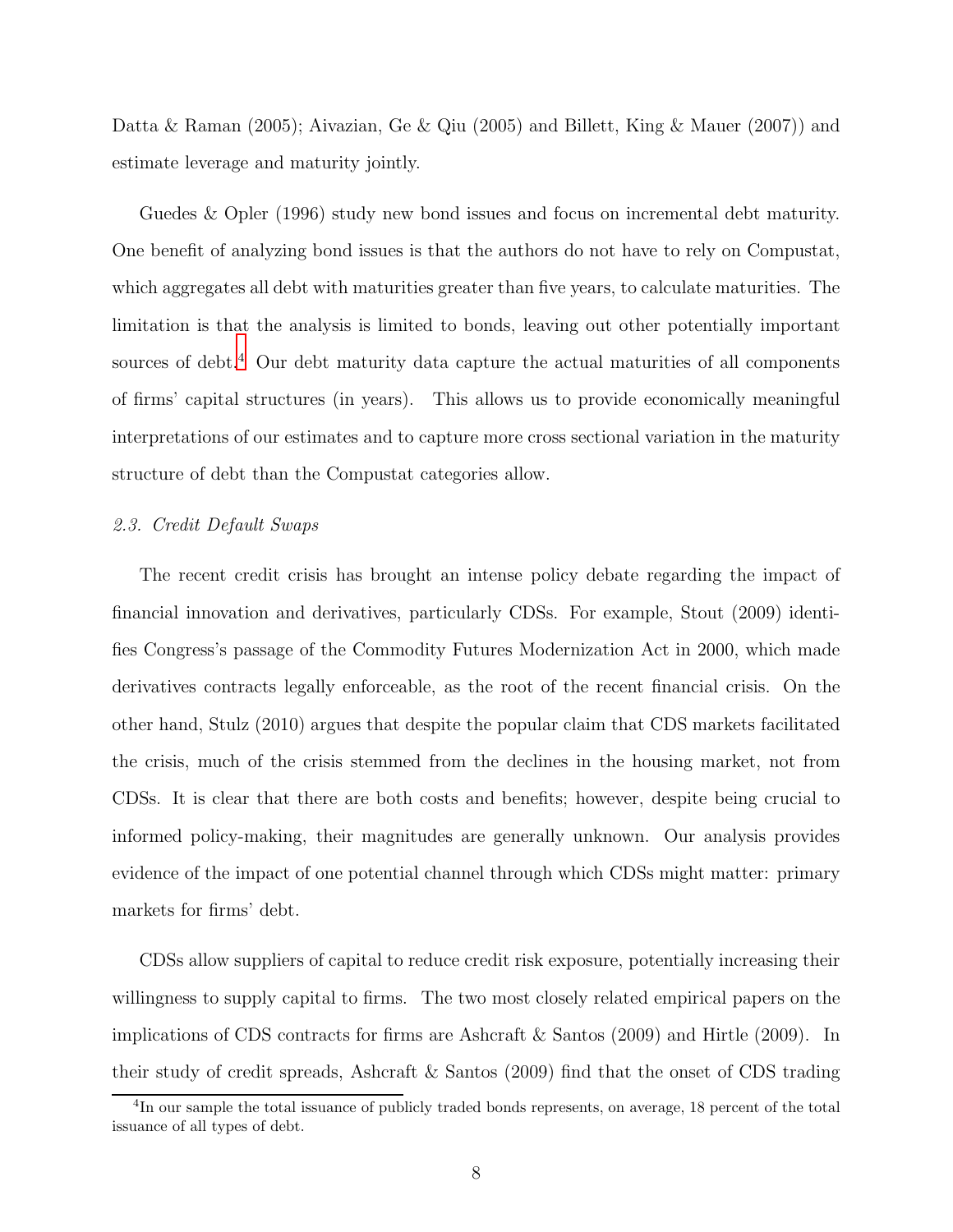does not lower the cost of capital for the average firm, and leads to a small reduction in bond and loan spreads of firms that are safer and more transparent. It is possible that, holding spreads constant, benefits from CDSs are manifested in non-price terms such as debt maturities or quantities. For example, Petersen & Rajan (1994) find that relaxation of small business loan supply constraints result in increased quantities of credit, rather than a price outcome. They argue that this can occur if the market for credit supply is not perfectly competitive. We take as given the findings in Ashcraft & Santos (2009) that the cost of corporate debt is unaltered by the existence of CDSs and test whether CDS contracts have economically meaningful effects on firms' leverage and debt maturities.

Hirtle (2009) uses proprietary bank data to examine derivatives use by banks and credit provision, at the bank portfolio level. She finds that greater use of derivatives leads banks to increase credit. Like our paper, she examines both price and nonprice dimensions of credit provision. Unlike our analysis, Hirtle (2009) measures total derivatives use by the banks, not CDSs on individual names of firms. The emphasis in Hirtle (2009) is on aggregate bank supply of business loans while we focus on the entire capital structures of individual firms. In addition, we exploit time series variation in the role of CDSs, based on the idea that they may become more important when credit constraints bind.

# 3. Data and Empirical Specification

## *3.1. Data*

There are three main data sources: Compustat, Bloomberg and Capital IQ. We begin with all non-financial firms in the S&P 500 index during the years 2002-2009, as reported by Compustat.<sup>5</sup> We use Compustat for all firm-level financial information and require all

 $5$ We focus on large-capitalization firms (presumably the most important firms in the economy); however, we acknowledge that small firms are underweighted in the analysis. On the other hand, many previous studies of debt maturity use cross-sectional Compustat data and overweight smaller firms.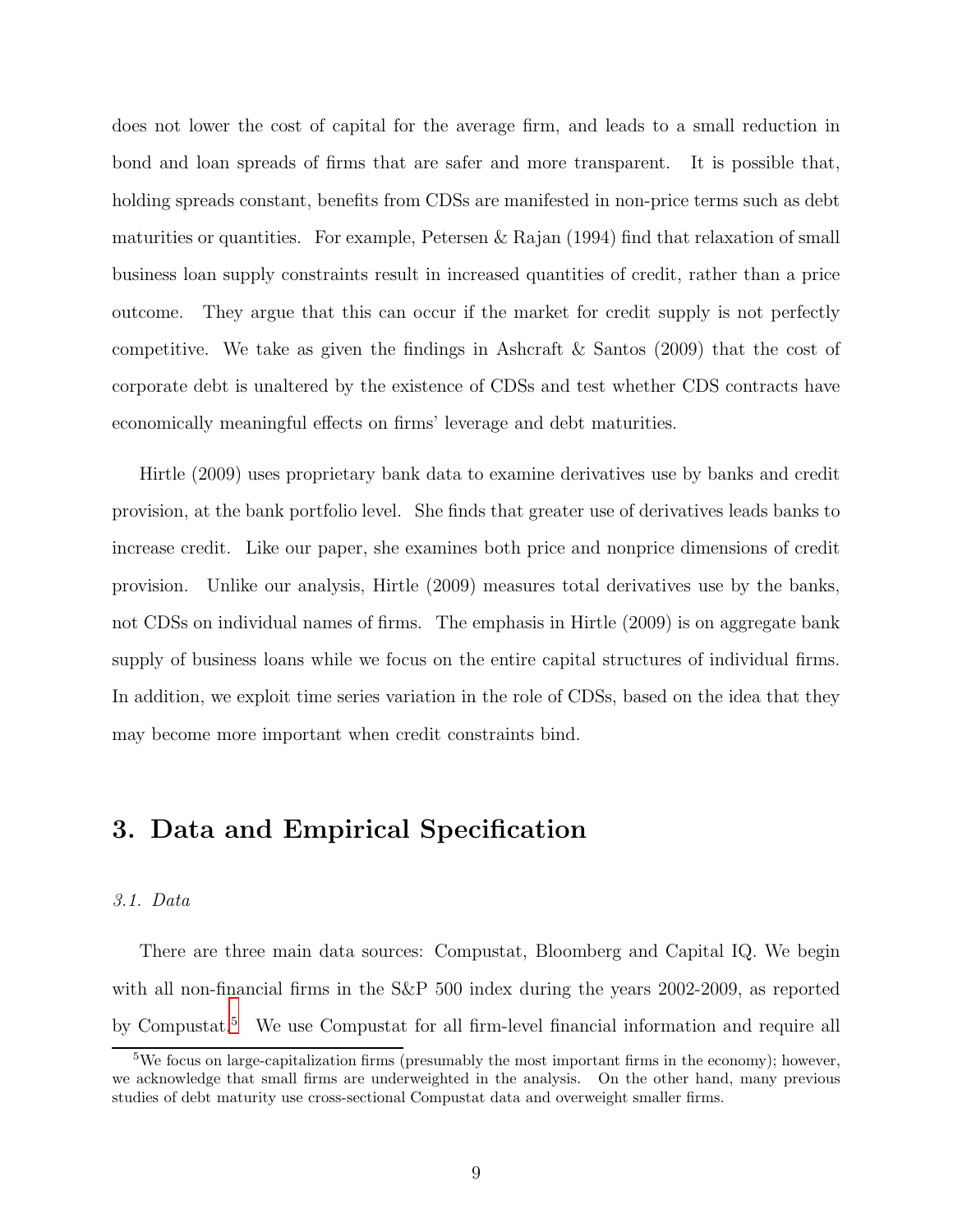firms to have non-missing data for all variables of interest. We obtain CDS quotes from Bloomberg.<sup>6</sup> The Bloomberg quote data allow us to identify firms for which there exist CDS contracts with substantial trading activity and about which there is sufficiently broad dissemination of information that a supplier of debt capital can easily find a counterparty to hedge his credit exposure. Moreover, the supplier of debt capital has a benchmark quote regarding the cost of insurance.<sup>7</sup>

We are interested in the impact of CDSs on both leverage and debt maturity; however precise maturity information is not available in standard datasets. We use the Capital IQ capital structure detail data to calculate debt maturities. For each firm and year, we use the Capital IQ lookup tool to locate the firm, based on ticker. We then confirm that the company name in Capital IQ matches the company name in Compustat. If there is no ticker match, we perform the search based on company name. Wherever there is uncertainty, which can occur especially in firms undergoing restructuring (for example, the historical source documents under the name "Sears Holding Company" are Kmart 10Ks; "Sears Roebuck" historical documents are Sears 10Ks), we examine the underlying source document to confirm that the maturity data being extracted are for the correct firm.

Capital IQ lists each component of debt in the firms' capital structures, including principal, maturity and type of debt (i.e., bonds and bank notes, commercial paper, term loans, revolvers, leases, trust preferred and other). Occasionally, maturity information is missing. When this is the case, we assume that the maturity of the debt component is the same as the average maturity of the firm's other debt of the same type. Given the importance of debt heterogeneity documented in Rauh & Sufi (2010), we expect that using information from decomposed debt will allow us to capture meaningful cross-sectional variation. There are also occasions in which maturity ranges are given in the data (e.g., debt of a given type

 $6$ The sample begins in 2002 because that is the first year for which we have CDS quote data from Bloomberg. We match Bloomberg data with Compustat data using the six-digit CUSIP number the CDS reference bond.

<sup>7</sup>Of course, market participants may be able to hedge risk through bilateral contracts that are not traded, but in such cases, it is difficult to locate prices and potential counterparties.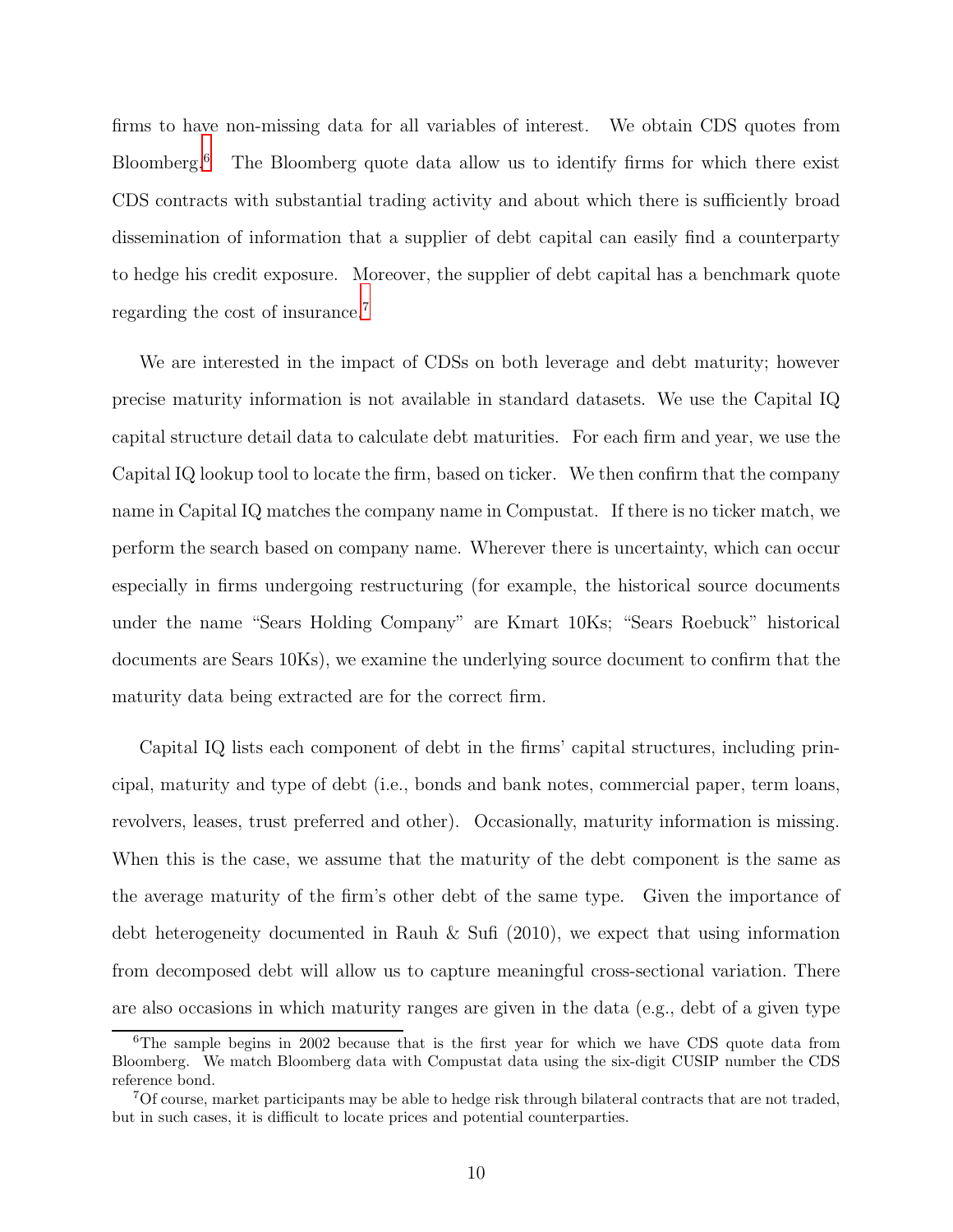maturing in years t through  $t + k$  are aggregated). In these cases, as long as the stated range is less than 10 years, we take the midpoint of the stated range.<sup>8</sup> An example of a Capital IQ screen from which we extracted data is included in the Appendix. <sup>9</sup> Outside of Stohs & Mauer (1996), ours is the only paper to our knowledge to analyze actual maturities of firm debt in a large sample. As in Stohs & Mauer (1996), we define *Debt Maturity* as the principal weighted maturity of all components of the firm's capital structure.<sup>10</sup>

We require non-missing information on debt maturity for inclusion in the final sample. The impact of initial filtering on the sample is as follows: approximately 84 percent of the sample of S&P 500 firms are industrial and 88 percent of those firms have debt information available on Capital IQ. Because maturity is undefined for firms with zero debt, we exclude zero debt firms (approximately 31 observations per year). If we included these firms by coding both leverage and maturity as zero, the estimated impact of CDSs would become even larger. The final sample contains 2,820 firm-year observations and 1,370 firm-years in which CDS contracts are trading.

Table [1](#page-40-0) presents summary statistics for the full sample of non-financial firms in the S&P 500 index, as well as separate summary statistics for firm/year observations with and without CDS contracts trading.<sup>11</sup> There are several important observations from the table. First,

<sup>&</sup>lt;sup>8</sup>If the stated range for a given component of the firm's debt is greater than 10 years, the observation is treated as missing order to reduce noise in the debt maturity measure. We have also run the analysis without pre-filtering the data on wide maturity ranges and the main results hold.

<sup>9</sup>When month and year maturity information is given, we assume that the debt matures at the end of the stated month. When only year is given, we assume that the debt matures on June 30 of the stated year.

 $10$ In addition to the maturity of debt, we are able to observe the type of debt, including commercial paper. In the case of commercial paper, several firms report the maturity of their commercial paper programs (typically one year), rather than the maturity of the paper itself. For example, the GE 10K states, "We rely on the availability of the commercial paper markets to refinance maturing short-term commercial paper debt throughout the year," but GE's commercial paper is reported in Capital IQ as maturing at the end of year  $t+1$ . The program maturity is relevant because rollover risk is reduced during the life of the program, however, the actual maturity of the commercial paper may also be relevant. The main analysis uses reported commercial paper maturities. In an un-tabulated robustness test, we set all commercial paper maturities to 30 days, regardless of the maturity reported in Capital IQ (30 days is the average maturity of commercial paper according the the Federal Reserve). Our results are robust to this alternative definition of commercial paper maturity.

<sup>&</sup>lt;sup>11</sup>The fraction of sample firms with CDSs climbs over the sample period, from 23.4 percent in 2002 to 61.8 percent in 2009.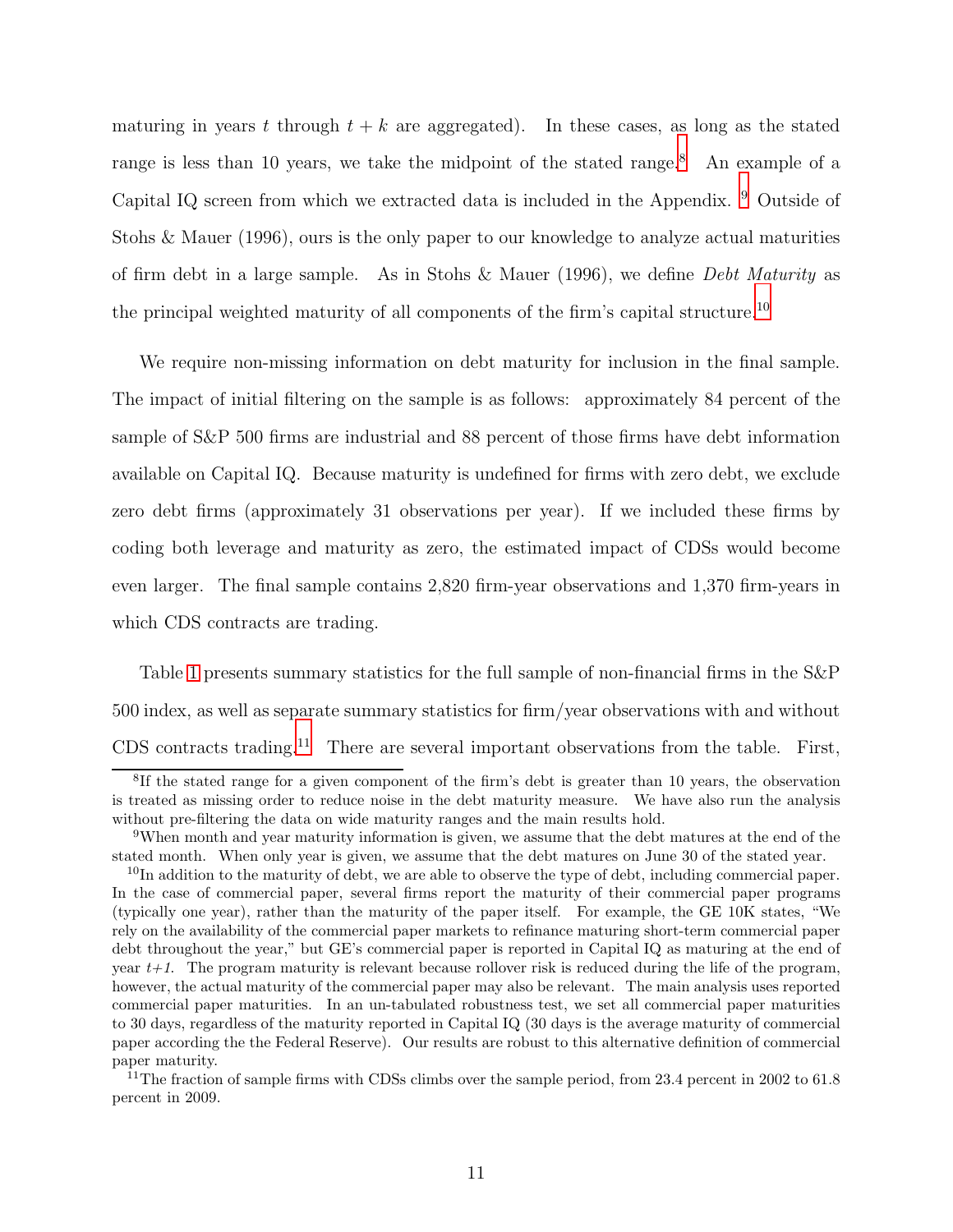average leverage is substantial, with mean book leverage of 0.25 and market leverage of 0.16. The leverage variables also exhibit substantial cross-sectional variation, with standard deviations of 0.14 and 0.12, respectively. Second, debt maturity is quite long, with mean (median) debt maturity of 8.9 (7.2) years. This is substantially longer than the average maturity of 3.4 years reported in Stohs & Mauer (1996) for 323 manufacturing firms over the 1980-1989 period and suggests that debt maturities of large firms have increased significantly over the past two decades. Datta, Iskandar-Datta & Raman (2005) also report evidence that firms have increased their debt maturities in recent years: they report that 61 percent of the debt for their sample of firms matures in greater than 3 years, in contrast to 46 percent in the earlier sample of Johnson (2003). This trend implies that Compustat data, which only provides information on debt maturing over 1, 2, 3, 4 and 5+ year horizons, may restrict the ability of researchers to capture important variation in debt maturity. Third, the debt decomposition shows that bonds and notes make up the vast majority of debt for firms in the sample, with a mean ratio of bonds and notes to total debt of 0.73. Term loans and revolving lines of credit comprise 0.12 and commercial paper 0.06 of total debt respectively, and all other components are less than 0.05 of total debt.

Comparing the CDS and non-CDS samples provides useful insights. CDS firms have substantially higher average leverage and longer debt maturities relative to non-CDS firms. Importantly, CDS and non-CDS firms have similar credit ratings, with a mean S&P rating of A- for CDS firms and A for non-CDS firms. The median rating for both CDS and non-CDS firms corresponds to an S&P rating of A-, suggesting that CDS trading is not a proxy for credit risk. At the same time, CDS firms are larger, with lower market-to-book ratios and have slightly more bond and note debt and less debt from term loans and revolvers. When CDS firms obtain bond and note debt, the average maturity on this debt is more than two years longer than that of non-CDS firms. Regression analysis will shed more concrete light on these patterns.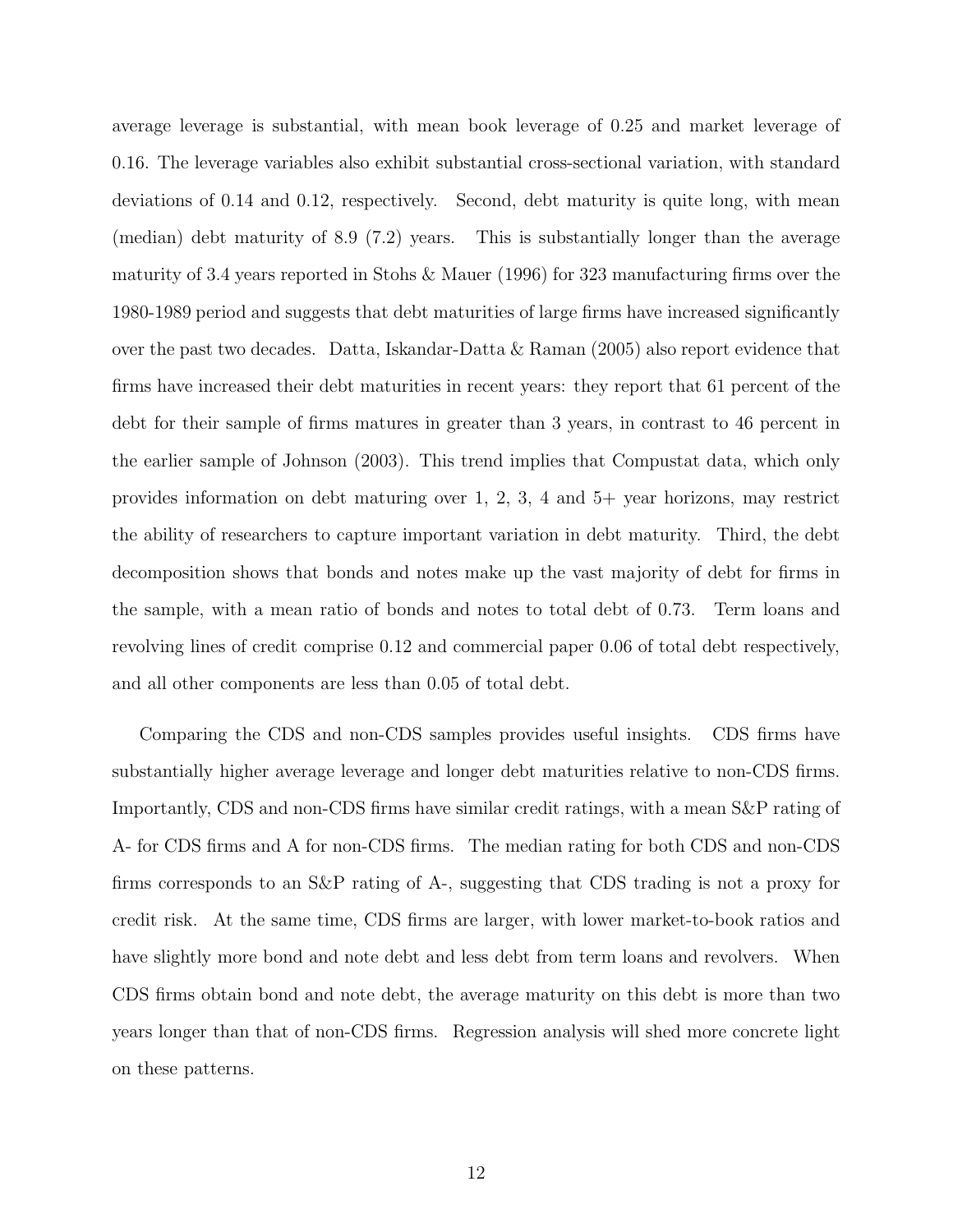### *3.2. Empirical Specification*

There are two main goals of the analysis. The first is to examine the impact of CDSs on leverage and maturity decisions. We use the CDS market as a proxy for suppliers' ability to hedge, which is expected to relax credit supply constraints. The second goal is to exploit the time series dimensions of the data to see whether the impact of CDSs on leverage and maturity choice varies as supply conditions change.

The dependent variables of interest are leverage and debt maturity. Leverage is defined as either book leverage (*Book Leverage*) or market leverage (*Market Leverage*). *Book Leverage* is defined as total debt (long-term debt plus debt in current liabilities), divided by the book value of assets. *Market Leverage* is defined as total debt divided by firm value, where firm value is defined as the book value of assets, minus the book value of common equity, plus the market value of equity and deferred taxes. We include both of these leverage variables in all of the empirical analyses, for robustness. *Debt Maturity* is defined as the principal-weighted maturity of all debt, as reported in Capital IQ. We estimate the (*Leverage*) and (*Maturity*) equations separately and, because the choice of leverage and debt maturity may occur jointly (see e.g., Barclay, Marx & Smith (2003)), we follow Johnson (2003) and also estimate the two equations simultaneously by two-stage least squares. The single equation estimates are referenced "OLS " and the simultaneous equation estimates are referenced as "2SLS. "

Table [2](#page-42-0) provides a summary of all variables in the leverage and maturity equation specifications, along with their predicted signs. Definitions of all variables are in Table [1.](#page-40-0) As in Ashcraft & Santos (2009), we include two credit default swap variables in the empirical specifications. *CDS Trading* is an indicator variable equal to one if the firm has quoted CDS contracts on its debt during year *t*. *CDS Traded* is an indicator variable equal to one if the firm has a traded CDS contract on its debt at any time during the 2002-2009 sample period. *CDS Traded* captures unobservable differences between CDS and non-CDS firms. The main goal of this paper is to determine the impact of the ability of suppliers of capital to hedge risk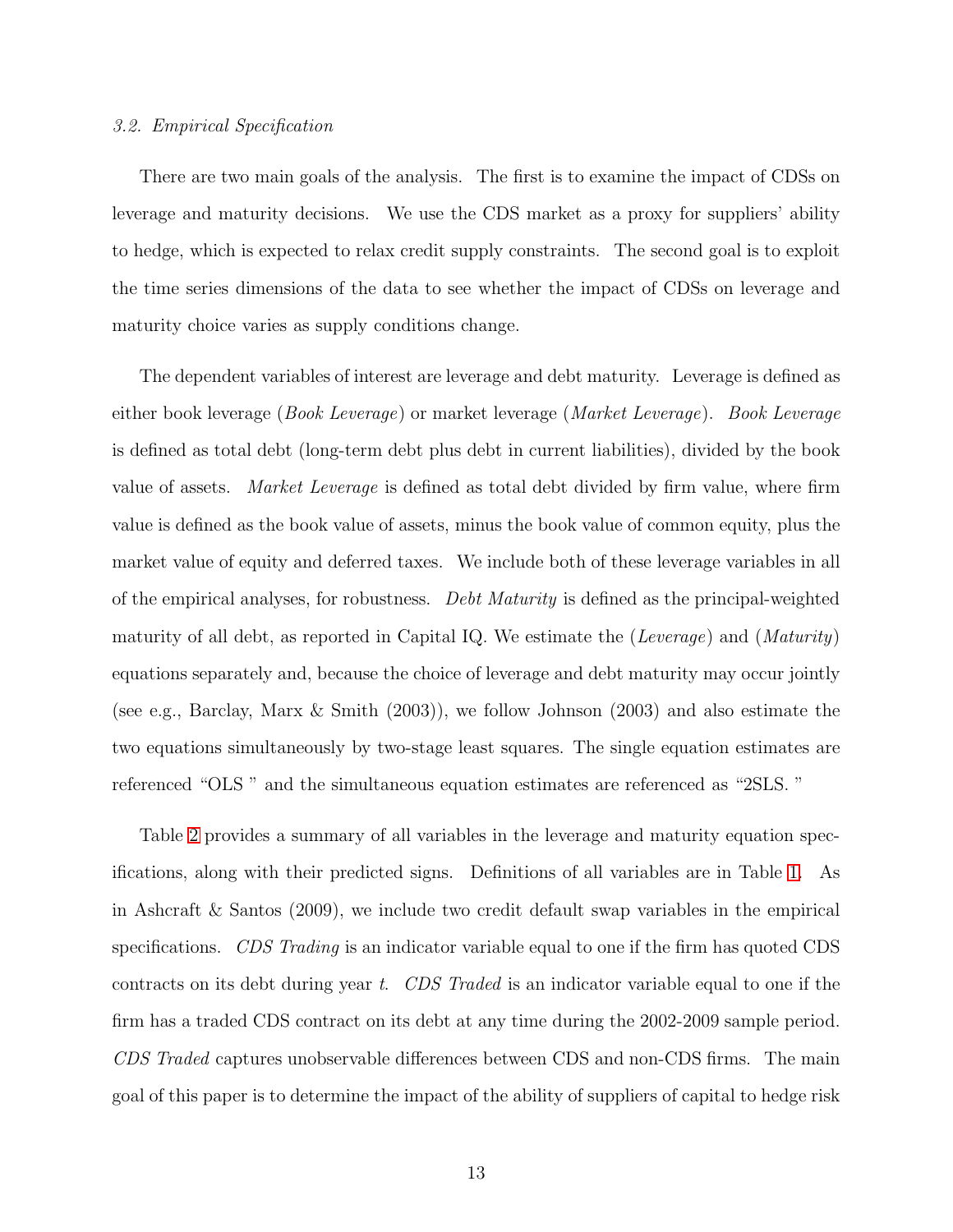on leverage and maturity. By including both the *CDS Trading* and *CDS Traded* indicator variables, we are able to exploit differences in timing of CDS introduction across CDS firms to estimate the impact of having a CDS contract on leverage and debt maturity. The main coefficient of interest in both the leverage and maturity equations is that on *CDS Trading*, which captures the change in leverage and maturity in all years following CDS introduction.

The other explanatory variables shown in Table [2](#page-42-0) are primarily from Johnson (2003) and reflect general findings from the capital structure literature. In particular, in the leverage equation, we include *Debt Maturity* based on the idea that, if firms face liquidity/rollover risk, firms with shorter maturity debt are expected to choose less leverage (see for example, the findings in Massa, Yasuda & Zhang (2009)). We also include an *Industry Leverage*<sup>12</sup>, *Market to Book, Fixed Assets, Profitability*, *Size*, *Volatility*, *Tax Credit*, *Loss Carry Forward*, *Abnormal Earnings*, *Rated* and *Investment Grade*. The latter variable is not in Johnson (2003); however, given the findings in the British Bankers' Association survey that the majority of single name CDSs are on firms with investment grade debt, we want to be sure that any observed impact of CDS is not due to a difference in credit quality.

In the *Debt Maturity* equation, *Leverage* is included due to the potential rollover risk. We also include *Market-to-Book*, *Size*, *CP Program* (an indicator equal to one if the firm has a commercial paper program at the beginning of year *t*), *Tax Credit* and *Loss Carry Forward*, *Volatility*, *Abnormal Earnings*, *Asset Maturity*, *Rated* and *Investment Grade*. With the exception of *CP Program* and *Investment Grade*, all of these variables are from Johnson (2003). Barclay & Smith (1995) and Barclay, Marx & Smith (2003) also use *CP Program* and, consistent with Diamond (1991), they find that firms with commercial paper programs have shorter maturity debt, on average.<sup>13</sup> As in the *Leverage* regression, *Investment Grade* is included as a control variable to ensure that inference about the impact of CDS is not due

<sup>12</sup>Johnson (2003) does not include this industry control. However, Leary & Roberts (2010) find that industry leverage is an important determinant of firms' capital structures.

 $13$ Johnson (2003) uses size-squared to capture this non-monotonic relationship; however, this variable does not have explanatory power in our sample. Results are not sensitive to including it.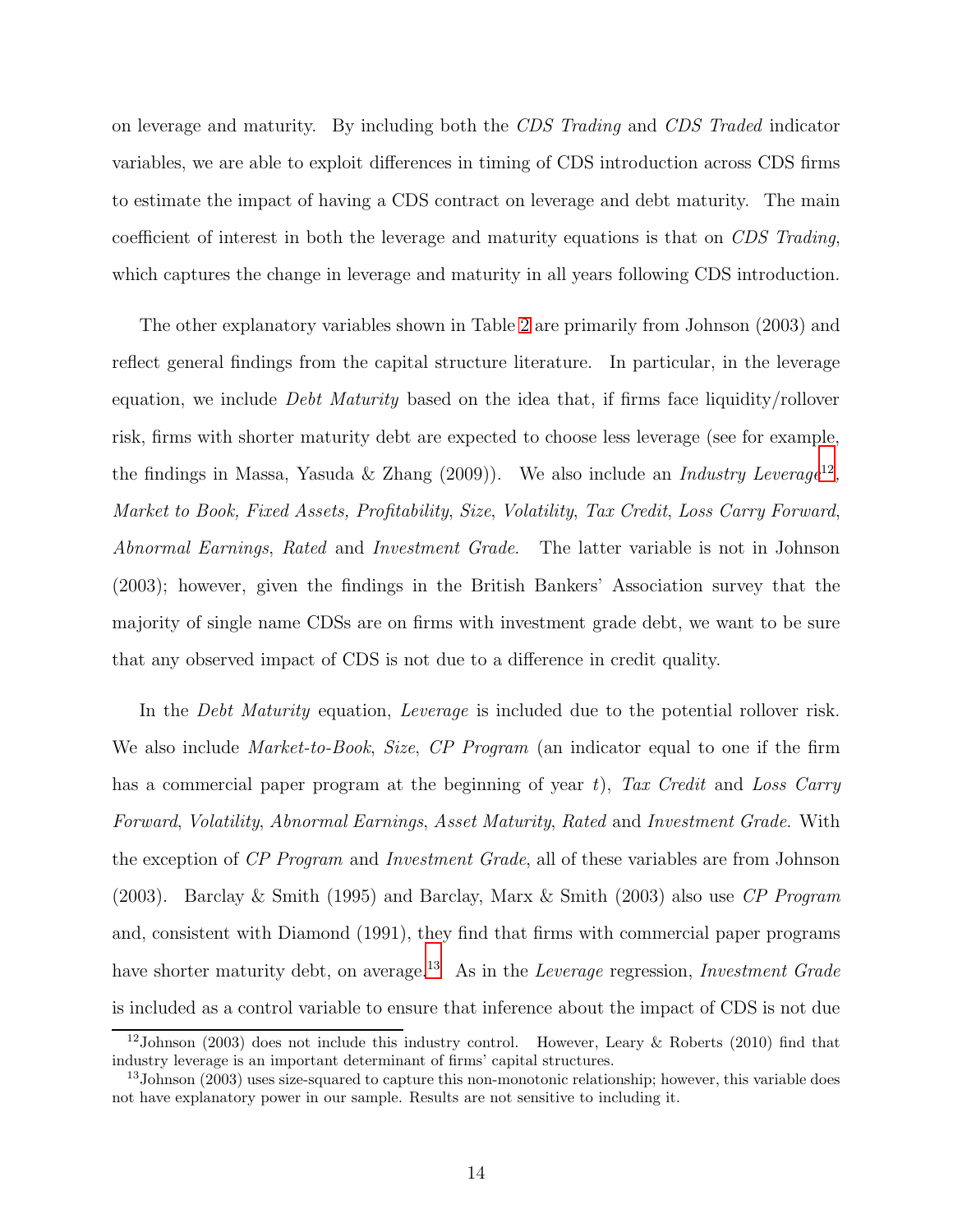to differences in credit quality.<sup>14</sup>

For the simultaneous equations model to be identified, the exclusion restriction must be satisfied. From Table [2,](#page-42-0) notice that *Industry Leverage, Fixed Assets* and *Profitability* are in the leverage equation but are excluded from the *Debt Maturity* equation. *Industry Leverage* is excluded from the Maturity equation because the theoretical link between leverage and maturity comes from rollover risk. That is, highly levered firms might be expected to choose longer debt maturities to limit problems rolling over maturing debt. By contrast, if competitors are highly levered, modifying a firm's own debt maturity decision would do nothing to limit rollover risk. We also do not expect asset tangibility, which tells us nothing about asset maturity, or one-period profit to have a direct impact on debt maturity, except through its impact on leverage. Similarly, after controlling for asset tangibility, *Asset Maturity* should not be related to a firm's debt capacity, nor is whether a firm has a commercial paper program in place. These variables are excluded from the leverage equation. This identification in the simultaneous equations model is similar to the identification in Johnson (2003).<sup>15</sup>

In the empirical implementation, most regressions are estimated with year and industry (based on the Fama-French 10 groupings) fixed effects and also allow for clustering of standard errors at the firm level. In some specifications, we replace the industry fixed effects and the *CDS Traded* dummy variable with firm fixed effects.

<sup>14</sup>Johnson (2003) also includes a Regulated dummy variable for firms in SIC codes 4900 to 4939. We include industry fixed effects in all regressions, based on the Fama-French 10 industry groupings. Regulated maps to the utility industry fixed effect.

<sup>&</sup>lt;sup>15</sup>There are only two differences between our identification and that in Johnson (2003). First, Rated is an additional identifying variable in the *Debt Maturity* equation in Johnson (2003). However, we also include it in the leverage equation due to Faulkender & Petersen (2006), who examine the impact of credit supply frictions on leverage. They use having a credit rating as a proxy for access to public debt markets and find support for the hypothesis that this variable impacts debt ratios. Second, *Industry Leverage* is an additional identifying variable in the *Leverage* equation (see Leary  $\&$  Roberts (2010)).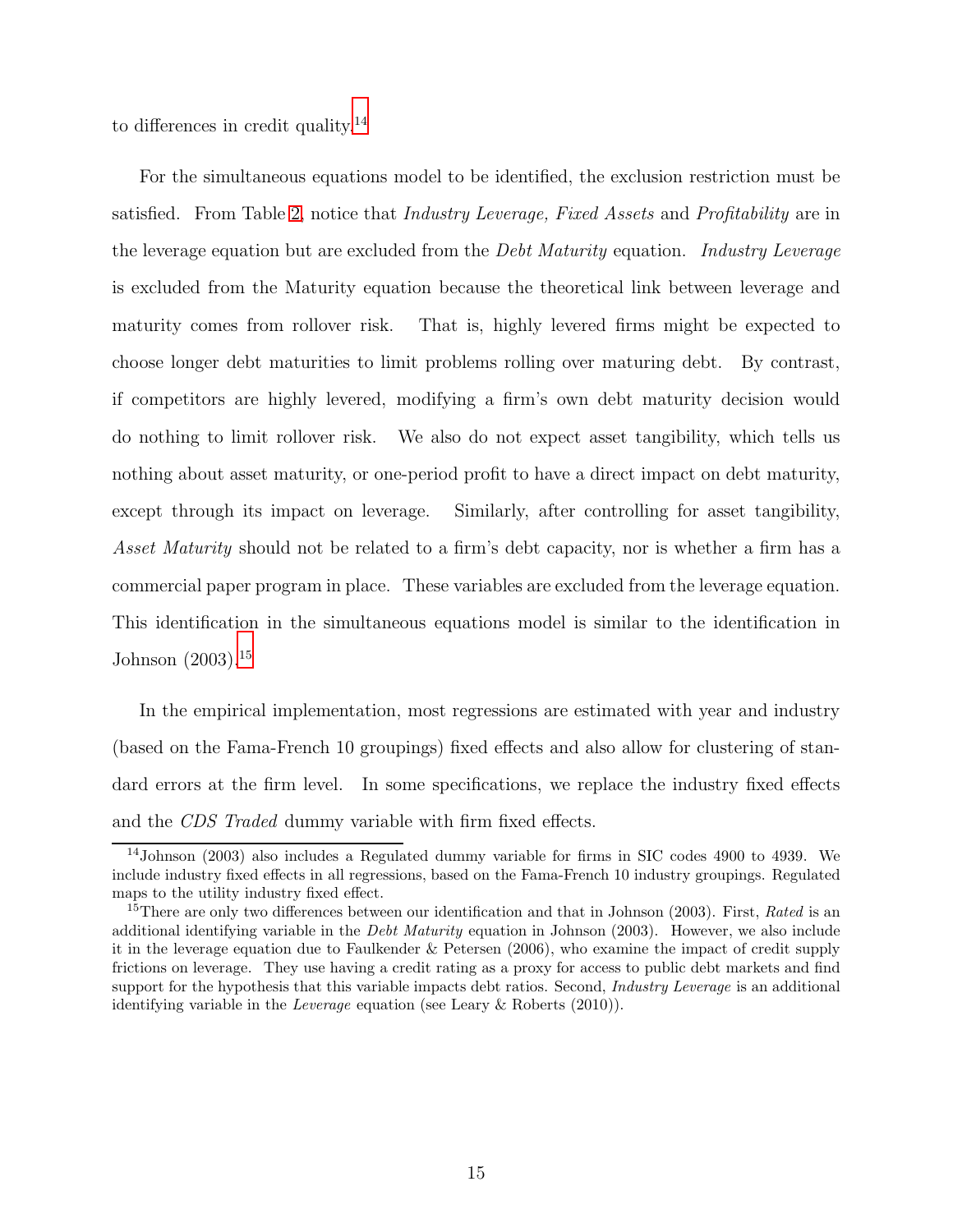# 4. Results

### *4.1. Benchmark Results*

Table [3](#page-44-0) reports the estimated coefficients of the leverage and maturity equations obtained by ordinary least squares (OLS) and two-stage least squares (2SLS). We show both sets of results throughout and only report the second stage estimates in the case of 2SLS (for brevity). *Leverage* is the dependent variable in the results shown in Panel A and *Debt Maturity* is the dependent variable in Panel B. In both panels, Columns (1) through (4) measure debt using book leverage and Columns (5) through (8) measure debt using market leverage. The benchmark specification is given in Columns (1), (3), (5), and (7). As described in the previous section, the regression specifications are based on Johnson (2003), with *CDS Traded* and *CDS Trading*, *Industry Leverage*, *Investment Grade* and *CP Program* as the only additional explanatory variables. In Columns (2), (4), (6) and (8), we replace *CDS Traded* and industry fixed effects with firm fixed effects to rule out the possibility that any observed CDS effect is due to unobserved (time-invariant) heterogeneity between firms.

The most important observation from the *Leverage* equation results in Table [3](#page-44-0) is the positive and statistically significant coefficients on *CDS Trading* in all four of the benchmark regressions (Columns  $(1), (3), (5),$  and  $(7)$ ). The magnitudes of the coefficients are economically significant. With all variables at their mean levels, the 2SLS coefficients in the benchmark specification (Columns 3 and 7) imply that the introduction of CDS trading implies an increase in book leverage of 26 percent (increase of 0.066 from a mean of 0.25) and an increase in market leverage of 22 percent (increase of  $0.035$  from a mean of  $0.16$ ).<sup>16</sup> One potential concern is that equity returns of CDS firms are lower than non-CDS firms;

<sup>&</sup>lt;sup>16</sup>Separate from the direct hedging effects of CDSs, Bolton & Oehmke (2010) show that they can improve firms' debt capacities by providing ex ante commitment of creditors to be "tough" in debt renegotiations. Ex ante, CDS improves creditors' bargaining power and decreases strategic default of firms, which increases debt capacity. Our finding of greater leverage of CDS firms is consistent with this prediction. Campello & da Matta (2011) predict that CDSs are most beneficial for safer, more valuable firms. Our sample of S&P500 firms are likely to be part of this group.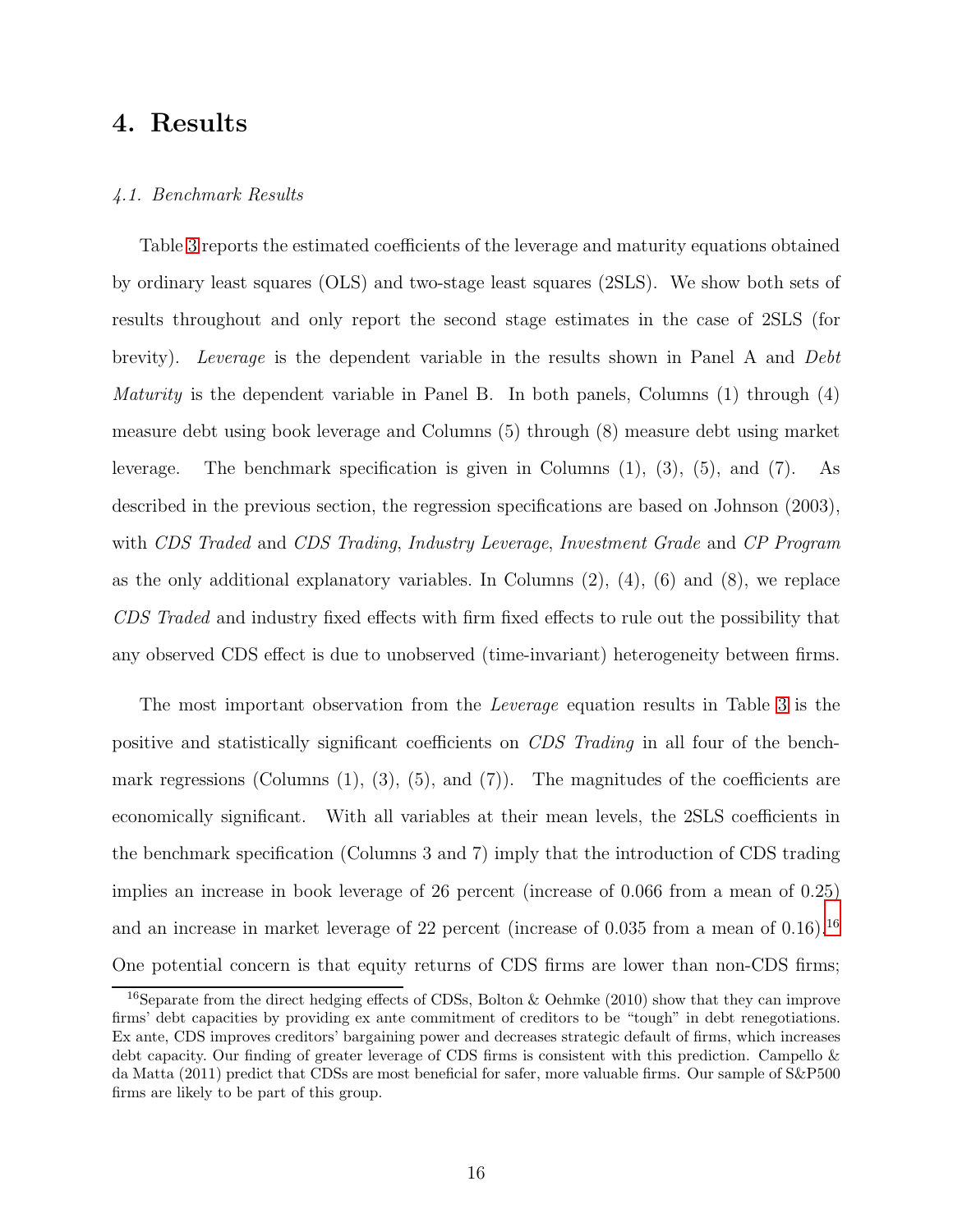however, the consistency of results across both the book leverage and market leverage specifications shows that equity performance is not driving the results. Moreover, the firm fixed effects regressions (Columns 2, 4, 6 and 8) show that CDS has a statistically significant effect in 3 of 4 specifications. The only firm fixed effects specification in which the *CDS Trading* coefficient is not statistically significant is in the 2SLS regression, Column 8. However we note that the point estimate (0.011) is very close to that obtained in the corresponding OLS specification (Column 6), suggesting that the lack of significance is due to higher variance of the two stage estimator. In general, the standard errors are higher in the case of firm fixed effects than in the benchmark specification due to the decline in degrees of freedom (and decline in power to identify cross-sectional differences) that comes with introducing firm level effects (Roberts & Whited (2011)). Overall, the evidence strongly suggests that our results are not due to unobservable firm-specific heterogeneity.

The *CDS Traded* coefficients in Table [3,](#page-44-0) Panel A, are statistically insignificant in the regressions. While this variable is used as a control so that the *CDS Trading* variable captures the effect of the introduction of a CDS contract, the coefficients are interesting in that they do not show an average difference in leverage across CDS and non-CDS firms after controlling for other characteristics. The other variables that are consistently statistically significant in the leverage equation are *Industry Leverage*, *Fixed Asset*, *Size* (in the book leverage regressions), *Rated* and *Investment Grade*. The signs of the estimated coefficients on these variables are largely consistent with the predictions described in Table [2.](#page-42-0) The estimated coefficients on the alternative tax shield variables are inconsistent with the predictions, and either have statistically insignificant coefficients or coefficients of the opposite sign. While positive coefficients on alternative tax shields are somewhat puzzling, note that Johnson (2003) finds similar results for net loss carry forwards in the leverage equation. Interestingly, after we control for *CDS Trading*, we find that debt maturity is not an important determinant of leverage. We find this in both the OLS and 2SLS specifications.

The results from the *Debt Maturity* regression are presented in Table [3,](#page-44-0) Panel B. Similar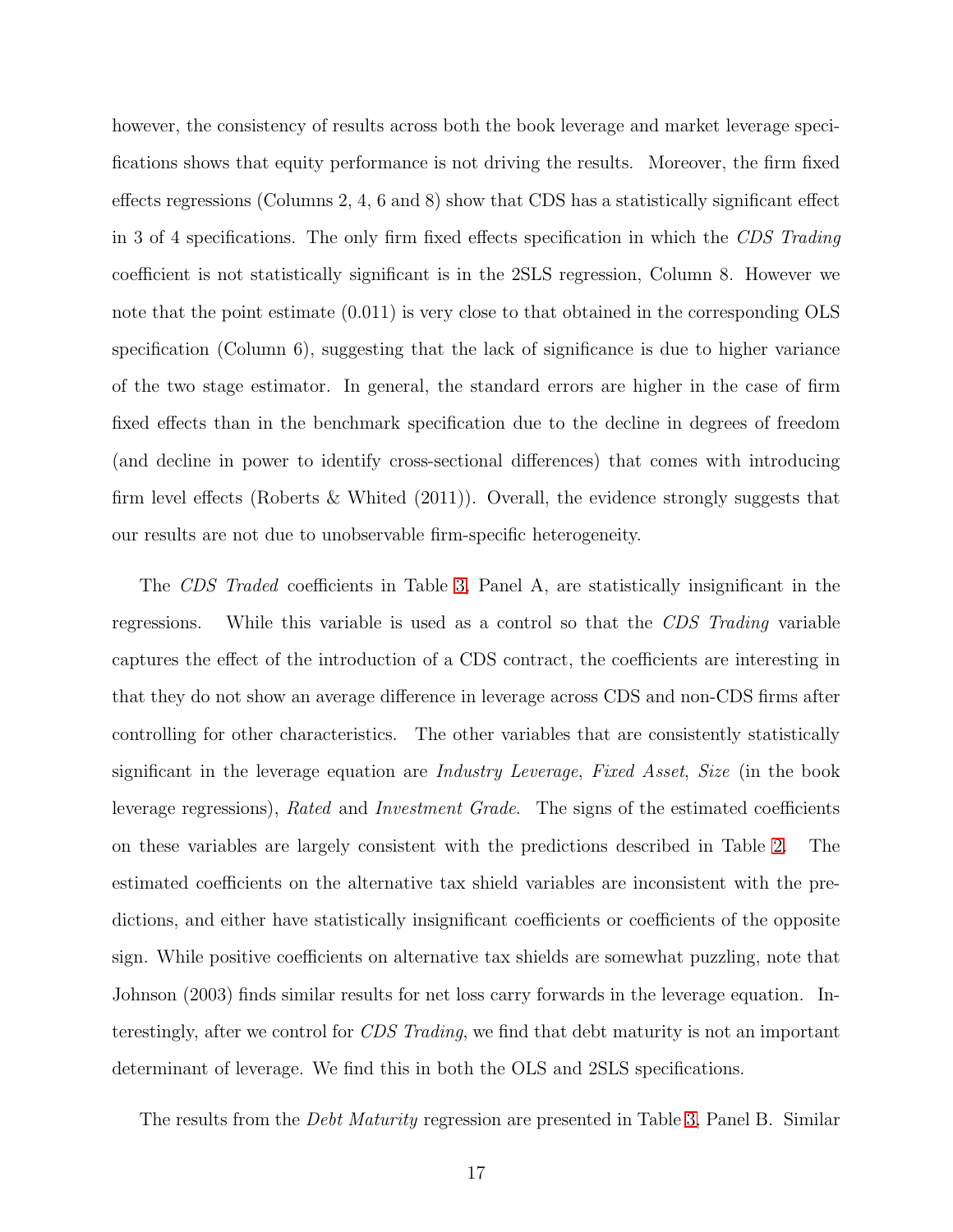to Panel A, we find strong evidence that the ability of suppliers of capital to hedge impacts firms' capital structures. We find positive and statistically significant coefficients on the *CDS Trading* coefficients in all specifications. As in the leverage regressions, the magnitudes of the estimated coefficients are economically significant. With all variables at their mean levels, the results of the benchmark specification (Columns 1, 3, 5 and 7) suggest that the introduction of CDS contracts increase debt maturity by between 1.2 and 1.7 years. Unlike Panel A, the coefficients on *CDS Traded* in Panel B are marginally significant, suggesting that the firms that eventually have CDS contracts on their debt tend to start with longer debt maturities. These maturities are further increased once CDSs are introduced. The *CDS Trading* are also statistically significant in the firm fixed effects specifications (Columns 2, 4, 6 and 8), allowing us to rule out unobservable firm-specific heterogeneity as an alternative interpretation of the main findings.

The estimated coefficients on *Asset Maturity* in Table [3,](#page-44-0) Panel B are consistent with maturity matching (Myers (1977)). Since both debt maturity and asset maturity are measured in years, the interpretation of the coefficients in the benchmark specification (Columns 1, 3, 5 and 7) is straightforward: a one-year increase in asset maturity increases debt maturity by between 0.15 and 0.18 years (approximately 2 months). After controlling for asset maturity and *CDS Trading*, *Tax Credit* and *CP Program* are the other estimated coefficients that are significant. With the exception of *Tax Credit*, the signs on the estimated coefficients are consistent with the predictions given in Table [2.](#page-42-0) Similar to the leverage regression, we do not find evidence that leverage is a significant determinant of maturity. In the firm fixed effects regressions (Columns 2, 4, 6 and 8), all results are similar to the benchmark specification except that *CP Program* is insignificant. This is because *CP Program* does not vary much at the firm level, as firms with commercial paper programs tend to have them for the entire sample period.

The specification of the simultaneous equations system, based primarily on prior literature, identifies more than one instrument for the leverage and maturity equations. This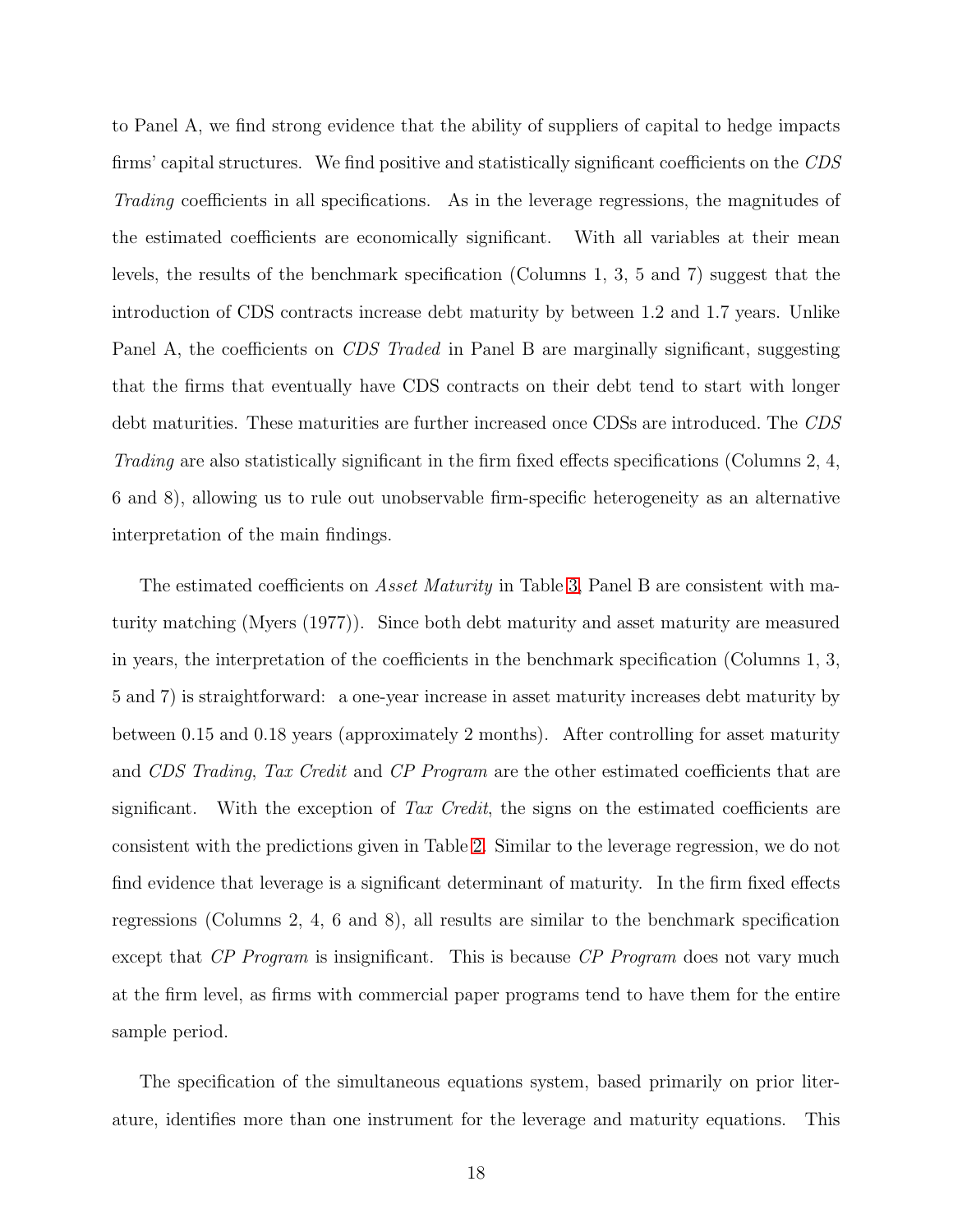allows us to perform diagnostics on the endogeneity of maturity and leverage. Under the assumption that we have identified at least one valid instrument, Table [3](#page-44-0) shows diagnostic analysis, based on the Hausman test. In all but the book leverage equation (Column 1), we fail to reject the null hypothesis of exogeneity. This suggests that, for our sample of firms, instrumenting for leverage and maturity is generally unnecessary. However, to be consistent with the prior literature, we present both OLS and 2SLS throughout the paper.

## *4.2. Credit Supply Tightening*

### *4.2.1. Aggregate Time Series Patterns*

In interpreting the results in Table [3,](#page-44-0) it is useful to ask whether the CDS effect becomes more important during times in which credit constraints bind, as would be expected if the ability to hedge helps alleviate frictions on the supply side of credit markets. To shed light on this question, we exploit the time series properties of the data and re-estimate the regressions in Table [3](#page-44-0) except that instead of using year fixed effects, we estimate the regressions separately by year.<sup>17</sup> Of particular interest is the role of CDSs when credit constraints become more and less binding. Given the financial crisis of 2007-2009, we would expect the effects to be greatest during the recent crisis period, a significant negative shock to credit supply.

Figure [1](#page-38-0) shows the time series patterns of the estimated impact of CDSs on leverage and maturity. The leverage regression results are shown in the top panel in Figure [1.](#page-38-0) The estimated coefficients are positive in all years. More interestingly, the magnitudes of the impact of CDSs on leverage exhibit a U-shaped pattern over the 2002-2008 period, with a sharp decline in 2009, precisely when the credit constraints brought by the crisis began to improve. The results of year-by-year estimation of the impact of CDSs on *Debt Maturity*

<sup>&</sup>lt;sup>17</sup>We estimate parameters of the 2SLS specifications reported in Columns (3) and (7) of Panel A of Table 3 for leverage and Panel (B) for maturity, obtaining therefore 4 time-series of coefficients and report the 4 time-series in Figure 1. We make one modification as we are only able to include CDS Trading since estimating coefficients on both CDS Trading and CDS Traded requires time series variation in the CDS status of firms.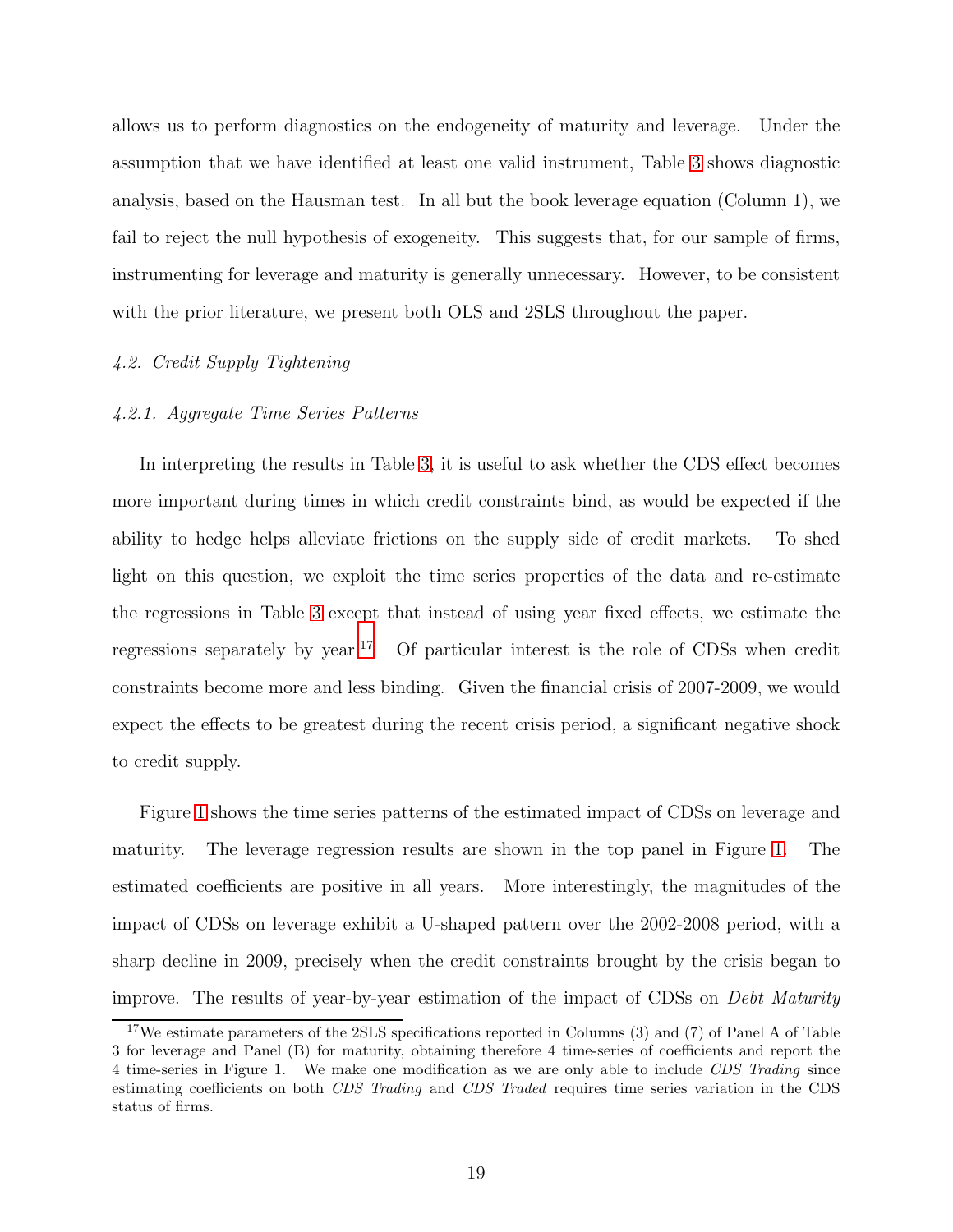are shown in the bottom panel of Figure [1](#page-38-0) and, similar to the leverage regressions, show a striking U-shaped pattern during the 2002-2008 period, with a modest decline in 2009.

To provide a tighter link between the patterns shown in Figure [1](#page-38-0) and constraints in U.S. credit markets, we look to the Federal Reserve's Senior Loan Officer Opinion Survey, which provides indicators of credit supply tightening.<sup>18</sup> If CDSs matter more when credit constraints bind, then we would expect to observe variation in the survey data similar to that shown in Figure [1.](#page-38-0) Figure [2](#page-39-0) shows the net percentage of respondents reporting commercial and industrial loan tightening to large and medium sized firms over the sample period. The data reflect a U-shaped pattern that is remarkably similar to the observed coefficients on the *CDS Trading* dummy variable in Figure [1.](#page-38-0) Not surprisingly, given the patterns in Figures [1](#page-38-0) and [2,](#page-39-0) the correlations between the Senior Loan Officer Opinion Survey data and all four of the series of estimated coefficients on the *CDS Trading* shown in Figure [1](#page-38-0) are positive and are mainly statistically significant. The correlations between the survey data series and the *CDS Trading* coefficients in the book and market leverage regressions are 0.91 and 0.83, respectively (with t-statistics of 2.57 and 2.35). The correlation coefficients between the survey data and the estimated coefficients of *CDS Trading* in the maturity regressions are 0.57 and 0.62 (with t-statistics of 1.60 and 1.77).

Figures [1](#page-38-0) and [2](#page-39-0) provide suggestive time series evidence that CDS markets become more important when credit constraints begin to bind, however, the same credit cycles are hitting all firms in the sample simultaneously. The credit tightening early years of the sample followed the recession of 2001 as well as large corporate governance scandals of 2001-2002 such as those that took place at Enron, WorldCom and Tyco and had effects that rippled

<sup>&</sup>lt;sup>18</sup>The Federal Reserve conducts quarterly survey interviews with senior loan officers of domestic and foreign large commercial banks. The purpose of the survey is to collect information on credit availability, credit demand, and loan practices. One of the data fields collected and reported by the Federal reserve is the net percentage of respondents tightening standards for commercial and industrial loans. Details about the survey can be found at http://www.federalreserve.gov/boarddocs/snloansurvey/about.htm. Recent empirical findings in the banking literature are also consistent with the Fed survey data: Cornett, McNutt, Strahan & Tehranian (2010) find that lines of credit and loans both declined during the 2001 recession, although the decline was not as steep as in 2008.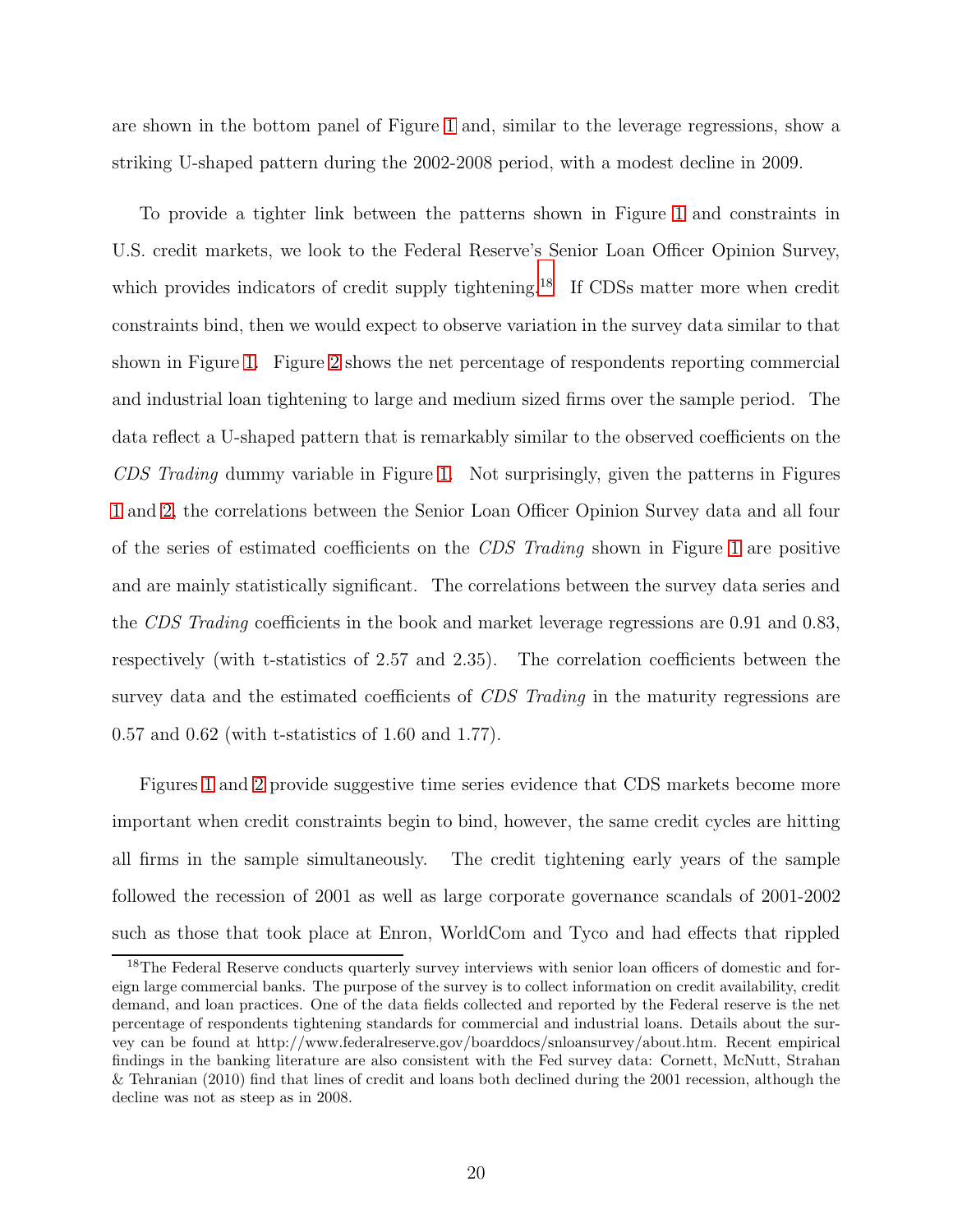through the entire U.S. economy. The tightening in the later years and final loosening in 2009 coincides with the credit crisis of 2007-2009. To test formally the hypothesis that CDS markets become more important when credit constraints begin to bind, we would ideally exploit the panel nature of our data and identify an event in which we expect credit constraints to become more binding for some sample firms and not others. In the next section, we use defaults by other firms in the same geographic region as a proxy for regional supply shocks. This helps us isolate the importance of CDSs as local credit supply conditions tighten.

### *4.2.2. Regional Supply Shocks: Within State Debt Defaults*

Under the assumption that local suppliers of credit are important sources of debt financing for firms, we test the hypothesis that a negative shock to local credit supply, defined as defaults of firms headquartered in the same state as the sample firm but not in the same industry, increases the importance of suppliers' ability to hedge. Our key assumption that local bond investors and banks exhibit local biases in their portfolios is consistent with the literature. For example, in the case of equity investors, Coval & Moskowitz (1999) find a strong bias of investment managers for local firms, possibly driven by asymmetric information between local and non-local investors. Massa, Yasuda & Zhang (2009) find that local bias also exists among bond investors. Approximately 38 percent of bonds in their sample of firms are held by local investors, statistically different from the 15 percent that would be held if the investors were regionally diversified. Bharath et al. (2007) report that firms are more likely to choose lenders that are headquartered in the same state, suggesting that states are relevant for defining local credit supply.

To illustrate the intuition of the state default analysis presented in this section, imagine a bank with a portfolio consisting largely of local loans. When a large default occurs, the bank becomes less willing to lend to other local firms either because it is now closer to becoming constrained by regulatory capital requirements or because it is updating its credit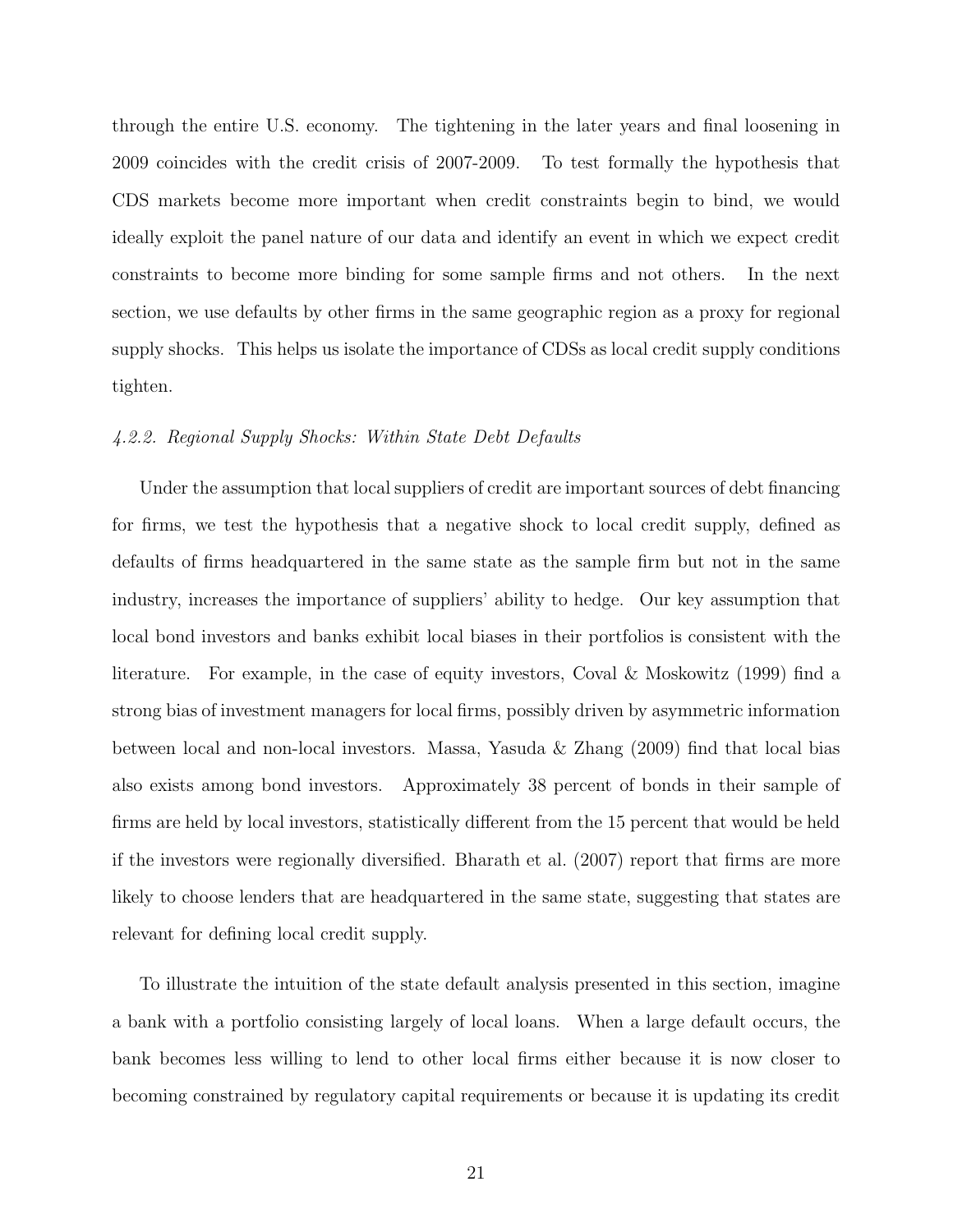screening abilities (as in Murfin (2010)). In both cases, these local investors are likely to find the ability to hedge credit exposure to be particularly appealing after experiencing negative portfolio shocks.

In the regression results shown in Table [4,](#page-46-0) we repeat the Table [3](#page-44-0) analysis but we include *State Default*, defined as the dollar value of all defaulted debt by Compustat firms headquartered in the sample firm's state during year *t-1*, divided by the total book value of debt of all Compustat firms headquartered in the state at the beginning of year *t-1*. To mitigate the concerns that a local default might reflect a demand shock common to more than one local firm, the observation of *State Default* for each firm only measures the defaults of firms that are head-quartered in that firm's state but *outside* of that firm's industry. This allows us to remove the link between the variable, which is intended to measure the local supply shock, from potential direct shocks to the firm's demand for debt.

Since our focus is on the impact of defaulted debt on the suppliers' ability to hedge credit exposure to a particular issuer, we include in the regression an interaction term of *CDS Trading* with *State Default*. The main hypothesis is that the coefficient on the interaction term is positive. That is, when local credit constraints begin to bind, CDS firms are able to maintain higher leverage and longer debt maturities than non-CDS firms.

We compile a list of default events by combining information available on Bloomberg of firms that are either in default on one of their publicly traded bonds (missed interest or principal payment) or filed for Chapter 11 (bankruptcy) or Chapter 7 (liquidation). Some information on bank debt is available from Moody's research papers. There are a total of 693 default events during our sample period, which we can match to publicly traded firms, representing a total of \$365.7 billion of debt in default. While there is substantial variation, the defaults can be important local events. Recall that *State Default* measures the ratio of defaulted debt to total Compustat debt outstanding in a given state. The time-series of the cross-sectional average of *State Default* behaves similarly to other measures of default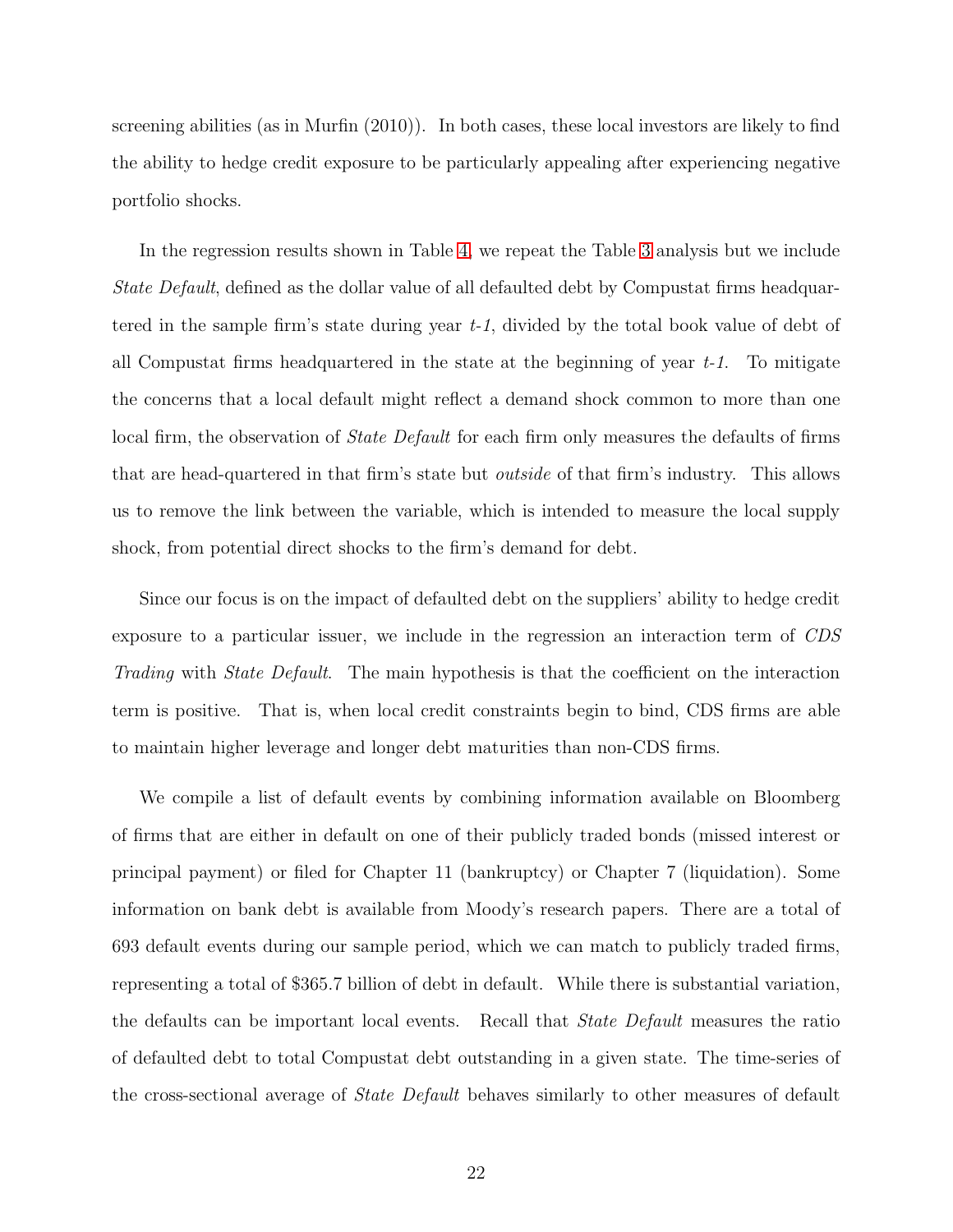intensity: it is high in 2002 and 2009 (around 2 percent) and it is low in 2004 throughout 2007 (around 0.4 percent).

Consistent with our hypothesis, Table [4,](#page-46-0) shows positive and statistically significant coefficients on the *CDS Trading* × *State Default* interaction variable in all specifications. Panel A shows that the 2SLS estimated coefficients are 0.549 and 0.253 in the book and market leverage regressions, respectively. These imply that, in addition to the main CDS effect, a one standard deviation increase in the amount of defaulted debt by same-state firms (i.e., increase in the intensity of the supply shock) allows CDS firms to maintain book leverage ratios that are 1.6 percent higher and market leverage ratios that are 0.8 percent higher (i.e., 6.4 percent and 4.7 percent higher than the respective sample means) than the non-CDS firms that are subject to the same shock. Similarly, in Panel B, the 2SLS coefficients are 24.532 and 24.002 in the *Debt Maturity* regressions using market and book leverage, respectively. These imply that a one standard deviation increase in the amount of defaulted debt by same state firms allows CDS firms to maintain debt maturities that are about 8.6 months longer than non-CDS firms. The effect of *State Default*, taken by itself, is negative (as one would expect), but statistically insignificant in the regressions. The other estimated coefficients are similar to those in Table [3.](#page-44-0)

The state default analysis allows us to use both the time series and cross-sectional properties of the data to compare differences between CDS and non-CDS firms over a common time period, following a supply shock that is relevant to some firms and not others. We interpret the results in Table [4](#page-46-0) and in Figures 1 and 2 as evidence that the ability of suppliers of capital to hedge credit risk has a significant impact on leverage and maturity, especially during times in which credit constraints bind.

# *4.3. Potential Endogeneity of CDS Contracts: Three Equation System*

One potential concern with any study of the impact of CDS markets on financing choice is the possibility that CDS firms are different from non-CDS firms in ways that are system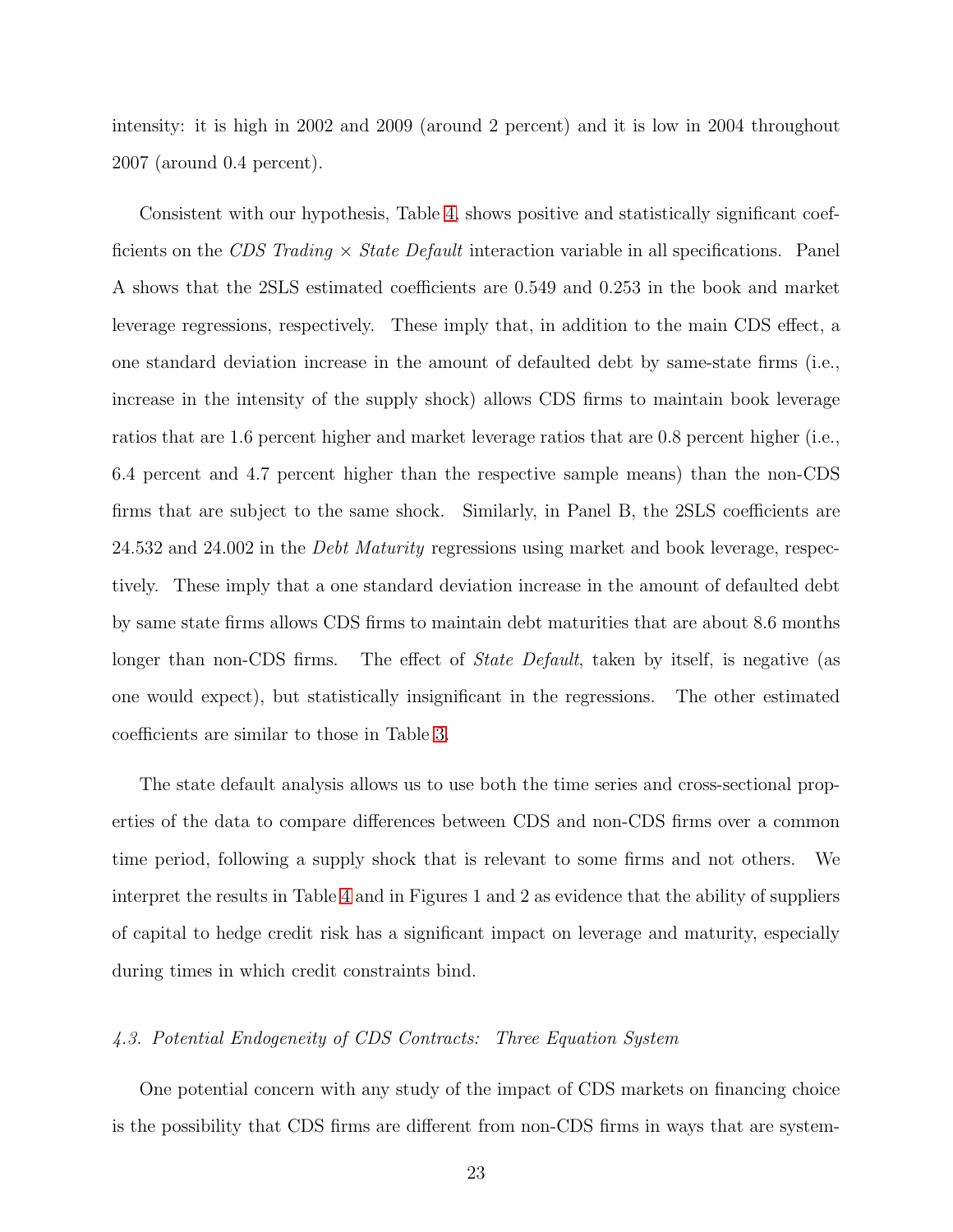atically related to the leverage and maturity choice. The empirical approach that we have followed so far accounts for time-invariant differences between CDS and non CDS firms (by using the *CDS Traded* control) and for time-invariant differences between firms, whether or not they are CDS firms (via firm fixed effects). However, both of these approaches assume that the timing of CDS introduction is exogenous to firms' leverage and maturity decisions. One might be concerned that, anticipating firms' leverage and debt maturity decisions, creditors initiate hedging contracts and CDS markets emerge. To tackle this potential problem, we need to identify an important reason for the emergence of CDS markets that is exogenous to the leverage and maturity decisions of firms.

We use the fact that CDS markets are attractive to traders to help identify a good instrument for CDS. There is substantial evidence that investors use CDSs to trade and speculate on credit risk (for example, Berndt & Ostrovnaya (2007), Acharya & Johnson (2007), and Acharya & Johnson (2010)). In fact, the British Bankers' Association estimates that in 2006, 39 percent of purchases of credit protection were due to banks *trading* activities (distinct from hedging). These market participants are motivated to trade (not hold) CDSs and provide an exogenous source of variation in whether a CDS market exists for a firm's debt.

In order to address concerns about potential simultaneity, we estimate the coefficients of a system of three simultaneous equations.<sup>19</sup> In addition to the leverage and maturity equations, we introduce a probit model for CDS trading. We use *Bond Turnover*, the turnover of the firm's publicly traded bonds, to identify whether a firm has traded CDS on its debt. The assumption here is that trading activity in a firm's bonds is proportional to the overall trading demand in a firm's credit. Trading demands are expected to have a causal effect on the emergence of CDS markets. At the same time, we do not expect the desire of speculators to trade in a firm's credit to drive leverage or maturity decisions

<sup>&</sup>lt;sup>19</sup>Billett, King & Mauer (2007) also estimate a three equation system; however, their focus is different from ours in that they are interested in the role of debt covenants in firms' bond issuance decisions.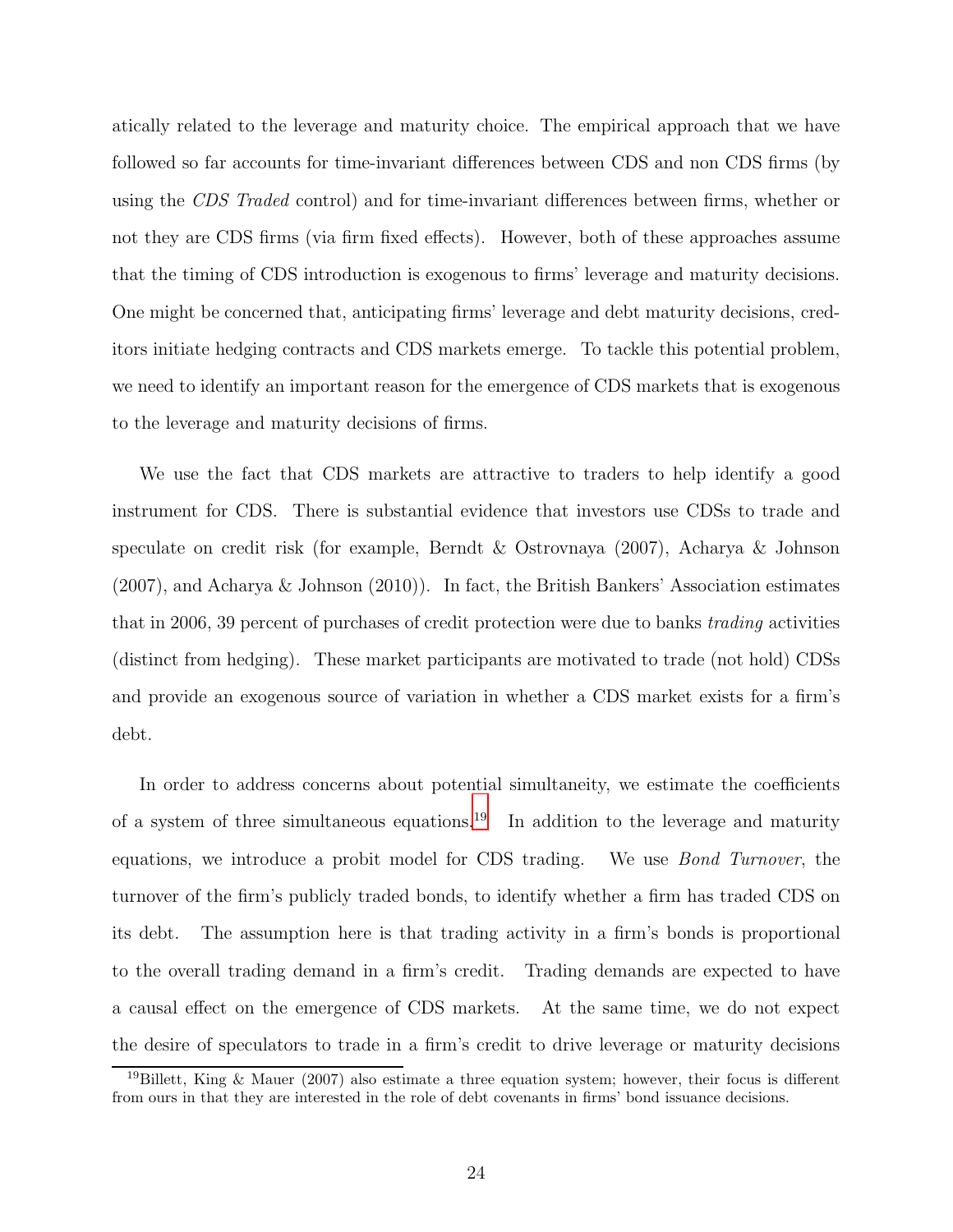directly.<sup>20</sup> Importantly, we use turnover, not dollar volume, to avoid any mechanical links between the instrument and leverage.

Trading volume in firms' publicly traded debt is obtained from the Trade Reporting and Compliance Engine (TRACE) system.<sup>21</sup> *Bond Turnover* is defined as the total trading volume in the firm's publicly traded bonds, divided by the total bonds outstanding as reported in the Capital IQ database.<sup>22</sup> We also include *Market to Book*, *Size*, *Volatility*, *Abnormal Earnings*, *Rated* and *Investment Grade* as exogenous explanatory variables in the CDS equation. We expect that market participants are more likely to trade CDS in bigger, rated firms with investment grade ratings and greater earnings volatility. *Market to Book* is included as a control variable, but its expected sign is ambiguous. Growth opportunities increase firm volatility, which could be attractive to CDS traders. At the same time, a low market-to-book value indicates financial distress, which is also attractive to these market participants. *Abnormal Earnings* is also included as a control variable. If there is positive private information about firms with higher abnormal earnings then informed traders may find these firms attractive.

As in the benchmark two-stage least squares analysis, the exclusion restriction must be satisfied for the system to be identified. *Industry Leverage, Fixed Assets* and *Profitability* identify the leverage equation and *Asset Maturity* and *CP Program* identify the *Maturity* equation. None of these variables are expected to have a direct impact on the demand for a CDS market other than through their impact on firm leverage and maturity, respectively. For example, there is no reason to believe that changes in the leverage of a given firm's

 $^{20}$ Empirically, the relation between *Bond Turnover* and *Leverage* or *Debt Maturity* is small, positive and statistically insignificant.

 $^{21}$ TRACE collects and distributes transaction information from the over-the-counter corporate bond market for all TRACE-eligible bonds (i.e., publicly traded investment grade, high yield and convertible corporate debt). Dissemination of information for TRACE-eligible bonds was phased in over two years, beginning in July 2002 with all investment grade issues of \$1 billion or more and an additional 50 high yield issues. Because our sample consists of S&P 500 firms, dissemination occurred largely in 2002. For robustness, we repeated the analysis excluding the phase-in period (we did this excluding years 2002-2003 and again, excluding years 2002-2004) and all results hold.

 $^{22}$ This value is zero for the 137 firm-year observations without publicly traded bonds.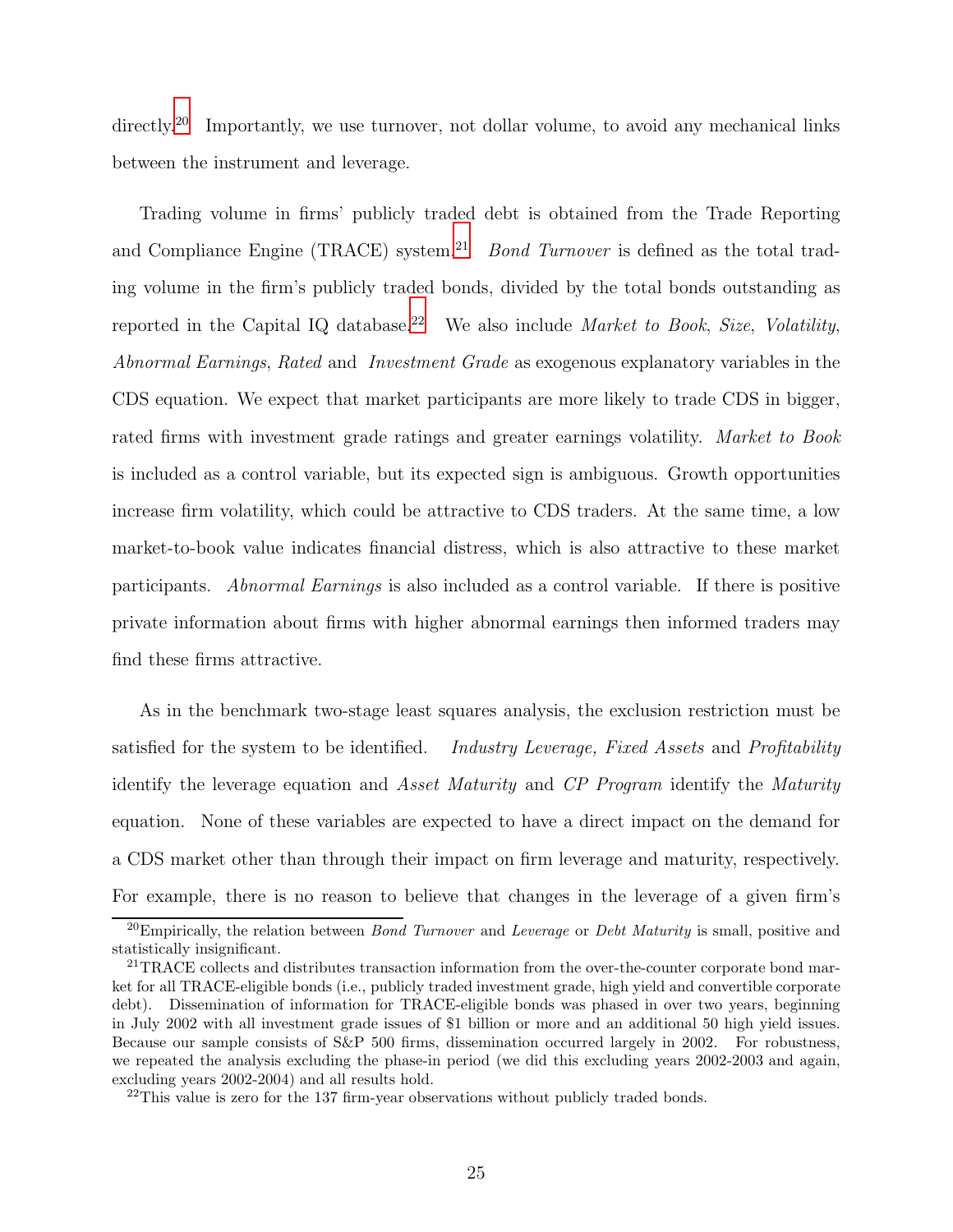competitors will impact investors' desires to trade that firm's credit risk. Nor will changes in fixed assets (after controlling for firm size) or profitability (after controlling for abnormal earnings, which might impact informed traders' decisions). Similarly, although having a commercial paper program in place is correlated with being large and high credit quality, both of which are expected to attract CDS investors, after controlling for firm size and credit rating, having a commercial paper program is not expected to attract CDS market participants directly. Finally, *Asset Maturity* measures how quickly firms consume their production technologies. There is no reason to expect that firms with shorter or longer asset maturities should be more or less likely to have traded CDS contracts.

Table [5](#page-48-0) presents estimation results of the three equation system in the case where each equation is individually estimated (Columns 1 and 3) and in the case where they are jointly estimated using a two step procedure (Columns 2 and 4).

The leverage and debt maturity results in Panels A and B are largely consistent with the benchmark regression results reported in Table [3:](#page-44-0) the estimated effect of CDSs is substantial, even after controlling for potential endogeneity. From Panel A, the estimated coefficients on the instrumented *CDS Trading* in the two-stage regressions suggest that moving from the mean probability (the unconditional probability is 48 percent) to a probability of one would imply an increase in book leverage of 0.053 and an increase in market leverage of 0.065 (from means of 0.25 for book leverage and 0.16 for market leverage). The estimated coefficients on the instrumented *CDS Trading* in Panel B suggest that this shift in the probability of having a CDS contract would increase debt maturity by 2.1 to 2.3 years. The estimated coefficients of the other variables in Panels A and B of Table [5](#page-48-0) are similar to the benchmark results given in Table [3.](#page-44-0) Panel C of Table [5](#page-48-0) presents results of the *CDS Trading* equation. The pseudo R-squares of the regressions are substantial, at approximately 0.3 and the estimated coefficients on the identifying variable *Bond Turnover* is statistically significant in all specifications, suggesting that the system is well-specified. Interestingly the *Debt Maturity* variable is significant in the OLS estimation but not significant in the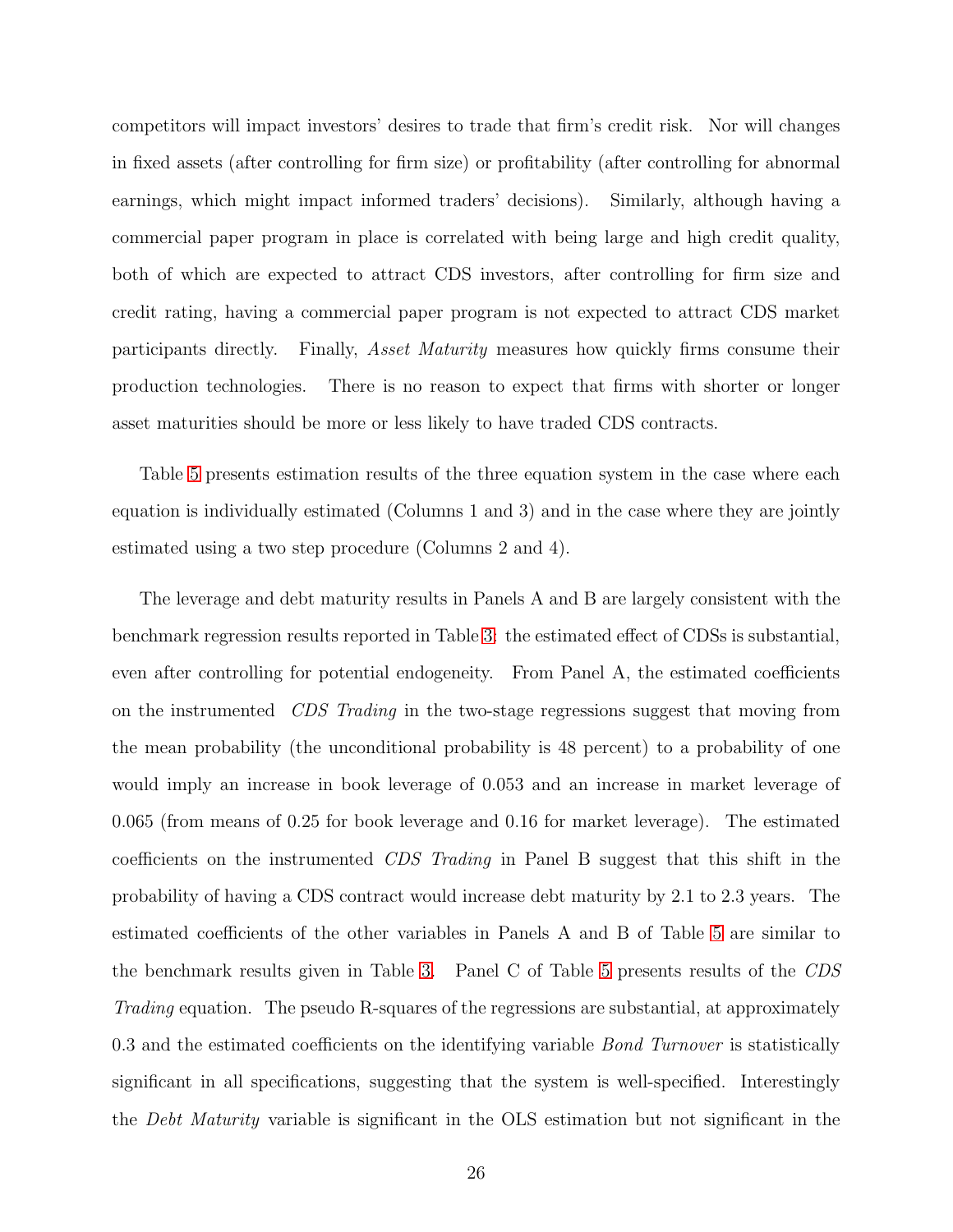two-stage estimation, suggesting that after adjusting for the simultaneous impact of *CDS* on *Debt Maturity*, *Debt Maturity* is not a determinant of CDS trading.

# *4.4. The Introduction of CDS: Difference in Differences Analysis*

The approach that we have adopted thus far captures the impact of CDSs over long horizons (i.e., estimates of the coefficients on *CDS Trading* capture the change in leverage and maturity in all of the years following CDS introduction). As an alternative, we can isolate firms near CDS introduction and measure changes in leverage and maturity from the year  $t-1$  through the end of year  $t$  and year  $t+1$  relative to CDS introduction. We begin by matching all CDS firms to non-CDS firms using the Compustat universe.

The matched sample of non-CDS firms is chosen based on propensity scores obtained by estimating a probit model of the likelihood of CDS trading similar to the one reported in Panel C of Table [5.](#page-48-0) In such model, to guarantee that no outcome variable is included as a regressor, all independent variables are lagged by 1 year. Further, to guarantee that firms are on parallel trends prior to the CDS introduction, one-year changes in leverage and debt maturity are also included as regressors. For each CDS firm, we choose between one and up to four non-CDS firms that are in the S&P 500 sample and that are the closet matches, based on this propensity score. We sample with replacement in identifying matches. We obtain matches for 140 firms in the sample with CDS market introductions during the sample period.<sup>23</sup> Identification comes from the assumption that, conditional on the matching based on the variables in Table [5,](#page-48-0) CDS outcomes are random.

Table [6](#page-51-0) provides univariate analysis of the change in leverage and maturity of CDS firms minus the change for matching firms. In the analysis in which we choose the closest match for

<sup>&</sup>lt;sup>23</sup>The number of possible CDS firms is reduced by the fact that we have to observe a CDS introduction after the start of the sample period and the firm must be in the S&P 500 index in the years before and after the introduction of CDS. The latter requirement eliminates the years 2002 and 2009. The total number of firms that have CDS trading in our sample is 265, of those 201 start trading between 2003 through 2008. 44 of those enter the S&P 500 sample in the same year that the CDS is introduced, and 5 exit the sample the year after the introduction, 12 are lost for lack of data fields (specifically the changes in debt maturity) leaving us with a sample of 140 firms.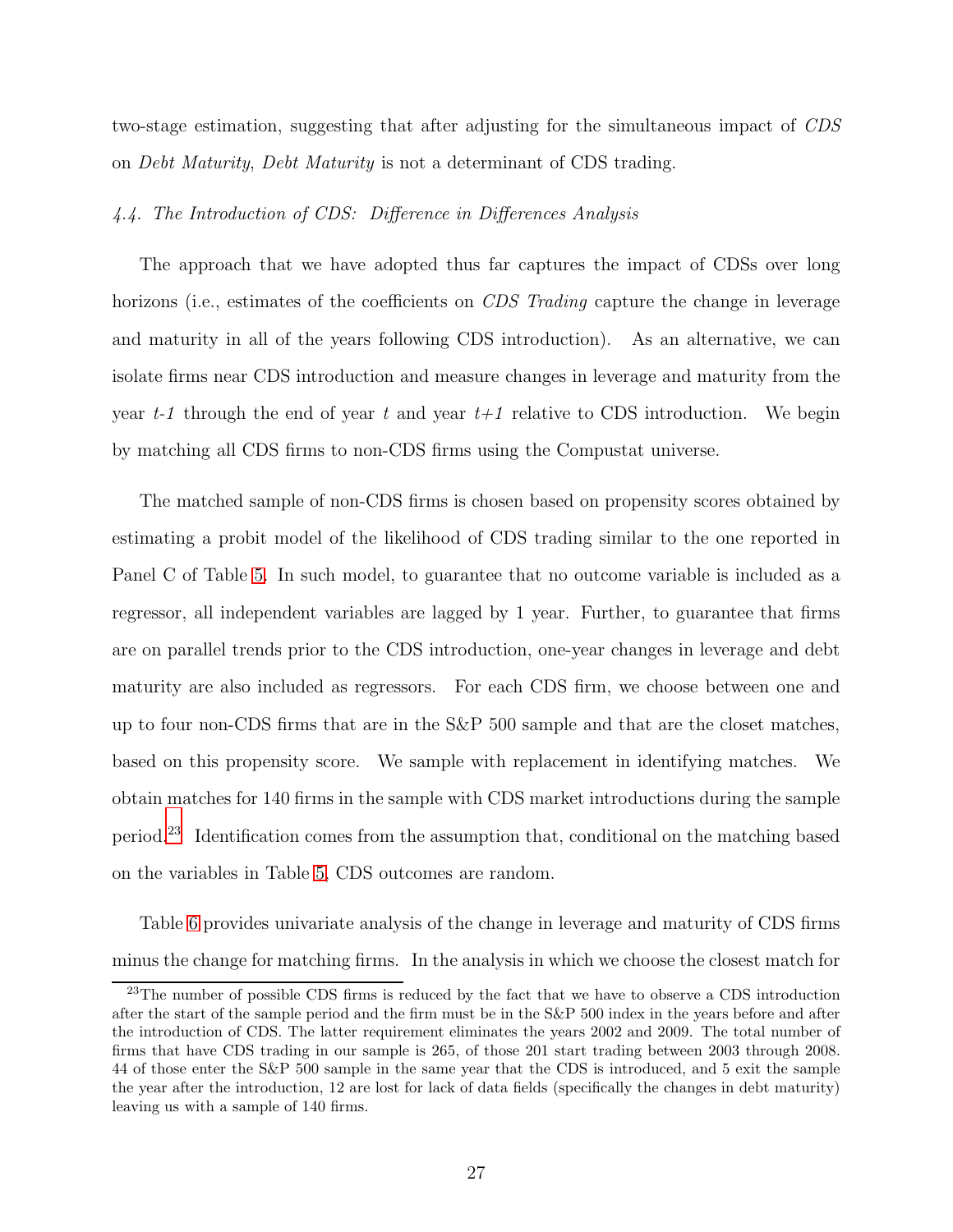each treatment firm, we observe increases in leverage ratios of 0.029 and 0.020 from year *t-1* through year *t*, and of 0.042 and 0.021 from year  $t-1$  through year  $t+1$  for book and market leverage, respectively. We also observe increases in debt maturity of 1.25 years from *t–1* through t and of 0.96 years from  $t-1$  through  $t+1$  relative to CDS introduction. Importantly, the difference in difference results are similar, even as we add additional matching firms. As noted earlier, we expect that bond market investors and banks will find CDSs particularly appealing. When we examine decomposed debt, the difference in differences that we observe are consistent with this. We find increases in the ratio of bonds and notes to total assets, as well as an increase in the maturity of bond and note debt near CDS introduction. We do not find these increases in the other components of debt.

Given that we are able to find good matches based on the propensity score matching technique (the mean distance between the treatment and matching firms of approximately 0.01), the univariate analysis provides the main difference-in-differences results. However, for comparison with earlier tables, we also conduct regression analysis in which we condition on changes in all of the right-hand-side variables given in Table [3,](#page-44-0) using data on only treated firms and their matched firms. Rather than examining levels, we transform all variables to differences, reflecting the change from year *t-1* to year *t* of the CDS introduction, as well as from year  $t-1$  through year  $t+1$ . In choosing the number of matching firms for the regression analysis, we trade off the precision obtained from using more control firms with the potential bias due to adding extra firms with larger propensity score distances from the treatment firm. We choose to include two matches in regression analysis; however, the qualitative results do not depend on this choice.

These results are presented in Table [7.](#page-52-0) As in the benchmark analysis, we observe a positive role for CDSs. The estimated coefficients of the leverage regression in Panel A of Table [7](#page-52-0) suggest that, all else equal, the introduction of a CDS increases book leverage by 0.03 and market leverage by 0.01 by the end of the year following CDS introduction. The maturity results in Panel B suggest an increase in maturity of between 10 and 11 months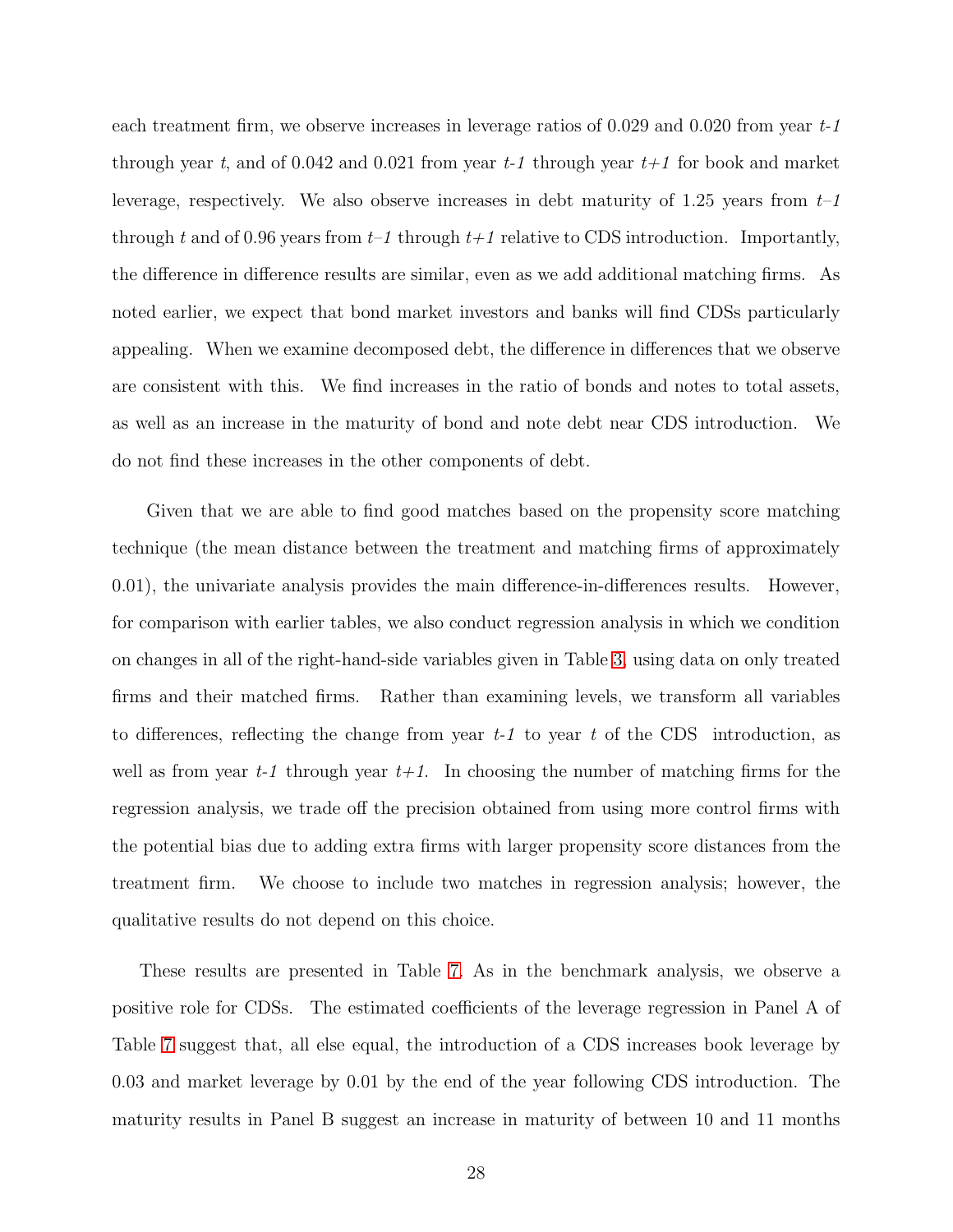by the end of the year following CDS introduction. While the change leverage appears to be increasing by the end of the year after CDS introduction, the change in maturity is relatively constant. All these are similar in magnitude to the univariate analysis difference in difference estimates.

The difference in difference approach is useful since it sheds light on how capital structure evolves following CDS introduction when comparing firms for which a CDS market arises to firms that are ex-ante similar, but for which no CDS market is created. In this context the treatment is the CDS introduction, which captures an increase in the availability of hedging instruments to suppliers of capital. A drawback of this approach is that it does not completely eliminate potential concerns about selection bias.

An alternative approach, which completely overcomes selection concerns, is to look within the sample of CDS firms and relate the leverage and maturity decisions made by these firms to the ability to use CDS contracts as hedging instruments. Rather than focusing on the availability of CDS (a binary variable), we focus on how liquid the contracts are. The underlying assumption is that suppliers of capital find it easier to hedge using CDSs if they are cheaper to trade and easier to locate.

## *4.5. CDS Market Liquidity Proxies*

We study the sample of 1,370 firm/year observations for which *CDS Trading* equals one and focus on variation in CDS market liquidity, which captures variation in the ability of suppliers of debt capital to hedge using CDS contracts. By examining only CDS firms, we are able to completely avoid concerns about selection of CDS firms (relative to non-CDS firms). The drawback is that CDSs trade over-the-counter, which leads to substantial noise in the liquidity proxies. Ideally, we would observe daily trading activity for CDSs, as we do for equities that trade on exchanges. Because these data are largely unavailable for CDSs, we calculate two somewhat coarse proxies of market liquidity: (1) the natural log of the number of daily Bloomberg CDS quotes that we observe for the firm during year *t* and (2)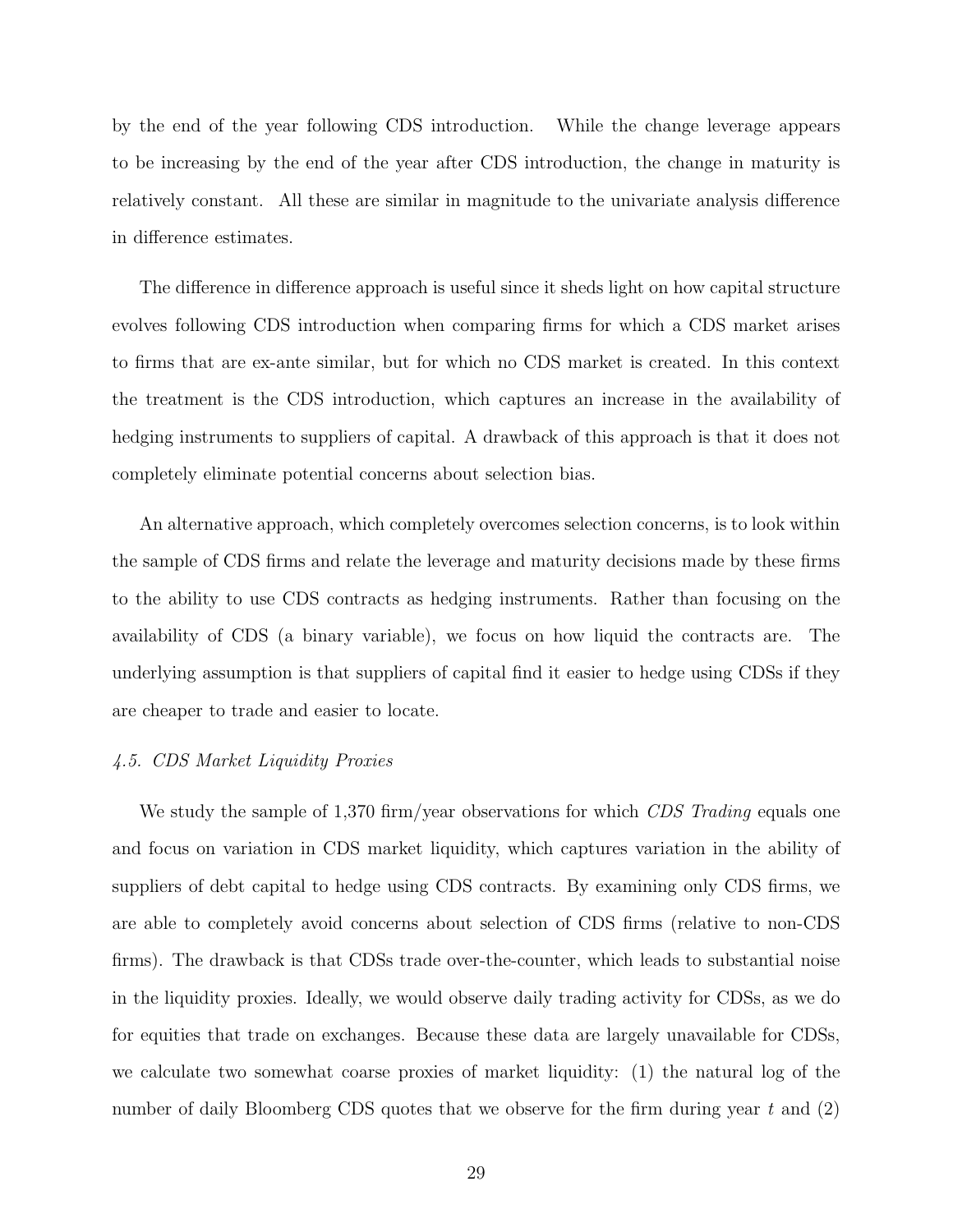the average bid-ask spreads for the firm's CDSs during year *t*. The Bloomberg bid and ask quotes are limited in that they are based only on information from contributing dealers, however, we do not expect potential noise from sampling a small group of dealers to be systematically related to leverage or maturity decisions.

Table [8](#page-54-0) reports results from regressions in which we replace *CDS Trading* and *CDS Traded* with the liquidity proxies. We find evidence that firms with more liquid CDS markets (lower quoted spreads and greater number of CDS quotes) are able to maintain higher leverage ratios and longer debt maturities. In the leverage regressions (Panel A), the estimated signs on all of the coefficients are consistent with the benchmark findings in Table [3;](#page-44-0) however, the significance of the estimated coefficients is lower than in the benchmark analysis. All four estimated coefficients are statistically significant in the regressions using CDS quoted spreads and one of four are significant in the regressions using a count of the number of quotes (although two are marginal, with t-statistics greater than 1.5). The estimated coefficients of the 2SLS leverage regression in Panel A of Table [8](#page-54-0) suggest that, all else equal, a one standard deviation increase in the number of quotes increases book leverage by 0.030 and market leverage by 0.015. A one standard deviation decrease in bid-ask spreads increases book leverage by 0.025 and market leverage by 0.004 (this is 9.3 percent of mean book leverage and 2.2 percent of mean market leverage for the sample of CDS firms). In the maturity results shown in Panel B, we find similar results, but with greater statistical significance. All eight of the estimated coefficients are statistically significant (four in the regressions using quoted spreads and four using number of quotes). The maturity results in Panel B suggest a increase in maturity, of approximately 1.1 years, following a one standard deviation increase in the number of quotes. In the case of spreads, the coefficients imply an increase in maturity of between 8 and 9 months following a one standard deviation decrease in bid-ask spreads.

Taken together, all of the results from Tables [3](#page-44-0) through [8](#page-54-0) suggest an important role for insurance contracts (CDSs) in both leverage and debt maturity.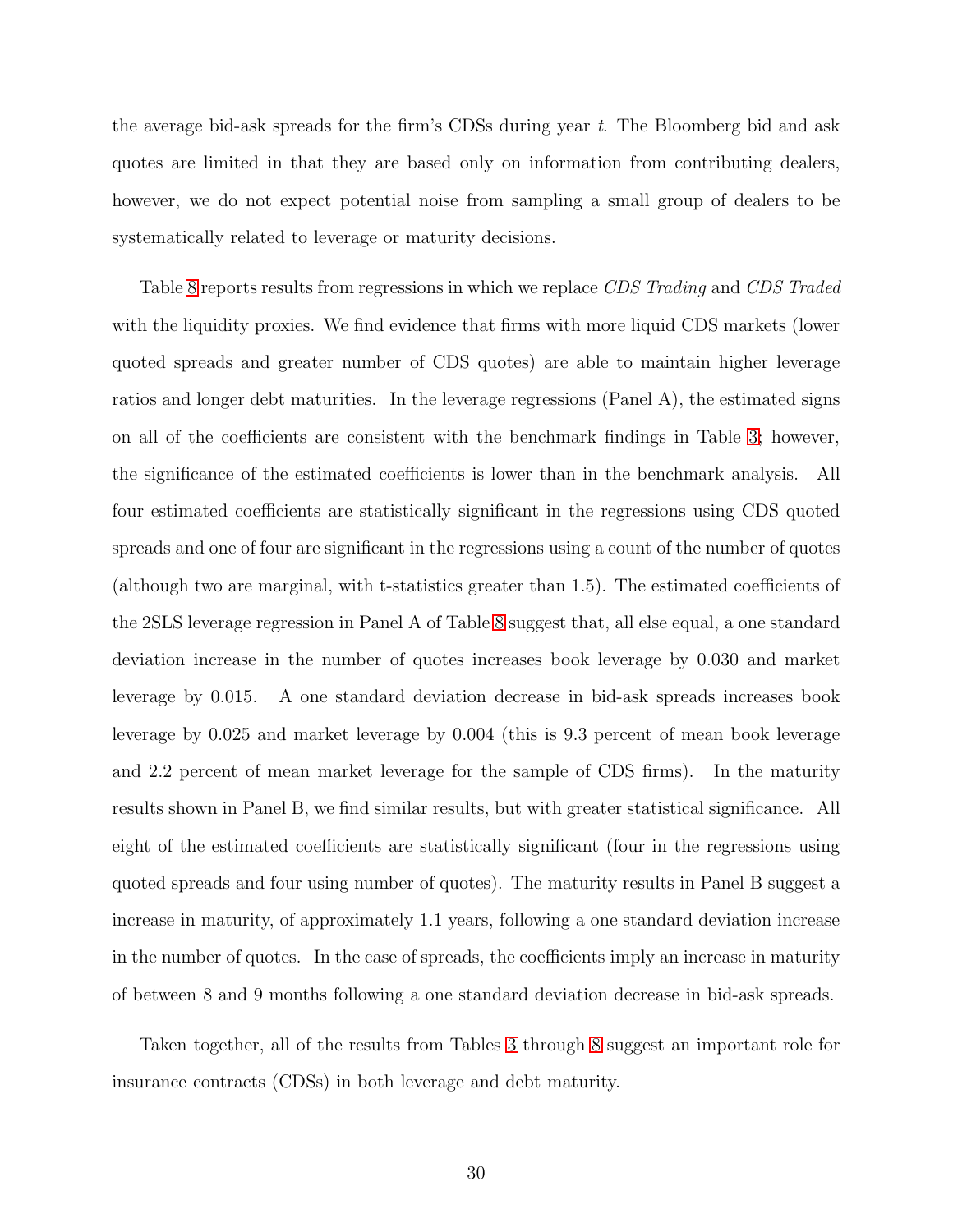# 5. Conclusions

Consistent with the idea that borrowers benefit from a relaxation of credit constraints due to the ability of suppliers of debt capital to hedge their risk, we find a strong role for CDSs in both leverage and debt maturity. We take three approaches in the empirical analysis. The first exploits variation in whether firms have traded CDS contracts and in the timing of the adoption of CDS trading. In the second approach, we allow for the potential endogeneity of the existence of a CDS market for a firm's debt by introducing a third simultaneous equation for CDS trading. Finally, we focus on the CDS adoption event and use a matched sample of firms with no CDS but that have similar characteristics, based on a propensity score research design. We measure changes in leverage and maturity near CDS introduction.

All three empirical approaches lead to similar conclusions: CDS markets allow firms to maintain higher leverage and longer debt maturities (both in the time series and the cross section). Moreover, we exploit the time series properties of the data and find that the role for CDS becomes stronger as credit constraints bind, suggesting important time series variation in the impact of capital supply on firm capital structure.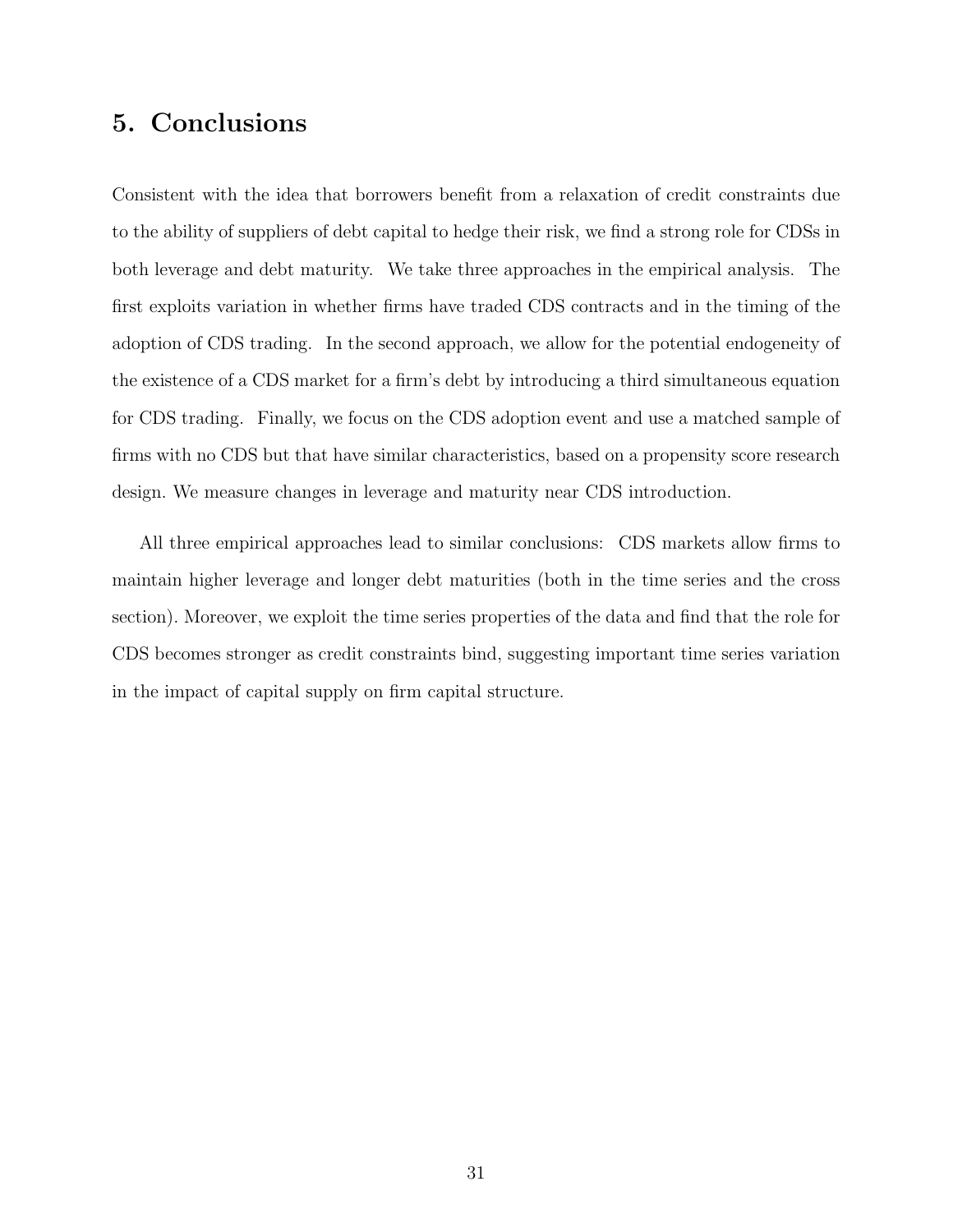# Appendix

#### **Alcoa, Inc. (NYSE:AA) > Financials > Capital Structure Details**

#### [<< Return to Capital Structure Summary]

|           |                                                     |                    |            |    | Key Stats   Income Statement   Balance Sheet   Cash Flow   Multiples   Cap. Structure   Ratios   Supplementa   Industry Specific   Pension/OPEB   Segments |
|-----------|-----------------------------------------------------|--------------------|------------|----|------------------------------------------------------------------------------------------------------------------------------------------------------------|
| Source:   | A 2008 filed Feb-17-2009                            |                    |            |    |                                                                                                                                                            |
| Currency: | <b>Reported Currency</b>                            | <b>Conversion:</b> | Historical | Go | [More Options >>]                                                                                                                                          |
|           | Principal Due in Millions of the reported currency. |                    |            |    |                                                                                                                                                            |

**FY 2008 Capital Structure As Reported Details** 

| <b>Description</b> <sup>*</sup>                                                                               | <b>Type</b>      | <b>Principal Due Coupon</b><br>(USD) | Rate      | <b>Maturity</b> | <b>Seniority</b> |           | Secured Convertible | <b>Repayment</b><br><b>Currency</b> |
|---------------------------------------------------------------------------------------------------------------|------------------|--------------------------------------|-----------|-----------------|------------------|-----------|---------------------|-------------------------------------|
| 5.375% Notes, due 2013                                                                                        | Bonds and Notes  | 600.0                                | 5.375%    | 2013            | Senior           | No        | No.                 | <b>USD</b>                          |
| 5.55% Notes, due 2017                                                                                         | Bonds and Notes  | 750.0                                | 5.550%    | Feb-01-2017     | Senior           | No        | No                  | USD                                 |
| 5.72% Notes, due 2019                                                                                         | Bonds and Notes  | 750.0                                | 5.720%    | 2019            | Senior           | <b>No</b> | No                  | USD                                 |
| 5.87% Notes, due 2022                                                                                         | Bonds and Notes  | 627.0                                | 5.870%    | 2022            | Senior           | <b>No</b> | No                  | USD                                 |
| 5.9% Notes, due 2027                                                                                          | Bonds and Notes  | 625.0                                | 5.900%    | 2027            | Senior           | No        | No                  | <b>USD</b>                          |
| 5.95% Notes due 2037                                                                                          | Bonds and Notes  | 625.0                                | 5.950%    | 2037            | Senior           | <b>No</b> | No                  | USD                                 |
| 6% Notes, due 2012                                                                                            | Bonds and Notes  | 517.0                                | 6.000%    | 2012            | Senior           | No.       | No                  | <b>USD</b>                          |
| 6% Notes, due 2013                                                                                            | Bonds and Notes  | 750.0                                | 6.000%    | 2013            | Senior           | No        | No                  | USD                                 |
| 6.5% Bonds, due 2018                                                                                          | Bonds and Notes  | 250.0                                | 6.500%    | 2018            | Senior           | No        | No                  | USD                                 |
| 6.5% Notes, due 2011                                                                                          | Bonds and Notes  | 584.0                                | 6.500%    | 2011            | Senior           | <b>No</b> | No                  | USD                                 |
| 6.625% Notes, due 2008                                                                                        | Bonds and Notes  | ٠                                    | 6.625%    | 2008            | Senior           | <b>No</b> | No                  | <b>USD</b>                          |
| 6.75% Bonds, due 2028                                                                                         | Bonds and Notes  | 300.0                                | 6.750%    | 2028            | Senior           | <b>No</b> | No                  | <b>USD</b>                          |
| 6.75% Notes, due 2018                                                                                         | Bonds and Notes  | 750.0                                | 6.750%    | 2018            | Senior           | Nο        | No.                 | USD                                 |
| 7.375% Notes, due 2010                                                                                        | Bonds and Notes  | 511.0                                | 7.375%    | 2010            | Senior           | No        | N <sub>0</sub>      | <b>USD</b>                          |
| Alcoa Alumnio S.A. 7.5% Export Notes, due 2008                                                                | Bonds and Notes  |                                      | 7.500%    | 2008            | Senior           | Yes       | No                  | USD                                 |
| Commercial Paper                                                                                              | Commercial Paper | 1,535.0                              | 4.000%    | Dec-31-2009     | Senior           | <b>No</b> | No                  | <b>USD</b>                          |
| Loans - BNDES                                                                                                 | Term Loans       | 100.0                                | NA        | Sep-01-2029     | Senior           | Yes       | No                  | <b>USD</b>                          |
| Medium-Term Notes, due 2009-2013                                                                              | Bonds and Notes  | 23.0                                 | 7.100%    | $2009 - 2013$   | Senior           | <b>No</b> | No                  | <b>USD</b>                          |
| Other Debt                                                                                                    | Other Borrowings | 189.0                                | <b>NA</b> |                 | Senior           | <b>No</b> | No                  | USD                                 |
| Project Loans - BNDES                                                                                         | Term Loans       | 196.0                                | <b>NA</b> | Apr-01-2015     | Senior           | Yes       | No                  | USD                                 |
| Project Loans - BNDES                                                                                         | Term Loans       | 250.0                                | <b>NA</b> | Apr-01-2015     | Senior           | Yes       | No                  | <b>USD</b>                          |
| Short-Term Accounts Pavable Settlement<br>Arrangements with Certain Vendors and Third-party<br>Intermediaries | Other Borrowings | 236.0                                | <b>NA</b> | Dec-31-2008     | Senior           | <b>No</b> | No                  | <b>USD</b>                          |
| Short-Term Borrowings                                                                                         | Other Borrowings | 242.0                                | <b>NA</b> | Dec-31-2008     | Senior           | <b>No</b> | No                  | USD                                 |

#### **FY 2007 Capital Structure As Reported Details**

|                                                                                                               |                  | <b>Principal Due</b> | <b>Coupon</b> |                 |                  |                |                            | Repayment       |
|---------------------------------------------------------------------------------------------------------------|------------------|----------------------|---------------|-----------------|------------------|----------------|----------------------------|-----------------|
| <b>Description</b> <sup>4</sup>                                                                               | <b>Type</b>      | (USD)                | Rate          | <b>Maturity</b> | <b>Seniority</b> |                | <b>Secured Convertible</b> | <b>Currency</b> |
| 5.375% Notes, due 2013                                                                                        | Bonds and Notes  | 600.0                | 5.375%        | 2013            | Senior           | No             | No.                        | <b>USD</b>      |
| 5.55% Notes, due 2017                                                                                         | Bonds and Notes  | 750.0                | 5.550%        | Feb-01-2017     | Senior           | No             | No                         | USD             |
| 5.72% Notes, due 2019                                                                                         | Bonds and Notes  | 750.0                | 5.720%        | 2019            | Senior           | No             | No.                        | USD             |
| 5.87% Notes, due 2022                                                                                         | Bonds and Notes  | 627.0                | 5.870%        | 2022            | Senior           | N <sub>0</sub> | No.                        | USD             |
| 5.9% Notes, due 2027                                                                                          | Bonds and Notes  | 625.0                | 5.900%        | 2027            | Senior           | No             | No.                        | <b>USD</b>      |
| 5.95% Notes due 2037                                                                                          | Bonds and Notes  | 625.0                | 5.950%        | 2037            | Senior           | N <sub>0</sub> | No.                        | USD             |
| 6% Notes, due 2012                                                                                            | Bonds and Notes  | 517.0                | 6.000%        | 2012            | Senior           | No             | No.                        | USD             |
| 6% Notes, due 2013                                                                                            | Bonds and Notes  | $\sim$               | 6.000%        | 2013            | Senior           | No             | No.                        | USD             |
| 6.5% Bonds, due 2018                                                                                          | Bonds and Notes  | 250.0                | 6.500%        | 2018            | Senior           | No             | No.                        | <b>USD</b>      |
| 6.5% Notes, due 2011                                                                                          | Bonds and Notes  | 584.0                | 6.500%        | 2011            | Senior           | No             | No.                        | <b>USD</b>      |
| 6.625% Notes, due 2008                                                                                        | Bonds and Notes  | 150.0                | 6.625%        | 2008            | Senior           | <b>No</b>      | No                         | USD             |
| 6.75% Bonds, due 2028                                                                                         | Bonds and Notes  | 300.0                | 6.750%        | 2028            | Senior           | No             | No.                        | USD             |
| 6.75% Notes, due 2018                                                                                         | Bonds and Notes  | $\sim$               | 6.750%        | 2018            | Senior           | No             | No                         | USD             |
| 7.375% Notes, due 2010                                                                                        | Bonds and Notes  | 511.0                | 7.375%        | 2010            | Senior           | No             | No.                        | <b>USD</b>      |
| Alcoa Alumnio S.A. 7.5% Export Notes, due 2008                                                                | Bonds and Notes  | 21.0                 | 7.500%        | 2008            | Senior           | Yes            | No                         | <b>USD</b>      |
| Commercial Paper                                                                                              | Commercial Paper | 856.0                | 5.400%        | Dec-31-2008     | Senior           | No             | No.                        | USD             |
| Medium-Term Notes, due 2009-2013                                                                              | Bonds and Notes  | 43.0                 | 7.100%        | $2009 - 2013$   | Senior           | No             | No                         | USD             |
| Other Debt                                                                                                    | Other Borrowings | 200.0                | <b>NA</b>     | ٠               | Senior           | No             | No.                        | <b>USD</b>      |
| Short-Term Accounts Pavable Settlement<br>Arrangements with Certain Vendors and Third-party<br>Intermediaries | Other Borrowings | 314.0                | <b>NA</b>     | Dec-31-2008     | Senior           | No             | No                         | <b>USD</b>      |
| Short-Term Borrowings                                                                                         | Other Borrowings | 249.0                | <b>NA</b>     | Dec-31-2008     | Senior           | No             | No                         | USD             |
|                                                                                                               |                  |                      |               |                 |                  |                |                            |                 |

Financial data provided by  $$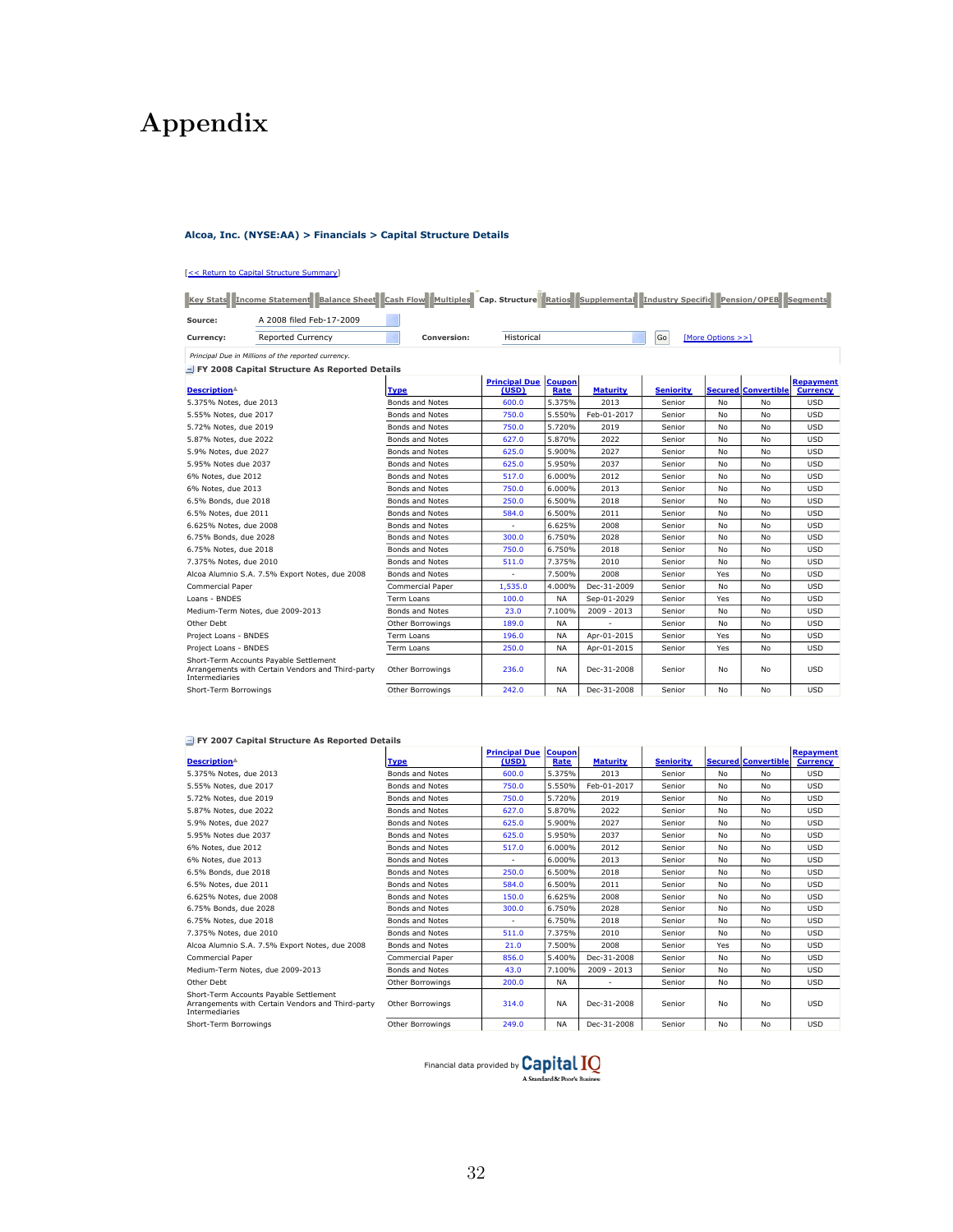# References

- Acharya, Viral V. & Timothy C. Johnson. 2007. "Insider trading in credit derivatives." *Journal of Financial Economics* 84:110–141.
- Acharya, Viral V. & Timothy C. Johnson. 2010. "More insiders, more insider trading: Evidence from private-equity buyouts." *Journal of Financial Economics* 98:500–523.
- Aivazian, Varouj A., Ying Ge & Jiaping Qiu. 2005. "Debt maturity structure and firm investment." *Financial Management* 34:107–119.
- Almeida, Heitor, Murillo Campello, Bruno A. Laranjeira & Scott J. Weisbenner. 2009. "Corporate debt maturity and the real effects of the 2007 credit crisis." Working Paper.
- Ashcraft, Adam B. & Joao A.C. Santos. 2009. "Has the CDS market lowered the cost of corporate debt?" *Journal of Monetary Economics* 56:514–523.
- Barclay, Michael J. & Clifford W. Smith. 1995. "The maturity structure of corporate debt." *Journal of Finance* 50:609–631.
- Barclay, Michael J., Leslie M. Marx & Clifford W. Smith. 2003. "The joint determination of leverage and maturity." *Journal of Corporate Finance* 9:149–167.
- Berndt, Antje & Anastasiya Ostrovnaya. 2007. "Information flow between credit default swap, option and equity markets." Working Paper.
- Bharath, Sreedhar, Sandeep Dahiya, Anthony Saunders & Anand Srinivasan. 2007. "So what do I get? The bank's view of lending relationships." *Journal of Financial Economics* 85:368–419.
- Billett, Matthew T., Tao-Hsien Dolly King & David C. Mauer. 2007. "Growth opportunities and the choice of leverage, debt maturity, and covenants." *Journal of Finance* 62:697– 730.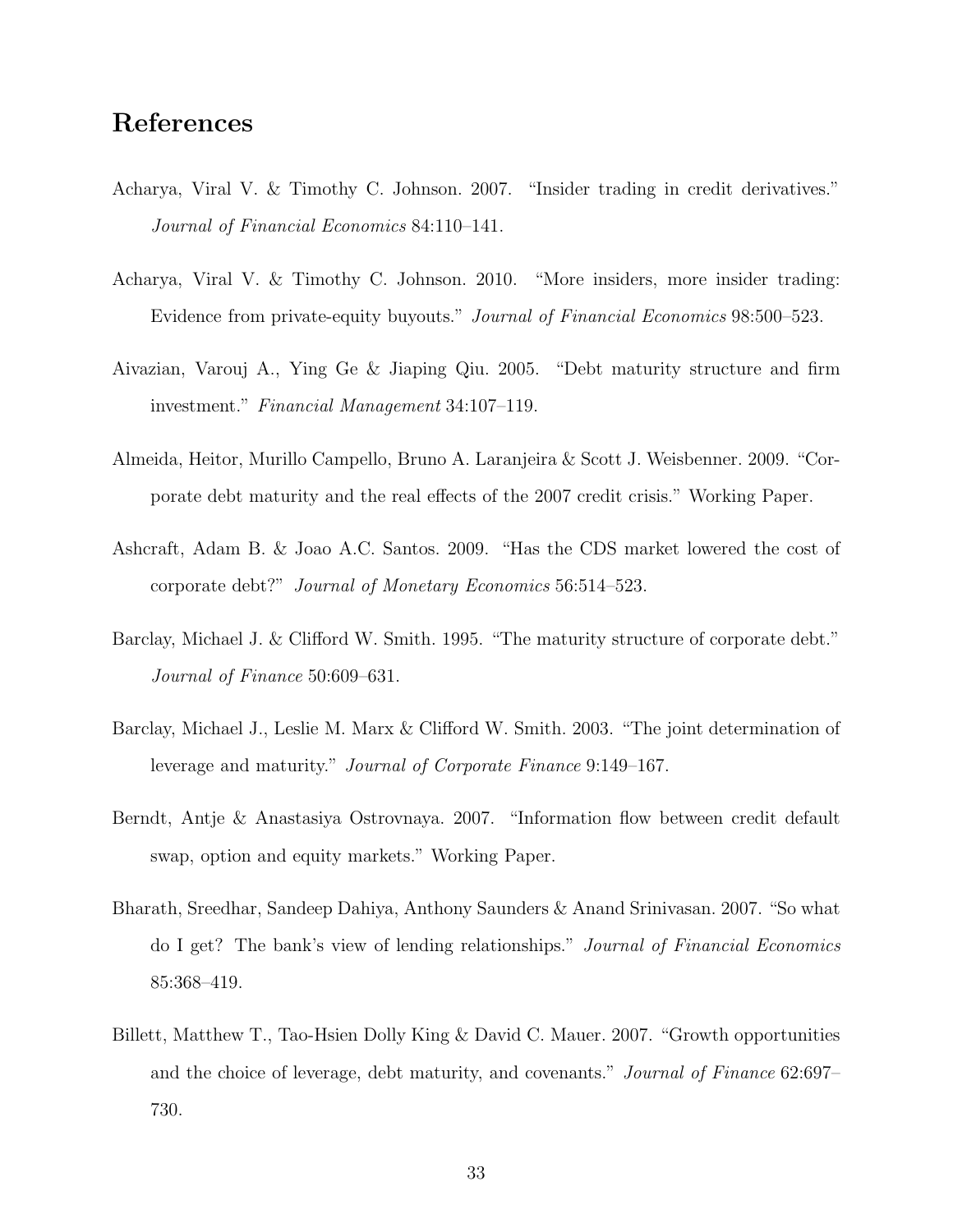- Bolton, Patrick & Martin Oehmke. 2010. "Credit default swaps and the empty creditor problem." Working Paper.
- Campello, Murillo, John R. Graham & Campbell R. Harvey. 2010. "The real effects of financial constraints: Evidence from a financial crisis." *Journal of Financial Economics* 97:470–487.
- Campello, Murillo & Rafael Almieda da Matta. 2011. "Credit default swaps, firm financing and the economy." Working Paper.
- Choi, Darwin, Mila Getmansky, Brian Henderson & Heather Tookes. 2010. "Convertible bond arbitrageurs as suppliers of capital." *Review of Financial Studies* 23:2492–2522.
- Cornett, Marcia Millon, Jamie John McNutt, Philip E. Strahan & Hassan Tehranian. 2010. "Liquidity risk management and credit supply in the financial crisis." *Journal of Financial Economics (Forthcoming)* .
- Coval, Joshua D. & Tobias J. Moskowitz. 1999. "Home bias at home: Local equity preference in domestic portfolios." *Journal of Finance* 54:2045–2073.
- *Credit Derivatives Report*. 2006. British Bankers' Association.
- Datta, Sudip, Mai Iskandar-Datta & Kartik Raman. 2005. "Managerial stock ownership and the maturity structure of corporate debt." *Journal of Finance* 60:2333–2350.
- Dennis, Steven, Debarshi Nandy & Ian G. Sharpe. 2000. "The determinants of contract terms in bank revolving credit agreements." *Journal of Financial and Quantitative Analysis* 35:87–110.
- Diamond, Douglas W. 1991. "Debt maturity structure and liquidity risk." *Quarterly Journal of Economics* 106:709–737.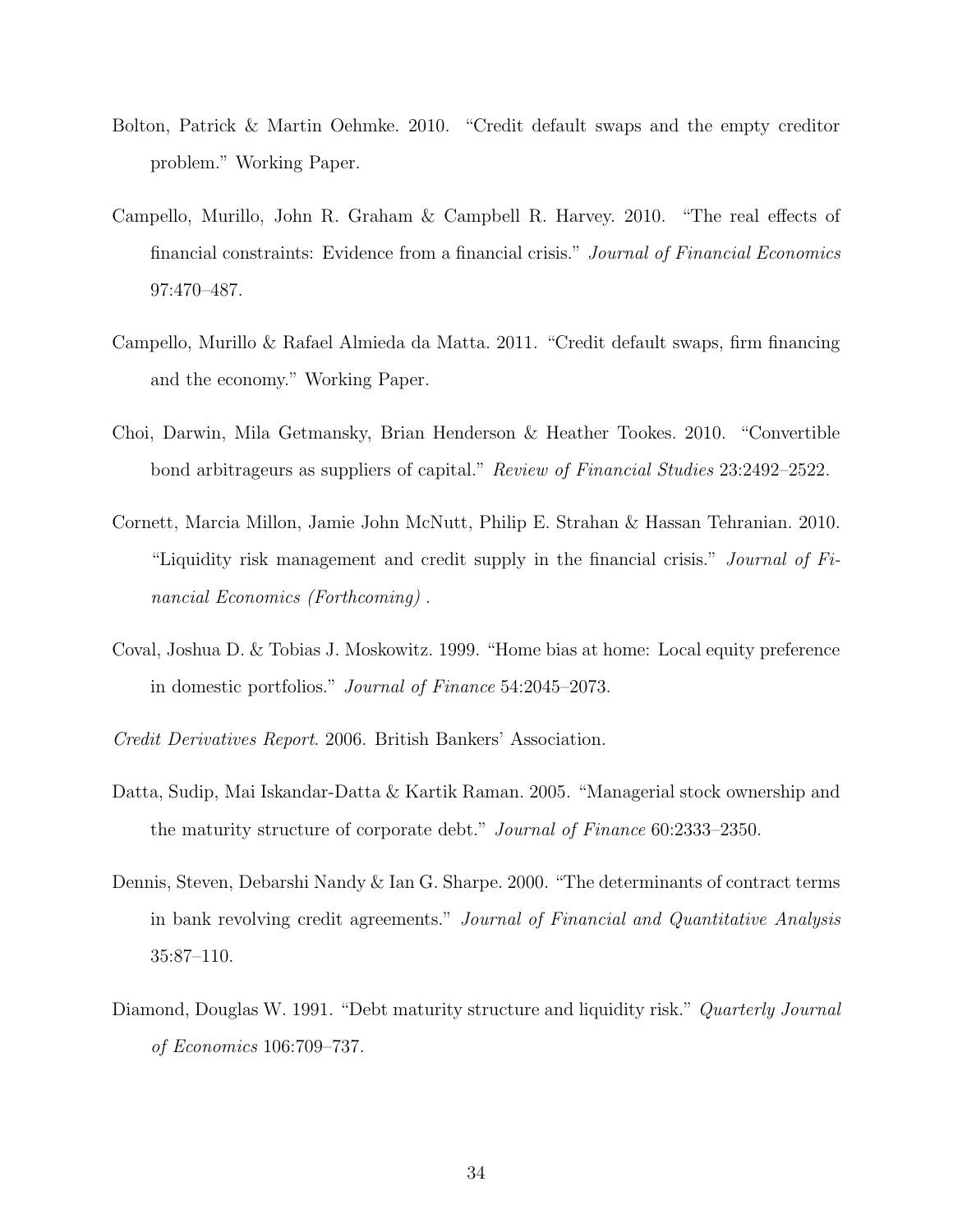- Duchin, Ran, Oguzhan Ozbas & Berk A. Sensoy. 2010. "Costly external finance, corporate investment and the subprime mortgage credit crisis." *Journal of Financial Economics* 97:418–435.
- Erel, Isil, Brandon Julio, Woojin Kim & Michael S. Weisbach. 2011. "Macroeconomic conditions and capital raising." Working Paper.
- Faulkender, Michael & Mitchell A. Petersen. 2006. "Does the source of capital affect capital structure?" *Review of Financial Studies* 19:45–79.
- Flannery, Mark J. 1986. "Asymmetric information and risky debt maturity choice." *Journal of Finance* 41:19–37.
- Guedes, Jose & Tim Opler. 1996. "The determinants of the maturity of corporate debt issues." *Journal of Finance* 51:1809–1833.
- Hirtle, Beverly. 2009. "Credit derivatives and bank credit supply." *Journal of Financial Intermediation* 18:125–150.
- Ivashina, Victoria & David Scharfstein. 2010. "Bank lending during the financial crisis of 2008." *Journal of Financial Economics* 97:319–338.
- Johnson, Shane A. 2003. "Debt maturity and the effects of growth opportunities and liquidity risk on leverage." *Review of Financial Studies* 16:209–236.
- Leary, Mark T. 2009. "Bank loan supply, lender choice, and corporate capital structure." *Journal of Finance* 64:1143–1185.
- Leary, Mark T. & Michael R. Roberts. 2010. "Do peer firms affect corporate financial policy?" Working Paper.
- Lemmon, Michael & Michael R. Roberts. 2010. "The response of corporate financing and investment to changes in the supply of credit." *Journal of Financial and Quantitative Analysis* 45:555–587.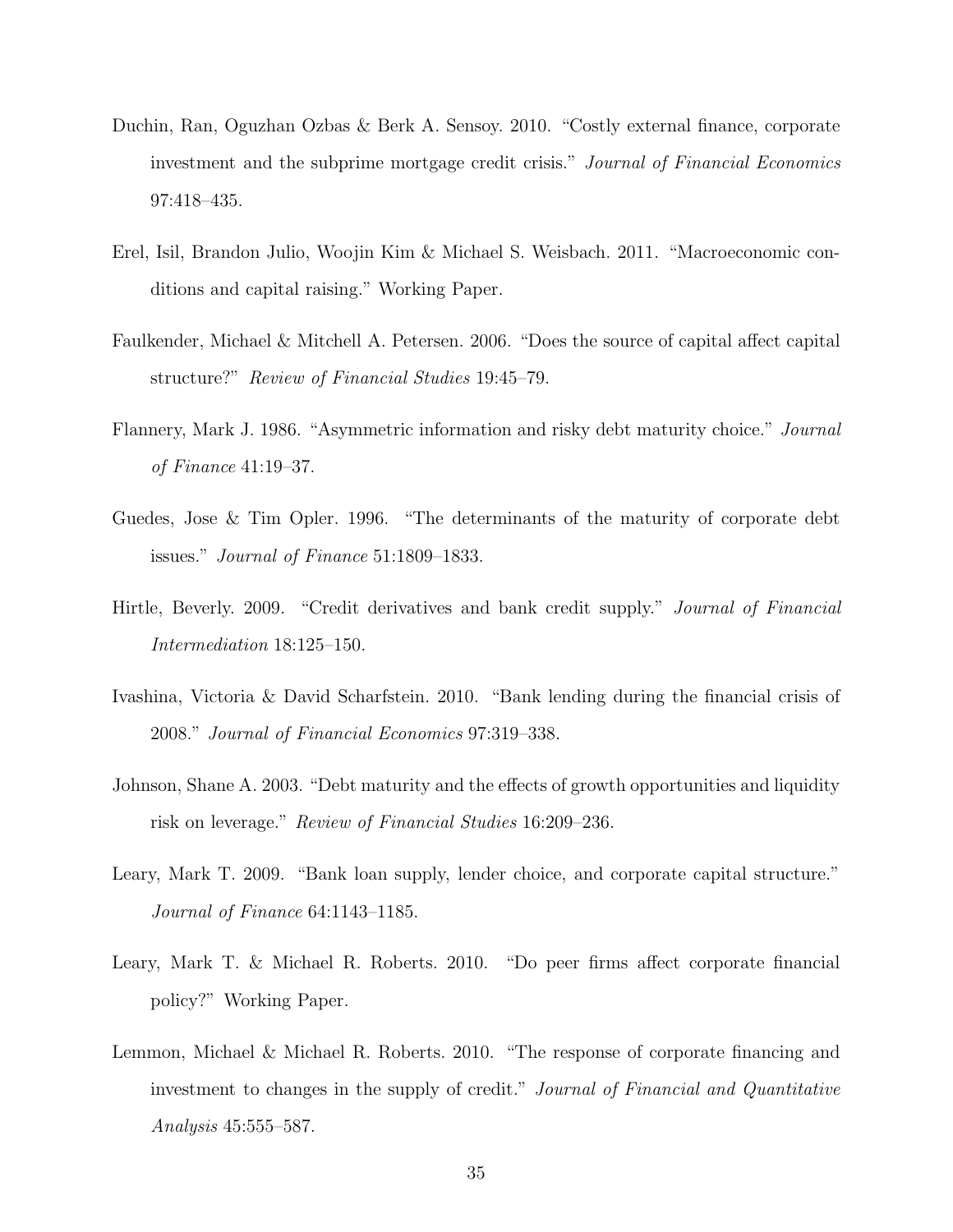- Massa, Massimo, Ayako Yasuda & Lei Zhang. 2009. "Supply uncertainty of the bond investor base and the leverage of the firm." Working Paper.
- Melnik, Arie & Steven Plaut. 1986. "Loan commitment contracts, terms of lending and credit allocation." *Journal of Finance* 41:425–435.
- Morellec, Erwan. 2010. "Credit supply and corporate policies." Working Paper.
- Murfin, Justin. 2010. "The supply-side determinants of loan contract strictness." Working Paper.
- Myers, Stewart C. 1977. "Determinants of corporate borrowing." *Journal of Financial Economics* 5:147–175.
- Parsons, Christopher & Sheridan Titman. 2009. "Empirical capital structure: A review." *Foundations and Trends in Finance* 3:1–93.
- Petersen, Mitchell A. & Raghuram G. Rajan. 1994. "The benefits of lending relationships: Evidence from small business data." *Journal of Finance* 49:3–37.
- Rauh, Joshua & Amir Sufi. 2010. "Capital structure and debt structure." *Review of Financial Studies* 23:4242–4280.
- Roberts, Michael R. & Toni M. Whited. 2011. "Endogeneity in empirical corporate finance." Working Paper.
- Rosenbaum, Paul R. & Donald B. Rubin. 1983. "The central role of the propensity score in observational studies for causal effects." *Biometrika* 70:41–55.
- Stohs, Mark H. & David C. Mauer. 1996. "The determinants of corporate debt maturity structure." *Journal of Business* 69:279–312.
- Stout, Lynn A. 2009. "Regulate OTC derivatives by deregulating them." *Regulation* 3:30–41.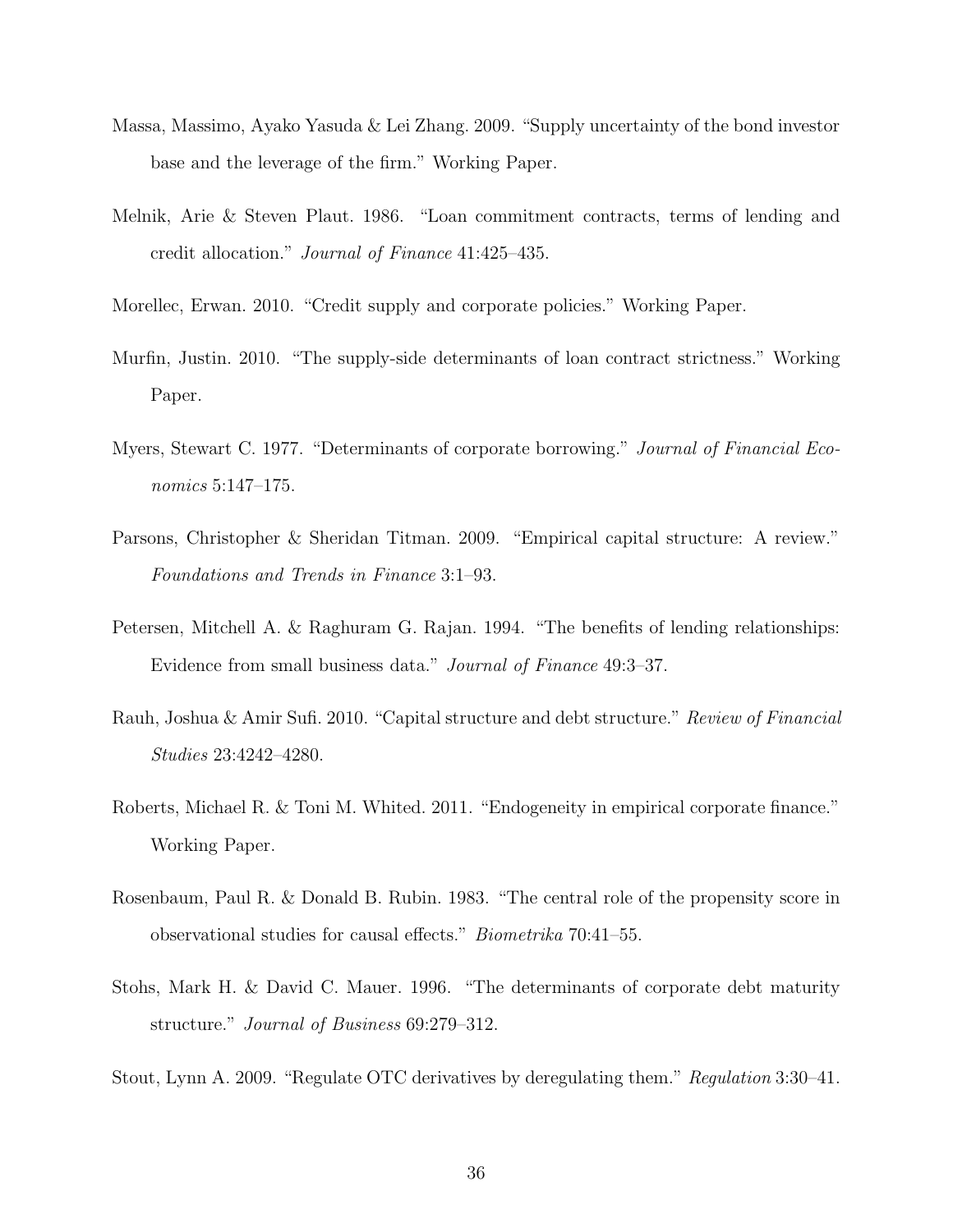- Strahan, Philip E. 1999. "Borrower risk and the price and nonprice terms of bank loans." *Federal Reserve Bank of New York Staff Research Reports* 90.
- Stulz, Rene M. 2010. "Credit default swaps and the credit crisis." *Journal of Economic Perspectives* 24:73–92.
- Sufi, Amir. 2009. "The real effects of debt certification: Evidence from the introduction of bank loan ratings." *Review of Financial Studies* 22:1659–1691.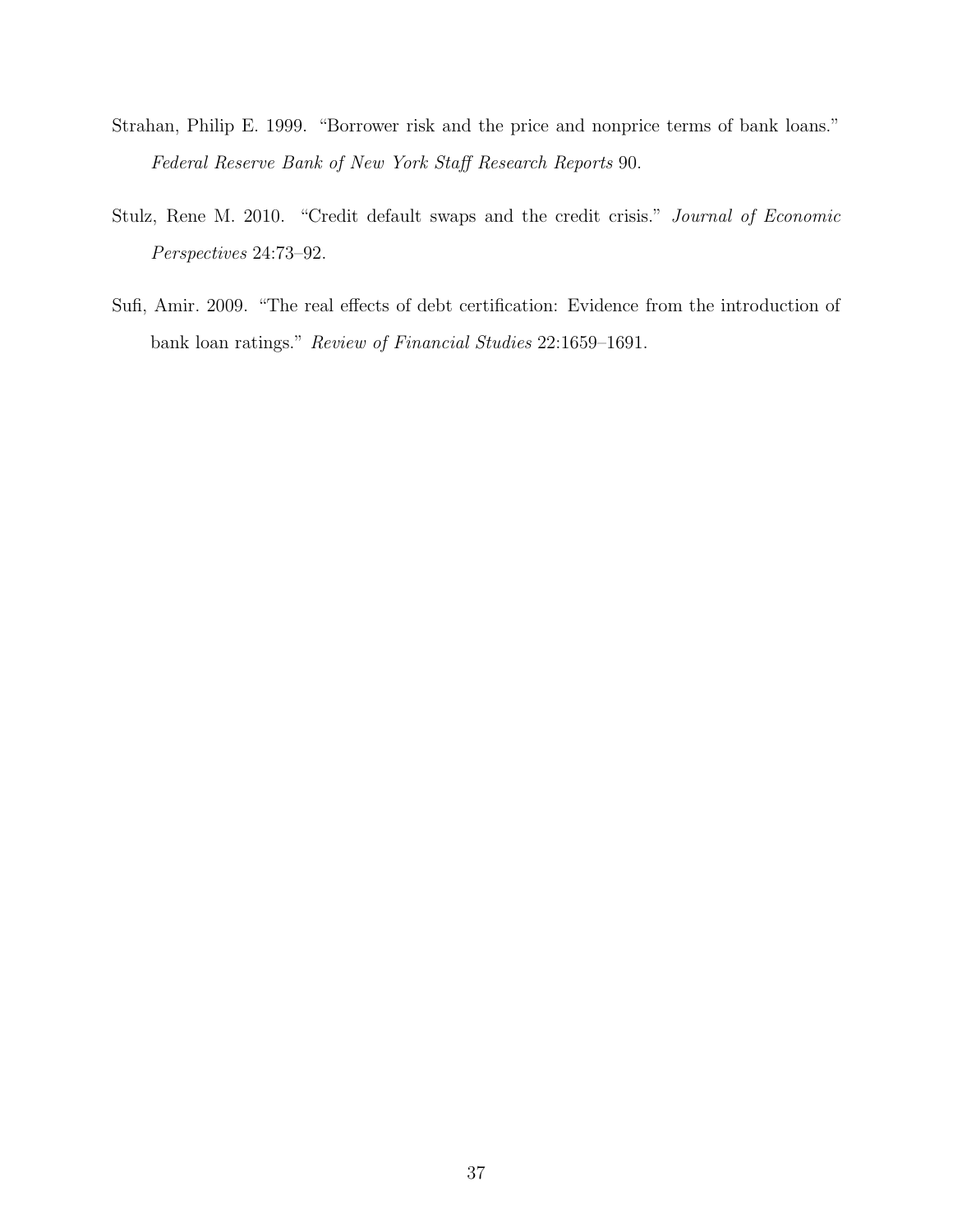# <span id="page-38-0"></span>Figure 1: Impact of CDS Trading, by Year

This figure shows the time series of estimated coefficients on the CDS Trading dummy variable in the Book Leverage, Market Leverage and Debt Maturity regressions. We estimate parameters of the 2SLS specifications reported in Columns (3) and (7) of Panel A of Table 3 for leverage and of Panel (B) of Table 3 for maturity, obtaining therefore 4 time-series of coefficients. The "Book Leverage" lines show the time series of estimated coefficients from the regressions using book leverage. The "Market Leverage" lines show the coefficients from the regressions using market leverage.

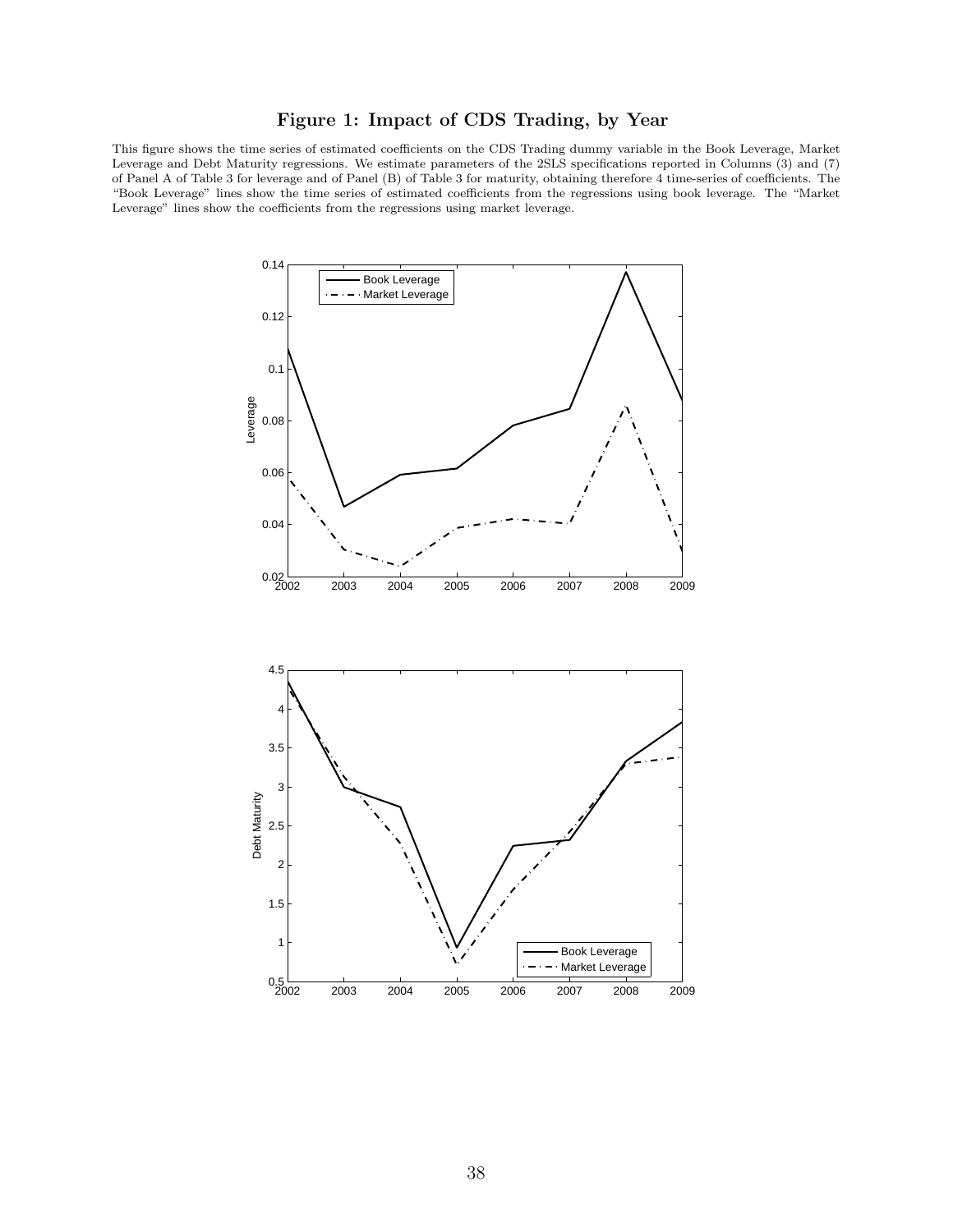# <span id="page-39-0"></span>Figure 2: Net Tightening of Credit Supply, by Year

This figure shows the net percentage of senior loan officers reporting commercial and industrial loan tightening to large and medium sized firms over the 2002-2009 sample period. Higher values indicate tightening of credit supply. Data are from the Federal Reserve's Senior Loan Officer Opinion Survey.

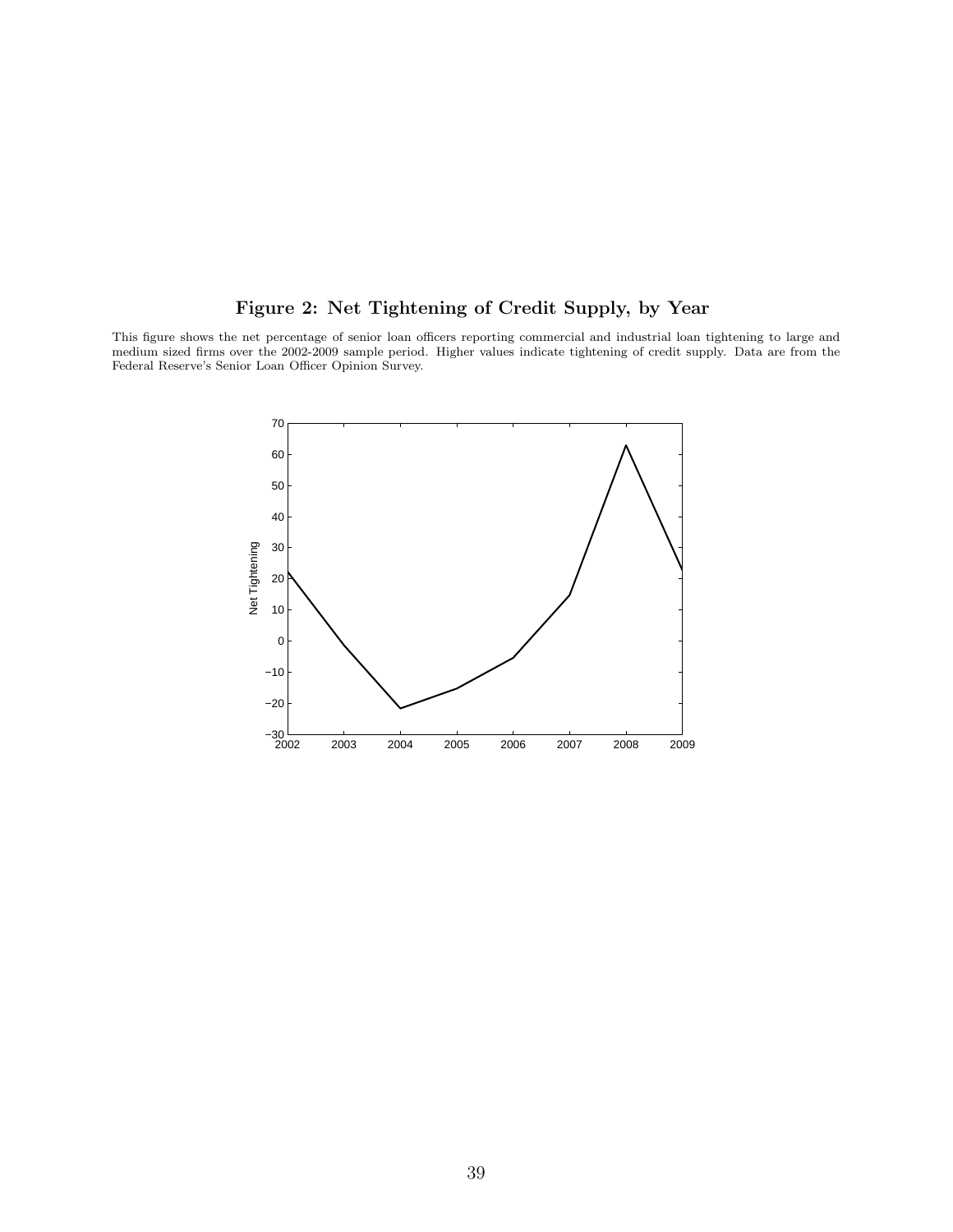## Table 1: Summary Statistics

This table presents summary statistics for the sample of non-financial firms in the S&P500 index during the 2002-2009 period. Panel <sup>A</sup> presents summary statistics for firm variables used in the main analyses. Panel <sup>B</sup> presents summary statistics of debt decomposition variables. Book Leverage is book leverage, defined as total debt (long-term debt <sup>p</sup>lus debt in current liabilities), divided by the book value of assets. Market Leverage is market leverage, defined as total debt, divided by firm value, where firm value is defined as the book value of assets, minus the book value of common equity, <sup>p</sup>lus the market value of equity, <sup>p</sup>lus the book value of deferred taxes. Debt Maturity is debt maturity in years, defined as the principal-weighted maturity of all debt, as reported in Capital IQ. Asset Maturity is the weighted maturity of the firm's assets, defined as: (gross PPE divided by depreciation expense, times gross PPE divided by total assets) <sup>p</sup>lus (current assets divided by cost of goods sold, times current asses divided by total assets). Market to Book is the firm's market-to-book ratio, defined as the market value of assets (equity market capitalization <sup>p</sup>lus the book value of other liabilities), divided by the book value of assets. Fixed Assets is defined as net PPE, dived by the book value of total assets. Profitability is defined as earnings before interest and taxes, divided by the book value of assets. Size is the natural logarithm of total sales, in \$millions. CP Program is <sup>a</sup> dummy equa<sup>l</sup> to one if the firm has <sup>a</sup> commercial paper program at the beginning of year t. Volatility is defined as the standard deviation of annual changes in earnings over years <sup>t</sup> through t-5, divided by the book value of assets as the end of year t. Abnormal Earnings is defined as the change in earnings per share from year t–1 to year t, divided by the share price as the end of year t. Tax Credit is defined as the investment tax credit (if any), divided by the book value of assets. Loss Carry Forward is defined as the net operating loss carry forwards (if any), divided by the book value of assets. Rating is the S&P credit rating of the firm, where the value <sup>1</sup> corresponds to an S&P rating of AAA+; <sup>2</sup> corresponds to AAA; <sup>3</sup> corresponds to AAA-, and so on. Rated is <sup>a</sup> dummy variable equa<sup>l</sup> to one if the firm has <sup>a</sup> Standard and Poor's rating. Investment Grade is <sup>a</sup> dummy equa<sup>l</sup> to one if the firm has an investment grade rating (i.e., BBB or higher). Bond/Debt is the fraction of total debt that are bonds and notes. Bond Maturity is the maturity of the firms bonds and notes, in years. Lease/Debt is the fraction of total debt that are lease obligations. Lease Maturity is the maturity of lease obligations, in years. Loan/Debt is the fraction of total debt that are term loans or revolvers. Loan maturity is the maturity of term and revolver loan obligations, in years. CP/Debt is the fraction of commercial paper in total debt. CP Maturity is the stated maturity of the firm's Commercial Paper Program. TP/Debt is the fraction of trust preferred obligations in total debt. TP Maturity is defined as the maturity of trust preferred obligations, in years. Other/Debt is the fraction of other obligations in total debt. Other Maturity is defined as the maturity of other obligations. "S&P <sup>500</sup> and CDS" indicates that the firm is in the S&P <sup>500</sup> sample and has traded CDS contracts on its debt (CDS quoted in Bloomberg) during year t. "S&P and no CDS" indicates that the firm does not have traded CDS on its debt.

<span id="page-40-0"></span>

|  |  |  | Panel A: Firm Variables |
|--|--|--|-------------------------|
|--|--|--|-------------------------|

|                     |      |        | S&P 500 |         |          |       | $S\&P 500$ and CDS Trading                                                                             |       |         |                         |      | $S\&P 500$ and no CDS Trading |          |         |       |
|---------------------|------|--------|---------|---------|----------|-------|--------------------------------------------------------------------------------------------------------|-------|---------|-------------------------|------|-------------------------------|----------|---------|-------|
|                     | Mean | Median | Stdev   | Min     | Max      | Mean  | $\operatorname*{Median}% \left( \mathcal{N}\right) \equiv\operatorname*{Arg}\left( \mathcal{N}\right)$ | Stdev | Min     | $\overline{\text{Max}}$ | Mean | Median                        | Stdev    | Min     | Max   |
| Book Leverage       | 0.25 | 0.23   | 0.14    | 0.00    | 0.99     | 0.27  | 0.26                                                                                                   | 0.13  | 0.00    | 0.81                    | 0.22 | 0.20                          | 0.15     | 0.00    | 0.99  |
| Market Leverage     | 0.16 | 0.13   | 0.12    | 0.00    | 0.71     | 0.18  | 0.16                                                                                                   | 0.11  | 0.00    | 0.62                    | 0.13 | 0.10                          | 0.12     | 0.00    | 0.71  |
| Debt Maturity       | 8.90 | 7.24   | 6.72    | 0.33    | 72.45    | 10.00 | 8.55                                                                                                   | 6.93  | 0.34    | 72.45                   | 7.87 | 6.11                          | 6.34     | 0.33    | 59.53 |
| Asset Maturity      | 8.04 | 6.16   | 5.99    | 0.45    | 71.82    | 8.49  | 6.81                                                                                                   | 5.70  | 0.45    | 35.15                   | 7.62 | 5.59                          | 6.23     | 0.46    | 71.82 |
| Market to Book      | 1.94 | 1.64   | 1.01    | 0.57    | 13.73    | 1.72  | $1.53\,$                                                                                               | 0.70  | 0.57    | 7.44                    | 2.14 | 1.80                          | 1.19     | 0.58    | 13.73 |
| <b>Fixed Assets</b> | 0.31 | 0.25   | 0.22    | 0.00    | 0.93     | 0.34  | 0.29                                                                                                   | 0.23  | 0.00    | 0.93                    | 0.29 | 0.22                          | 0.22     | 0.01    | 0.92  |
| Profitability       | 0.14 | 0.14   | 0.08    | $-0.32$ | 0.90     | 0.14  | 0.13                                                                                                   | 0.08  | $-0.32$ | 0.68                    | 0.15 | 0.15                          | 0.09     | $-0.21$ | 0.90  |
| Size                | 9.00 | 8.96   | 1.15    | 4.62    | 12.96    | 9.54  | 9.41                                                                                                   | 1.00  | 6.91    | 12.91                   | 8.48 | 8.44                          | $1.05\,$ | 4.62    | 12.96 |
| CP Program          | 0.32 | 0.00   | 0.46    | 0.00    | $1.00\,$ | 0.38  | 0.00                                                                                                   | 0.49  | 0.00    | 1.00                    | 0.26 | 0.00                          | 0.44     | 0.00    | 1.00  |
| Volatility          | 0.03 | 0.02   | 0.04    | 0.00    | 0.38     | 0.03  | 0.02                                                                                                   | 0.03  | 0.00    | 0.38                    | 0.04 | 0.02                          | 0.04     | 0.00    | 0.37  |
| Abnormal Earnings   | 0.01 | 0.01   | 0.36    | $-9.49$ | 7.89     | 0.01  | 0.00                                                                                                   | 0.27  | $-2.11$ | 4.21                    | 0.01 | 0.01                          | 0.43     | $-9.49$ | 7.89  |
| Tax Credit          | 0.04 | 0.02   | 0.05    | $-0.00$ | 0.28     | 0.05  | 0.02                                                                                                   | 0.06  | 0.00    | 0.28                    | 0.04 | 0.02                          | 0.05     | $-0.00$ | 0.26  |
| Loss Carry Forward  | 0.05 | 0.00   | 0.20    | 0.00    | 5.48     | 0.03  | 0.00                                                                                                   | 0.07  | 0.00    | 0.52                    | 0.07 | 0.00                          | 0.27     | 0.00    | 5.48  |
| Rating              | 8.62 | 9.00   | 3.98    | 0.00    | 27.00    | 9.29  | 9.00                                                                                                   | 2.84  | 0.00    | 27.00                   | 7.98 | 9.00                          | 4.73     | 0.00    | 27.00 |
| Rated               | 0.91 | 1.00   | 0.28    | 0.00    | $1.00\,$ | 1.00  | 1.00                                                                                                   | 0.04  | 0.00    | $1.00\,$                | 0.83 | 1.00                          | 0.37     | 0.00    | 1.00  |
| Investment Grade    | 0.72 | 1.00   | 0.45    | 0.00    | $1.00\,$ | 0.82  | 1.00                                                                                                   | 0.38  | 0.00    | $1.00\,$                | 0.62 | 1.00                          | 0.48     | 0.00    | 1.00  |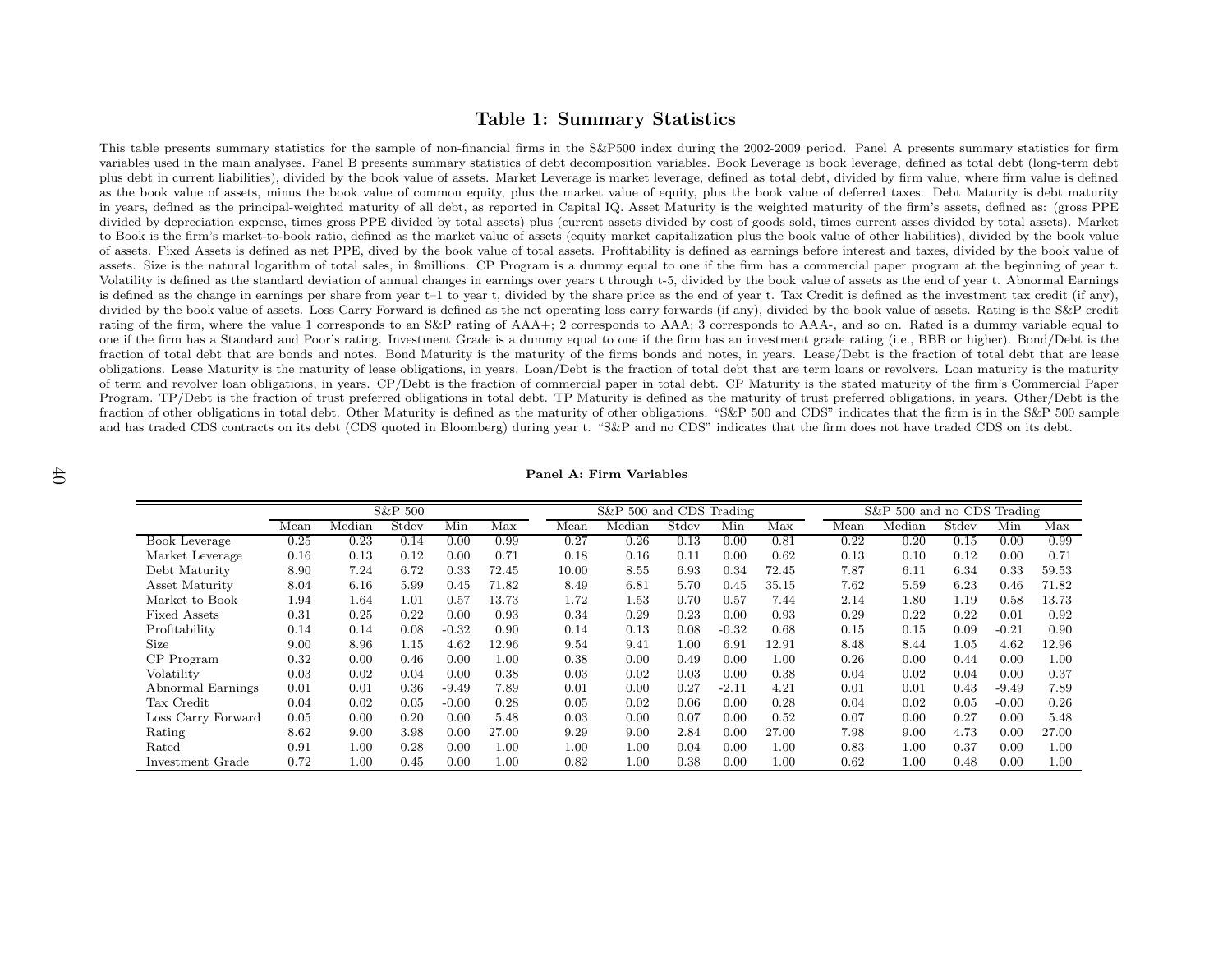Panel B: Debt Decomposition

|                | S&P 500 |        |       |      |       |       | S&P 500 and CDS Trading |       |      |       |          | $S\&P 500$ and no CDS Trading |       |      |          |
|----------------|---------|--------|-------|------|-------|-------|-------------------------|-------|------|-------|----------|-------------------------------|-------|------|----------|
|                | Mean    | Median | Stdev | Min  | Max   | Mean  | Median                  | Stdev | Min  | Max   | Mean     | Median                        | Stdev | Min  | Max      |
| Bond/Debt      | 0.73    | 0.83   | 0.29  | 0.00 | 00.1  | 0.76  | 0.84                    | 0.25  | 0.00 | 1.00  | 0.71     | 0.81                          | 0.31  | 0.00 | 1.00     |
| Bond Maturity  | 9.57    | 7.93   | 7.63  | 0.00 | 75.45 | 10.87 | 9.31                    | 8.05  | 0.00 | 75.45 | 8.34     | 6.62                          | 6.99  | 0.00 | 66.05    |
| Lease/Debt     | 0.03    | 0.00   | 0.10  | 0.00 | 1.00  | 0.02  | 0.00                    | 0.05  | 0.00 | 0.60  | 0.03     | 0.00                          | 0.13  | 0.00 | 1.00     |
| Lease Maturity | 10.25   | 5.00   | 14.37 | 0.00 | 88.50 | 10.96 | 5.50                    | 13.18 | 0.08 | 86.50 | 9.60     | 4.50                          | 15.41 | 0.00 | 88.50    |
| Loan/Debt      | 0.12    | 0.01   | 0.22  | 0.00 | 1.00  | 0.09  | 0.01                    | 0.16  | 0.00 | 1.00  | 0.15     | 0.02                          | 0.26  | 0.00 | 1.00     |
| Loan Maturity  | 1.63    | 1.00   | 2.80  | 0.00 | 31.25 | 1.64  | $1.00\,$                | 3.04  | 0.00 | 31.25 | $1.63\,$ | 00.1                          | 2.55  | 0.00 | 29.08    |
| CP/Debt        | 0.06    | 0.00   | 0.14  | 0.00 | 1.00  | 0.06  | 0.00                    | 0.14  | 0.00 | 1.00  | 0.06     | 0.00                          | 0.15  | 0.00 | $1.00\,$ |
| CP Maturity    | 1.34    | 1.00   | 1.10  | 0.00 | 7.50  | 1.43  | 1.00                    | 1.15  | 0.00 | 6.50  | 1.21     | 00.1                          | 1.02  | 0.00 | 7.50     |
| TP/Debt        | 0.01    | 0.00   | 0.07  | 0.00 | 0.88  | 0.02  | 0.00                    | 0.08  | 0.00 | 0.84  | 0.01     | 0.00                          | 0.05  | 0.00 | 0.88     |
| TP Maturity    | 25.64   | 26.78  | 11.60 | 0.58 | 55.66 | 27.20 | 29.26                   | 9.96  | 0.58 | 54.50 | 22.87    | 21.50                         | 13.67 | 0.70 | 55.66    |
| Other/Debt     | 0.05    | 0.00   | 0.13  | 0.00 | 1.00  | 0.06  | 0.01                    | 0.14  | 0.00 | 0.98  | 0.04     | 0.00                          | 0.12  | 0.00 | 1.00     |
| Other Maturity | 4.54    | 2.00   | 6.21  | 0.00 | 42.50 | 5.16  | 2.00                    | 7.08  | 0.00 | 42.50 | 3.58     | 2.00                          | 4.40  | 0.00 | 26.50    |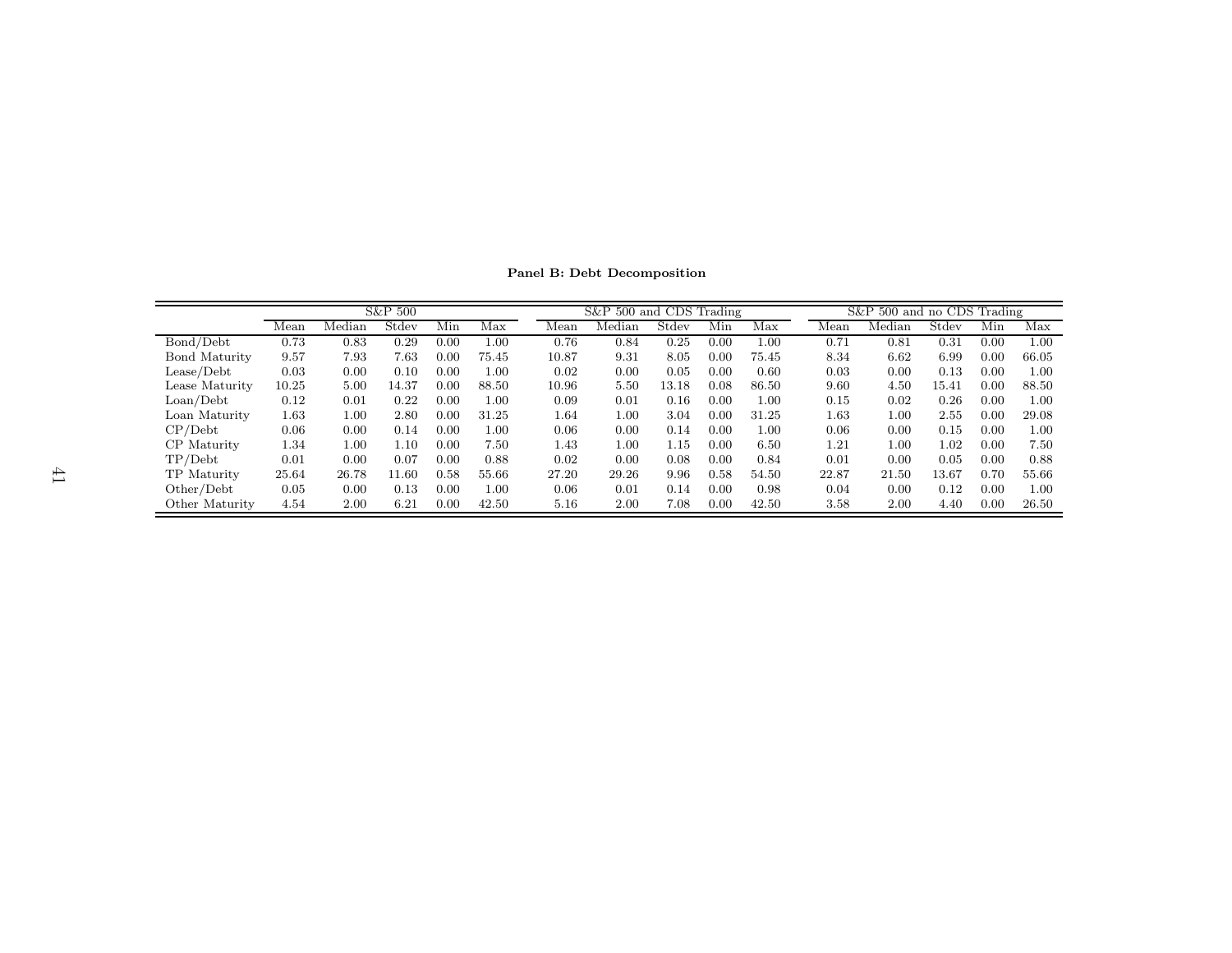# <span id="page-42-0"></span>Table 2: Predicted Signs

This table presents predicted signs of the coefficients in the simultaneous equations model of leverage and maturity.

| Variable            |        | Leverage Equation                                                                                                                                                                                                                                                                                                                                                                     |        | Maturity Equation                                                                                                                                                               |
|---------------------|--------|---------------------------------------------------------------------------------------------------------------------------------------------------------------------------------------------------------------------------------------------------------------------------------------------------------------------------------------------------------------------------------------|--------|---------------------------------------------------------------------------------------------------------------------------------------------------------------------------------|
|                     | Sign   | Explanation                                                                                                                                                                                                                                                                                                                                                                           | Sign   | Explanation                                                                                                                                                                     |
| CDS Trading         | $^{+}$ | CDSs allow suppliers of capital to hedge<br>risk and increase their willingness to extend<br>credit.                                                                                                                                                                                                                                                                                  |        | CDSs allow suppliers of capital to hedge<br>risk and increase their willingness to extend<br>longer maturity credit.                                                            |
| CDS Traded          | $+/-$  | This variable controls for unobservable dif-<br>ferences between firms that eventually have<br>CDS versus non-CDS firms.                                                                                                                                                                                                                                                              | $+/-$  | This variable controls for unobservable dif-<br>ferences between firms that eventually have<br>CDS versus non-CDS firms.                                                        |
| Leverage            |        |                                                                                                                                                                                                                                                                                                                                                                                       |        | Firms face liquidity risk when they roll over<br>short-term debt. Firms with high leverage<br>choose more long maturity debt to avoid ex-<br>cessive liquidation.               |
| Debt Maturity       | $^{+}$ | Firms face liquidity risk when they roll over<br>short-term debt. Firms with short maturity<br>debt will therefore choose less leverage.                                                                                                                                                                                                                                              |        |                                                                                                                                                                                 |
| Asset Maturity      |        |                                                                                                                                                                                                                                                                                                                                                                                       |        | Maturity matching of assets and liabilities<br>can reduce underinvestment problems Myers<br>(1977).                                                                             |
| Industry Leverage   | $^{+}$ | Firms in the same industries have common<br>characteristics that might impact leverage ra-<br>tios.                                                                                                                                                                                                                                                                                   |        |                                                                                                                                                                                 |
| Market to Book      |        | Firms with high growth opportunities should<br>use low leverage to mitigate underinvestment<br>incentives (Meyers, 1977).                                                                                                                                                                                                                                                             |        | Firms with high growth opportunities will<br>choose short maturity debt so that debt is<br>due before options to invest expire, thereby<br>mitigating underinvestment problems. |
| <b>Fixed Assets</b> |        | Tangible assets have high collateral values,<br>increasing firms' debt capacity.                                                                                                                                                                                                                                                                                                      |        |                                                                                                                                                                                 |
| Profitability       | $+/-$  | The free cash flow hypothesis (e.g., Jensen<br>$(1986)$ ) predicts that firms with high prof-<br>itability will take on greater leverage since in-<br>terest payments discipline wasteful spending<br>incentives. On the other hand, Meyers (1984)<br>argues that firms have a pecking order, first<br>using internal funds. High profit firms would<br>therefore have less leverage. |        |                                                                                                                                                                                 |
| Size                | $+/-$  | Larger firms are more diversified, so may<br>have greater debt capacity (Lewellen, 1971).<br>Larger firms also have fewer asymmetric in-<br>formation problems so will have greater ac-<br>cess to equity markets, decreasing debt.                                                                                                                                                   | $^{+}$ | Diamond (1991) predicts an increasing and<br>then decreasing relationship between debt<br>maturity and credit quality/liquidity risk.                                           |
| CP Program          |        |                                                                                                                                                                                                                                                                                                                                                                                       |        | Diamond (1991) predicts an increasing and<br>then decreasing relationship between debt<br>maturity and credit quality/liquidity risk.                                           |
| Volatility          |        | Increased earnings volatility increases default<br>probabilities, decreasing debt capacity.                                                                                                                                                                                                                                                                                           |        | Increased earnings volatility increases default<br>probabilities, decreasing optimal maturity.                                                                                  |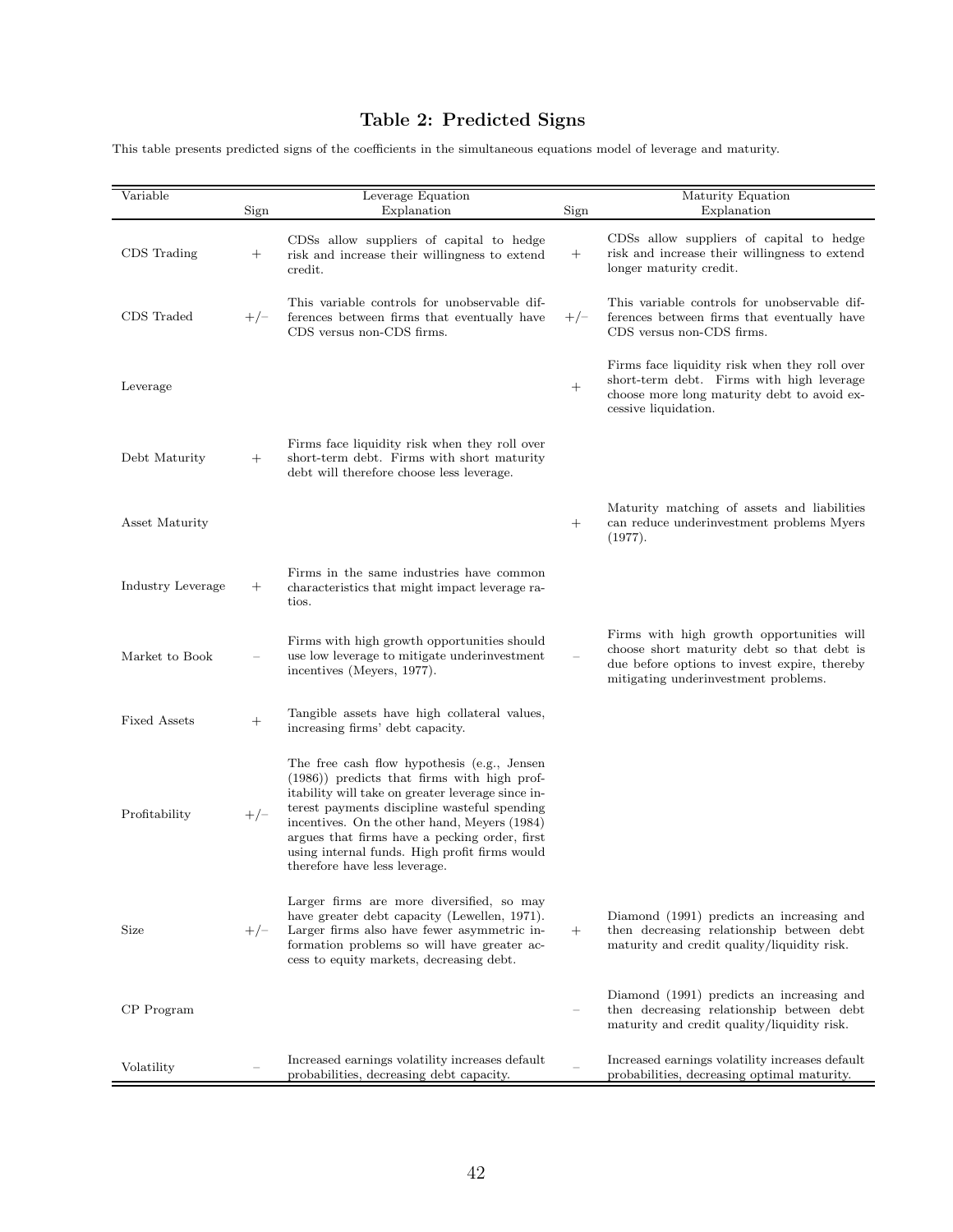| Variable                         |        | Leverage Equation                                                                                                                                                                                                            |       | Maturity Equation                                                                                                                                                                                                                                    |
|----------------------------------|--------|------------------------------------------------------------------------------------------------------------------------------------------------------------------------------------------------------------------------------|-------|------------------------------------------------------------------------------------------------------------------------------------------------------------------------------------------------------------------------------------------------------|
|                                  | Sign   | Explanation                                                                                                                                                                                                                  | Sign  | Explanation                                                                                                                                                                                                                                          |
| Abnormal Earnings                | $^{+}$ | If there is a signaling effect associated with<br>leverage choice (Ross, 1977), leverage will be<br>positively related to abnormal earnings.                                                                                 |       | If there is a signaling effect associated with<br>maturity choice (as in Diamond (1991) and<br>Flannery (1986), maturity will be negatively<br>related to abnormal earnings.                                                                         |
| Tax Credit<br>Loss Carry Forward |        | Alternative tax shields can reduce the value<br>of long term debt.<br>Alternative tax shields can reduce the value<br>of long-term debt.                                                                                     |       | Alternative tax shields can reduce the value<br>of long-term debt (e.g., Brick and Raviv<br>(1995) in which upward sloping yield curve<br>makes long term-debt more valuable).<br>Alternative tax shields can reduce the value<br>of long-term debt. |
| Rated                            | $^{+}$ | Rated firms are expected to have higher lever-<br>age due to access to public debt markets (as<br>in Faulkender and Petersen (2006)).                                                                                        | $+$   | Unrated firms have lower credit quality and<br>may find it more difficult to borrow longer-<br>term debt.                                                                                                                                            |
| Investment Grade                 | $+/-$  | Control variable.<br>The assets underlying<br>CDSs tend to be investment grade. We in-<br>clude this dummy variable to ensure that our<br>inferences about the impact of CDS are not<br>due to differences in credit rating. | $+/-$ | Control variable.<br>The assets underlying<br>CDSs tend to be investment grade. We in-<br>clude this dummy variable to ensure that our<br>inferences about the impact of CDS are not<br>due to differences in credit rating.                         |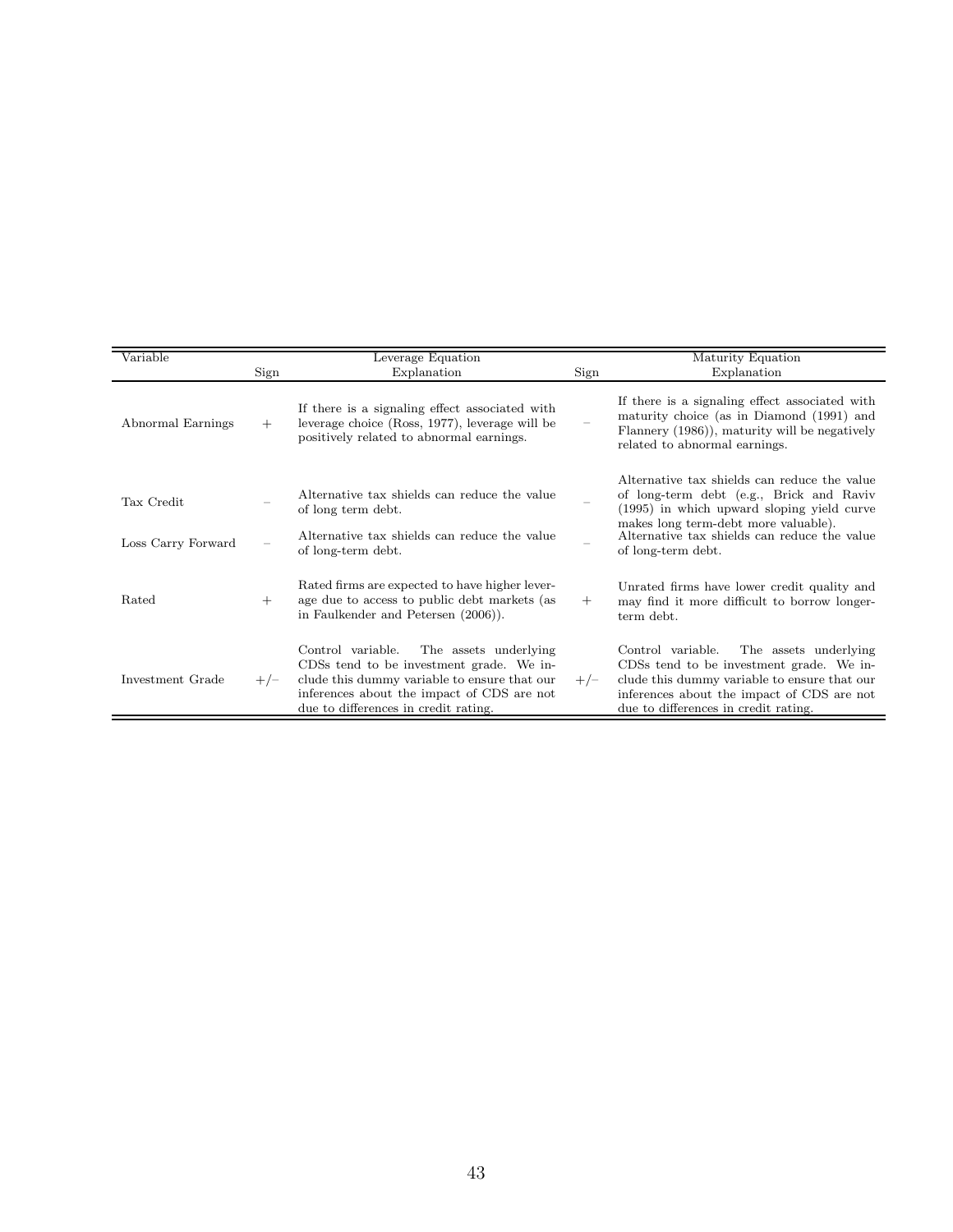# <span id="page-44-0"></span>Table 3: Corporate Leverage, Debt Maturity and Credit Default Swaps

Panel A presents ordinary least square (OLS) and two-stage least squares (2SLS) regression results of annual leverage on the explanatory variables from Johnson (2003), plus two credit default swap variables, an industry leverage control, and debt rating dummies. Panel B reports the results of the maturity equation regression. CDS Trading is a dummy variable equal to one if the firm has quoted CDS contracts on its debt during year t. We also add CDS Traded, a dummy variable equal to one if the firm has a traded CDS during the 2002-2009 sample period. The explanatory variable not already defined in Table 1 is Industry Leverage, defined as the mean leverage of all firms in the 2-digit SIC code. Industry Leverage is based on industry book leverage in the Book Leverage regressions and on industry market leverage in the Market Leverage regressions. Both leverage and maturity are treated as endogenous variables and their equations are estimated simultaneously using two stage least squares. The regression specification shown in Columns 1, 3, 5 and 7 include year and industry fixed effects. Industry fixed effects and the CDS Traded dummy variable are replaced with firm fixed effects in the specification shown in Columns 2, 4, 6 and 8. All standard errors are clustered at the firm level. The identifying variables for the leverage equation are Industry Leverage, Fixed Assets and Profitability. The identifying variables for the debt maturity equation are Asset Maturity and CP Program. Diagnostic analysis of the two-equation system is given by the Hausman test. In Panel A (the leverage regression) the null hypothesis of the Hausman test is that debt maturity is exogenous. Similarly, in Panel B (the maturity regression), the null hypothesis is that leverage is exogenous. The sample is composed of non-financial firms in the S&P 500 index during the 2002-2009 period. Panel A: Leverage Regression

| 2SLS<br><b>OLS</b><br>2SLS<br>2SLS<br><b>OLS</b><br><b>OLS</b><br>(1)<br>(2)<br>(3)<br>(5)<br>(6)<br>(8)<br>(4)<br>(7)<br>0.314<br>Constant<br>0.319<br>0.380<br>0.407<br>0.222<br>0.248<br>0.226<br>0.249<br>(6.29)<br>(2.37)<br>(2.39)<br>(2.68)<br>(6.05)<br>(6.37)<br>(5.08)<br>(1.97)<br>Debt Maturity<br>0.000<br>0.001<br>$-0.008$<br>$-0.007$<br>$-0.000$<br>$-0.000$<br>$-0.001$<br>$-0.000$<br>(0.20)<br>(1.05)<br>$(-0.87)$<br>$(-0.30)$<br>$(-0.06)$<br>$(-0.16)$<br>$(-0.02)$<br>$(-1.67)$<br>0.371<br>0.267<br>0.336<br>0.280<br>0.364<br>0.304<br>0.362<br>0.304<br>Industry Leverage<br>(5.28)<br>(5.50)<br>(3.74)<br>(4.54)<br>(3.75)<br>(6.98)<br>(5.66)<br>(6.08)<br>$-0.015$<br>$-0.014$<br>$-0.028$<br>$-0.028$<br>Market to Book<br>$-0.010$<br>$-0.012$<br>$-0.032$<br>$-0.032$<br>$(-1.90)$<br>$(-3.02)$<br>$(-2.15)$<br>$(-2.89)$<br>$(-5.71)$<br>$(-4.53)$<br>$(-5.61)$<br>$(-4.50)$<br><b>Fixed Assets</b><br>0.080<br>0.060<br>0.105<br>0.053<br>0.044<br>0.001<br>0.045<br>0.001<br>(1.07)<br>(0.97)<br>(0.02)<br>(0.02)<br>(2.37)<br>(2.85)<br>(1.97)<br>(1.89)<br>Profitability<br>$-0.043$<br>0.103<br>$-0.052$<br>$-0.071$<br>$-0.151$<br>$-0.073$<br>$-0.151$<br>0.131<br>$(-3.70)$<br>(1.63)<br>$(-0.66)$<br>(1.26)<br>$(-0.80)$<br>$(-1.49)$<br>$(-1.47)$<br>$(-3.60)$<br>Size<br>$-0.019$<br>$-0.023$<br>$-0.020$<br>$-0.025$<br>$-0.005$<br>$-0.010$<br>$-0.005$<br>$-0.010$<br>$(-3.50)$<br>$(-1.62)$<br>$(-3.76)$<br>$(-1.71)$<br>$(-1.25)$<br>$(-1.00)$<br>$(-1.28)$<br>$(-0.97)$<br>$-0.002$<br>$-0.061$<br>$-0.078$<br>Volatility<br>$-0.159$<br>$-0.192$<br>$-0.135$<br>$-0.136$<br>$-0.079$<br>$(-1.34)$<br>$(-0.02)$<br>$(-1.58)$<br>$(-0.45)$<br>$(-1.99)$<br>$(-1.11)$<br>$(-2.04)$<br>$(-0.92)$<br>Abnormal Earnings<br>0.008<br>0.003<br>0.009<br>0.005<br>0.007<br>0.004<br>0.007<br>0.004<br>(0.60)<br>(0.94)<br>(0.65)<br>(0.70)<br>(1.44)<br>(1.53)<br>(1.34)<br>(1.35)<br>Tax Credit<br>0.042<br>$-0.029$<br>0.169<br>0.027<br>$-0.032$<br>$-0.016$<br>$-0.032$<br>$-0.023$<br>$(-0.27)$<br>(0.34)<br>$(-0.19)$<br>(1.18)<br>(0.15)<br>$(-0.27)$<br>$(-0.30)$<br>$(-0.16)$<br>Loss Carry Forward<br>0.043<br>0.007<br>0.050<br>$-0.007$<br>0.020<br>$-0.005$<br>0.021<br>$-0.005$<br>(2.12)<br>(0.22)<br>(2.42)<br>$(-0.21)$<br>(1.65)<br>$(-0.17)$<br>(1.63)<br>$(-0.16)$<br>0.077<br>Rated<br>0.105<br>0.131<br>0.103<br>0.121<br>0.076<br>0.076<br>0.077<br>(4.67)<br>(2.93)<br>(2.65)<br>(3.60)<br>(5.48)<br>(3.48)<br>(4.57)<br>(5.54)<br>Investment Grade<br>$-0.082$<br>$-0.035$<br>$-0.078$<br>$-0.035$<br>$-0.037$<br>$-0.037$<br>$-0.081$<br>$-0.081$<br>$(-3.14)$<br>$(-5.92)$<br>$(-3.15)$<br>$(-3.65)$<br>$(-7.47)$<br>$(-3.66)$<br>$(-6.47)$<br>$(-7.88)$<br>CDS Traded<br>$-0.000$<br>0.010<br>0.000<br>0.001<br>$(-0.00)$<br>(0.73)<br>(0.01)<br>(0.07)<br>CDS Trading<br>0.017<br>0.023<br>0.011<br>0.035<br>0.057<br>0.066<br>0.035<br>0.011<br>(2.23)<br>(2.22)<br>(1.83)<br>(1.29)<br>(5.33)<br>(5.54)<br>(4.84)<br>(4.30)<br>Time Fixed Effects<br>Х<br>Χ<br>Х<br>Х<br>Х<br>Х<br>Х<br>Χ<br>X<br>X<br>X<br>X<br>Industry Fixed Effects<br>X<br>X<br>Х<br>X<br>Firm Fixed Effects<br>X<br>X<br>$\mathbf{X}$<br>X<br>X<br>X<br>X<br>X<br>Clustered SE<br>Adj- $R^2$<br>0.325<br>0.771<br>0.327<br>0.771<br>0.830<br>0.524<br>0.830<br>0.524<br>Hausman Test<br>0.008<br>0.007<br>0.000<br>0.000<br>t-Statistic<br>(1.71)<br>(0.94)<br>(0.13)<br>(0.01)<br>Obs<br>2820<br>2820<br>2820<br>2820<br>2820<br>2820<br>2820<br>282044<br>CDS Obs<br>1370<br>1370<br>1370<br>1370<br>1370<br>1370<br>1370<br>1370 |            | <b>Book Leverage</b> |      |  | Market Leverage |  |
|-------------------------------------------------------------------------------------------------------------------------------------------------------------------------------------------------------------------------------------------------------------------------------------------------------------------------------------------------------------------------------------------------------------------------------------------------------------------------------------------------------------------------------------------------------------------------------------------------------------------------------------------------------------------------------------------------------------------------------------------------------------------------------------------------------------------------------------------------------------------------------------------------------------------------------------------------------------------------------------------------------------------------------------------------------------------------------------------------------------------------------------------------------------------------------------------------------------------------------------------------------------------------------------------------------------------------------------------------------------------------------------------------------------------------------------------------------------------------------------------------------------------------------------------------------------------------------------------------------------------------------------------------------------------------------------------------------------------------------------------------------------------------------------------------------------------------------------------------------------------------------------------------------------------------------------------------------------------------------------------------------------------------------------------------------------------------------------------------------------------------------------------------------------------------------------------------------------------------------------------------------------------------------------------------------------------------------------------------------------------------------------------------------------------------------------------------------------------------------------------------------------------------------------------------------------------------------------------------------------------------------------------------------------------------------------------------------------------------------------------------------------------------------------------------------------------------------------------------------------------------------------------------------------------------------------------------------------------------------------------------------------------------------------------------------------------------------------------------------------------------------------------------------------------------------------------------------------------------------------------------------------------------------------------------------------------------------------------------------------------------------------------------------------------------------------------------------------------------------------------------------------------------------------------------------------------------------------|------------|----------------------|------|--|-----------------|--|
|                                                                                                                                                                                                                                                                                                                                                                                                                                                                                                                                                                                                                                                                                                                                                                                                                                                                                                                                                                                                                                                                                                                                                                                                                                                                                                                                                                                                                                                                                                                                                                                                                                                                                                                                                                                                                                                                                                                                                                                                                                                                                                                                                                                                                                                                                                                                                                                                                                                                                                                                                                                                                                                                                                                                                                                                                                                                                                                                                                                                                                                                                                                                                                                                                                                                                                                                                                                                                                                                                                                                                                                     | <b>OLS</b> |                      | 2SLS |  |                 |  |
|                                                                                                                                                                                                                                                                                                                                                                                                                                                                                                                                                                                                                                                                                                                                                                                                                                                                                                                                                                                                                                                                                                                                                                                                                                                                                                                                                                                                                                                                                                                                                                                                                                                                                                                                                                                                                                                                                                                                                                                                                                                                                                                                                                                                                                                                                                                                                                                                                                                                                                                                                                                                                                                                                                                                                                                                                                                                                                                                                                                                                                                                                                                                                                                                                                                                                                                                                                                                                                                                                                                                                                                     |            |                      |      |  |                 |  |
|                                                                                                                                                                                                                                                                                                                                                                                                                                                                                                                                                                                                                                                                                                                                                                                                                                                                                                                                                                                                                                                                                                                                                                                                                                                                                                                                                                                                                                                                                                                                                                                                                                                                                                                                                                                                                                                                                                                                                                                                                                                                                                                                                                                                                                                                                                                                                                                                                                                                                                                                                                                                                                                                                                                                                                                                                                                                                                                                                                                                                                                                                                                                                                                                                                                                                                                                                                                                                                                                                                                                                                                     |            |                      |      |  |                 |  |
|                                                                                                                                                                                                                                                                                                                                                                                                                                                                                                                                                                                                                                                                                                                                                                                                                                                                                                                                                                                                                                                                                                                                                                                                                                                                                                                                                                                                                                                                                                                                                                                                                                                                                                                                                                                                                                                                                                                                                                                                                                                                                                                                                                                                                                                                                                                                                                                                                                                                                                                                                                                                                                                                                                                                                                                                                                                                                                                                                                                                                                                                                                                                                                                                                                                                                                                                                                                                                                                                                                                                                                                     |            |                      |      |  |                 |  |
|                                                                                                                                                                                                                                                                                                                                                                                                                                                                                                                                                                                                                                                                                                                                                                                                                                                                                                                                                                                                                                                                                                                                                                                                                                                                                                                                                                                                                                                                                                                                                                                                                                                                                                                                                                                                                                                                                                                                                                                                                                                                                                                                                                                                                                                                                                                                                                                                                                                                                                                                                                                                                                                                                                                                                                                                                                                                                                                                                                                                                                                                                                                                                                                                                                                                                                                                                                                                                                                                                                                                                                                     |            |                      |      |  |                 |  |
|                                                                                                                                                                                                                                                                                                                                                                                                                                                                                                                                                                                                                                                                                                                                                                                                                                                                                                                                                                                                                                                                                                                                                                                                                                                                                                                                                                                                                                                                                                                                                                                                                                                                                                                                                                                                                                                                                                                                                                                                                                                                                                                                                                                                                                                                                                                                                                                                                                                                                                                                                                                                                                                                                                                                                                                                                                                                                                                                                                                                                                                                                                                                                                                                                                                                                                                                                                                                                                                                                                                                                                                     |            |                      |      |  |                 |  |
|                                                                                                                                                                                                                                                                                                                                                                                                                                                                                                                                                                                                                                                                                                                                                                                                                                                                                                                                                                                                                                                                                                                                                                                                                                                                                                                                                                                                                                                                                                                                                                                                                                                                                                                                                                                                                                                                                                                                                                                                                                                                                                                                                                                                                                                                                                                                                                                                                                                                                                                                                                                                                                                                                                                                                                                                                                                                                                                                                                                                                                                                                                                                                                                                                                                                                                                                                                                                                                                                                                                                                                                     |            |                      |      |  |                 |  |
|                                                                                                                                                                                                                                                                                                                                                                                                                                                                                                                                                                                                                                                                                                                                                                                                                                                                                                                                                                                                                                                                                                                                                                                                                                                                                                                                                                                                                                                                                                                                                                                                                                                                                                                                                                                                                                                                                                                                                                                                                                                                                                                                                                                                                                                                                                                                                                                                                                                                                                                                                                                                                                                                                                                                                                                                                                                                                                                                                                                                                                                                                                                                                                                                                                                                                                                                                                                                                                                                                                                                                                                     |            |                      |      |  |                 |  |
|                                                                                                                                                                                                                                                                                                                                                                                                                                                                                                                                                                                                                                                                                                                                                                                                                                                                                                                                                                                                                                                                                                                                                                                                                                                                                                                                                                                                                                                                                                                                                                                                                                                                                                                                                                                                                                                                                                                                                                                                                                                                                                                                                                                                                                                                                                                                                                                                                                                                                                                                                                                                                                                                                                                                                                                                                                                                                                                                                                                                                                                                                                                                                                                                                                                                                                                                                                                                                                                                                                                                                                                     |            |                      |      |  |                 |  |
|                                                                                                                                                                                                                                                                                                                                                                                                                                                                                                                                                                                                                                                                                                                                                                                                                                                                                                                                                                                                                                                                                                                                                                                                                                                                                                                                                                                                                                                                                                                                                                                                                                                                                                                                                                                                                                                                                                                                                                                                                                                                                                                                                                                                                                                                                                                                                                                                                                                                                                                                                                                                                                                                                                                                                                                                                                                                                                                                                                                                                                                                                                                                                                                                                                                                                                                                                                                                                                                                                                                                                                                     |            |                      |      |  |                 |  |
|                                                                                                                                                                                                                                                                                                                                                                                                                                                                                                                                                                                                                                                                                                                                                                                                                                                                                                                                                                                                                                                                                                                                                                                                                                                                                                                                                                                                                                                                                                                                                                                                                                                                                                                                                                                                                                                                                                                                                                                                                                                                                                                                                                                                                                                                                                                                                                                                                                                                                                                                                                                                                                                                                                                                                                                                                                                                                                                                                                                                                                                                                                                                                                                                                                                                                                                                                                                                                                                                                                                                                                                     |            |                      |      |  |                 |  |
|                                                                                                                                                                                                                                                                                                                                                                                                                                                                                                                                                                                                                                                                                                                                                                                                                                                                                                                                                                                                                                                                                                                                                                                                                                                                                                                                                                                                                                                                                                                                                                                                                                                                                                                                                                                                                                                                                                                                                                                                                                                                                                                                                                                                                                                                                                                                                                                                                                                                                                                                                                                                                                                                                                                                                                                                                                                                                                                                                                                                                                                                                                                                                                                                                                                                                                                                                                                                                                                                                                                                                                                     |            |                      |      |  |                 |  |
|                                                                                                                                                                                                                                                                                                                                                                                                                                                                                                                                                                                                                                                                                                                                                                                                                                                                                                                                                                                                                                                                                                                                                                                                                                                                                                                                                                                                                                                                                                                                                                                                                                                                                                                                                                                                                                                                                                                                                                                                                                                                                                                                                                                                                                                                                                                                                                                                                                                                                                                                                                                                                                                                                                                                                                                                                                                                                                                                                                                                                                                                                                                                                                                                                                                                                                                                                                                                                                                                                                                                                                                     |            |                      |      |  |                 |  |
|                                                                                                                                                                                                                                                                                                                                                                                                                                                                                                                                                                                                                                                                                                                                                                                                                                                                                                                                                                                                                                                                                                                                                                                                                                                                                                                                                                                                                                                                                                                                                                                                                                                                                                                                                                                                                                                                                                                                                                                                                                                                                                                                                                                                                                                                                                                                                                                                                                                                                                                                                                                                                                                                                                                                                                                                                                                                                                                                                                                                                                                                                                                                                                                                                                                                                                                                                                                                                                                                                                                                                                                     |            |                      |      |  |                 |  |
|                                                                                                                                                                                                                                                                                                                                                                                                                                                                                                                                                                                                                                                                                                                                                                                                                                                                                                                                                                                                                                                                                                                                                                                                                                                                                                                                                                                                                                                                                                                                                                                                                                                                                                                                                                                                                                                                                                                                                                                                                                                                                                                                                                                                                                                                                                                                                                                                                                                                                                                                                                                                                                                                                                                                                                                                                                                                                                                                                                                                                                                                                                                                                                                                                                                                                                                                                                                                                                                                                                                                                                                     |            |                      |      |  |                 |  |
|                                                                                                                                                                                                                                                                                                                                                                                                                                                                                                                                                                                                                                                                                                                                                                                                                                                                                                                                                                                                                                                                                                                                                                                                                                                                                                                                                                                                                                                                                                                                                                                                                                                                                                                                                                                                                                                                                                                                                                                                                                                                                                                                                                                                                                                                                                                                                                                                                                                                                                                                                                                                                                                                                                                                                                                                                                                                                                                                                                                                                                                                                                                                                                                                                                                                                                                                                                                                                                                                                                                                                                                     |            |                      |      |  |                 |  |
|                                                                                                                                                                                                                                                                                                                                                                                                                                                                                                                                                                                                                                                                                                                                                                                                                                                                                                                                                                                                                                                                                                                                                                                                                                                                                                                                                                                                                                                                                                                                                                                                                                                                                                                                                                                                                                                                                                                                                                                                                                                                                                                                                                                                                                                                                                                                                                                                                                                                                                                                                                                                                                                                                                                                                                                                                                                                                                                                                                                                                                                                                                                                                                                                                                                                                                                                                                                                                                                                                                                                                                                     |            |                      |      |  |                 |  |
|                                                                                                                                                                                                                                                                                                                                                                                                                                                                                                                                                                                                                                                                                                                                                                                                                                                                                                                                                                                                                                                                                                                                                                                                                                                                                                                                                                                                                                                                                                                                                                                                                                                                                                                                                                                                                                                                                                                                                                                                                                                                                                                                                                                                                                                                                                                                                                                                                                                                                                                                                                                                                                                                                                                                                                                                                                                                                                                                                                                                                                                                                                                                                                                                                                                                                                                                                                                                                                                                                                                                                                                     |            |                      |      |  |                 |  |
|                                                                                                                                                                                                                                                                                                                                                                                                                                                                                                                                                                                                                                                                                                                                                                                                                                                                                                                                                                                                                                                                                                                                                                                                                                                                                                                                                                                                                                                                                                                                                                                                                                                                                                                                                                                                                                                                                                                                                                                                                                                                                                                                                                                                                                                                                                                                                                                                                                                                                                                                                                                                                                                                                                                                                                                                                                                                                                                                                                                                                                                                                                                                                                                                                                                                                                                                                                                                                                                                                                                                                                                     |            |                      |      |  |                 |  |
|                                                                                                                                                                                                                                                                                                                                                                                                                                                                                                                                                                                                                                                                                                                                                                                                                                                                                                                                                                                                                                                                                                                                                                                                                                                                                                                                                                                                                                                                                                                                                                                                                                                                                                                                                                                                                                                                                                                                                                                                                                                                                                                                                                                                                                                                                                                                                                                                                                                                                                                                                                                                                                                                                                                                                                                                                                                                                                                                                                                                                                                                                                                                                                                                                                                                                                                                                                                                                                                                                                                                                                                     |            |                      |      |  |                 |  |
|                                                                                                                                                                                                                                                                                                                                                                                                                                                                                                                                                                                                                                                                                                                                                                                                                                                                                                                                                                                                                                                                                                                                                                                                                                                                                                                                                                                                                                                                                                                                                                                                                                                                                                                                                                                                                                                                                                                                                                                                                                                                                                                                                                                                                                                                                                                                                                                                                                                                                                                                                                                                                                                                                                                                                                                                                                                                                                                                                                                                                                                                                                                                                                                                                                                                                                                                                                                                                                                                                                                                                                                     |            |                      |      |  |                 |  |
|                                                                                                                                                                                                                                                                                                                                                                                                                                                                                                                                                                                                                                                                                                                                                                                                                                                                                                                                                                                                                                                                                                                                                                                                                                                                                                                                                                                                                                                                                                                                                                                                                                                                                                                                                                                                                                                                                                                                                                                                                                                                                                                                                                                                                                                                                                                                                                                                                                                                                                                                                                                                                                                                                                                                                                                                                                                                                                                                                                                                                                                                                                                                                                                                                                                                                                                                                                                                                                                                                                                                                                                     |            |                      |      |  |                 |  |
|                                                                                                                                                                                                                                                                                                                                                                                                                                                                                                                                                                                                                                                                                                                                                                                                                                                                                                                                                                                                                                                                                                                                                                                                                                                                                                                                                                                                                                                                                                                                                                                                                                                                                                                                                                                                                                                                                                                                                                                                                                                                                                                                                                                                                                                                                                                                                                                                                                                                                                                                                                                                                                                                                                                                                                                                                                                                                                                                                                                                                                                                                                                                                                                                                                                                                                                                                                                                                                                                                                                                                                                     |            |                      |      |  |                 |  |
|                                                                                                                                                                                                                                                                                                                                                                                                                                                                                                                                                                                                                                                                                                                                                                                                                                                                                                                                                                                                                                                                                                                                                                                                                                                                                                                                                                                                                                                                                                                                                                                                                                                                                                                                                                                                                                                                                                                                                                                                                                                                                                                                                                                                                                                                                                                                                                                                                                                                                                                                                                                                                                                                                                                                                                                                                                                                                                                                                                                                                                                                                                                                                                                                                                                                                                                                                                                                                                                                                                                                                                                     |            |                      |      |  |                 |  |
|                                                                                                                                                                                                                                                                                                                                                                                                                                                                                                                                                                                                                                                                                                                                                                                                                                                                                                                                                                                                                                                                                                                                                                                                                                                                                                                                                                                                                                                                                                                                                                                                                                                                                                                                                                                                                                                                                                                                                                                                                                                                                                                                                                                                                                                                                                                                                                                                                                                                                                                                                                                                                                                                                                                                                                                                                                                                                                                                                                                                                                                                                                                                                                                                                                                                                                                                                                                                                                                                                                                                                                                     |            |                      |      |  |                 |  |
|                                                                                                                                                                                                                                                                                                                                                                                                                                                                                                                                                                                                                                                                                                                                                                                                                                                                                                                                                                                                                                                                                                                                                                                                                                                                                                                                                                                                                                                                                                                                                                                                                                                                                                                                                                                                                                                                                                                                                                                                                                                                                                                                                                                                                                                                                                                                                                                                                                                                                                                                                                                                                                                                                                                                                                                                                                                                                                                                                                                                                                                                                                                                                                                                                                                                                                                                                                                                                                                                                                                                                                                     |            |                      |      |  |                 |  |
|                                                                                                                                                                                                                                                                                                                                                                                                                                                                                                                                                                                                                                                                                                                                                                                                                                                                                                                                                                                                                                                                                                                                                                                                                                                                                                                                                                                                                                                                                                                                                                                                                                                                                                                                                                                                                                                                                                                                                                                                                                                                                                                                                                                                                                                                                                                                                                                                                                                                                                                                                                                                                                                                                                                                                                                                                                                                                                                                                                                                                                                                                                                                                                                                                                                                                                                                                                                                                                                                                                                                                                                     |            |                      |      |  |                 |  |
|                                                                                                                                                                                                                                                                                                                                                                                                                                                                                                                                                                                                                                                                                                                                                                                                                                                                                                                                                                                                                                                                                                                                                                                                                                                                                                                                                                                                                                                                                                                                                                                                                                                                                                                                                                                                                                                                                                                                                                                                                                                                                                                                                                                                                                                                                                                                                                                                                                                                                                                                                                                                                                                                                                                                                                                                                                                                                                                                                                                                                                                                                                                                                                                                                                                                                                                                                                                                                                                                                                                                                                                     |            |                      |      |  |                 |  |
|                                                                                                                                                                                                                                                                                                                                                                                                                                                                                                                                                                                                                                                                                                                                                                                                                                                                                                                                                                                                                                                                                                                                                                                                                                                                                                                                                                                                                                                                                                                                                                                                                                                                                                                                                                                                                                                                                                                                                                                                                                                                                                                                                                                                                                                                                                                                                                                                                                                                                                                                                                                                                                                                                                                                                                                                                                                                                                                                                                                                                                                                                                                                                                                                                                                                                                                                                                                                                                                                                                                                                                                     |            |                      |      |  |                 |  |
|                                                                                                                                                                                                                                                                                                                                                                                                                                                                                                                                                                                                                                                                                                                                                                                                                                                                                                                                                                                                                                                                                                                                                                                                                                                                                                                                                                                                                                                                                                                                                                                                                                                                                                                                                                                                                                                                                                                                                                                                                                                                                                                                                                                                                                                                                                                                                                                                                                                                                                                                                                                                                                                                                                                                                                                                                                                                                                                                                                                                                                                                                                                                                                                                                                                                                                                                                                                                                                                                                                                                                                                     |            |                      |      |  |                 |  |
|                                                                                                                                                                                                                                                                                                                                                                                                                                                                                                                                                                                                                                                                                                                                                                                                                                                                                                                                                                                                                                                                                                                                                                                                                                                                                                                                                                                                                                                                                                                                                                                                                                                                                                                                                                                                                                                                                                                                                                                                                                                                                                                                                                                                                                                                                                                                                                                                                                                                                                                                                                                                                                                                                                                                                                                                                                                                                                                                                                                                                                                                                                                                                                                                                                                                                                                                                                                                                                                                                                                                                                                     |            |                      |      |  |                 |  |
|                                                                                                                                                                                                                                                                                                                                                                                                                                                                                                                                                                                                                                                                                                                                                                                                                                                                                                                                                                                                                                                                                                                                                                                                                                                                                                                                                                                                                                                                                                                                                                                                                                                                                                                                                                                                                                                                                                                                                                                                                                                                                                                                                                                                                                                                                                                                                                                                                                                                                                                                                                                                                                                                                                                                                                                                                                                                                                                                                                                                                                                                                                                                                                                                                                                                                                                                                                                                                                                                                                                                                                                     |            |                      |      |  |                 |  |
|                                                                                                                                                                                                                                                                                                                                                                                                                                                                                                                                                                                                                                                                                                                                                                                                                                                                                                                                                                                                                                                                                                                                                                                                                                                                                                                                                                                                                                                                                                                                                                                                                                                                                                                                                                                                                                                                                                                                                                                                                                                                                                                                                                                                                                                                                                                                                                                                                                                                                                                                                                                                                                                                                                                                                                                                                                                                                                                                                                                                                                                                                                                                                                                                                                                                                                                                                                                                                                                                                                                                                                                     |            |                      |      |  |                 |  |
|                                                                                                                                                                                                                                                                                                                                                                                                                                                                                                                                                                                                                                                                                                                                                                                                                                                                                                                                                                                                                                                                                                                                                                                                                                                                                                                                                                                                                                                                                                                                                                                                                                                                                                                                                                                                                                                                                                                                                                                                                                                                                                                                                                                                                                                                                                                                                                                                                                                                                                                                                                                                                                                                                                                                                                                                                                                                                                                                                                                                                                                                                                                                                                                                                                                                                                                                                                                                                                                                                                                                                                                     |            |                      |      |  |                 |  |
|                                                                                                                                                                                                                                                                                                                                                                                                                                                                                                                                                                                                                                                                                                                                                                                                                                                                                                                                                                                                                                                                                                                                                                                                                                                                                                                                                                                                                                                                                                                                                                                                                                                                                                                                                                                                                                                                                                                                                                                                                                                                                                                                                                                                                                                                                                                                                                                                                                                                                                                                                                                                                                                                                                                                                                                                                                                                                                                                                                                                                                                                                                                                                                                                                                                                                                                                                                                                                                                                                                                                                                                     |            |                      |      |  |                 |  |
|                                                                                                                                                                                                                                                                                                                                                                                                                                                                                                                                                                                                                                                                                                                                                                                                                                                                                                                                                                                                                                                                                                                                                                                                                                                                                                                                                                                                                                                                                                                                                                                                                                                                                                                                                                                                                                                                                                                                                                                                                                                                                                                                                                                                                                                                                                                                                                                                                                                                                                                                                                                                                                                                                                                                                                                                                                                                                                                                                                                                                                                                                                                                                                                                                                                                                                                                                                                                                                                                                                                                                                                     |            |                      |      |  |                 |  |
|                                                                                                                                                                                                                                                                                                                                                                                                                                                                                                                                                                                                                                                                                                                                                                                                                                                                                                                                                                                                                                                                                                                                                                                                                                                                                                                                                                                                                                                                                                                                                                                                                                                                                                                                                                                                                                                                                                                                                                                                                                                                                                                                                                                                                                                                                                                                                                                                                                                                                                                                                                                                                                                                                                                                                                                                                                                                                                                                                                                                                                                                                                                                                                                                                                                                                                                                                                                                                                                                                                                                                                                     |            |                      |      |  |                 |  |
|                                                                                                                                                                                                                                                                                                                                                                                                                                                                                                                                                                                                                                                                                                                                                                                                                                                                                                                                                                                                                                                                                                                                                                                                                                                                                                                                                                                                                                                                                                                                                                                                                                                                                                                                                                                                                                                                                                                                                                                                                                                                                                                                                                                                                                                                                                                                                                                                                                                                                                                                                                                                                                                                                                                                                                                                                                                                                                                                                                                                                                                                                                                                                                                                                                                                                                                                                                                                                                                                                                                                                                                     |            |                      |      |  |                 |  |
|                                                                                                                                                                                                                                                                                                                                                                                                                                                                                                                                                                                                                                                                                                                                                                                                                                                                                                                                                                                                                                                                                                                                                                                                                                                                                                                                                                                                                                                                                                                                                                                                                                                                                                                                                                                                                                                                                                                                                                                                                                                                                                                                                                                                                                                                                                                                                                                                                                                                                                                                                                                                                                                                                                                                                                                                                                                                                                                                                                                                                                                                                                                                                                                                                                                                                                                                                                                                                                                                                                                                                                                     |            |                      |      |  |                 |  |
|                                                                                                                                                                                                                                                                                                                                                                                                                                                                                                                                                                                                                                                                                                                                                                                                                                                                                                                                                                                                                                                                                                                                                                                                                                                                                                                                                                                                                                                                                                                                                                                                                                                                                                                                                                                                                                                                                                                                                                                                                                                                                                                                                                                                                                                                                                                                                                                                                                                                                                                                                                                                                                                                                                                                                                                                                                                                                                                                                                                                                                                                                                                                                                                                                                                                                                                                                                                                                                                                                                                                                                                     |            |                      |      |  |                 |  |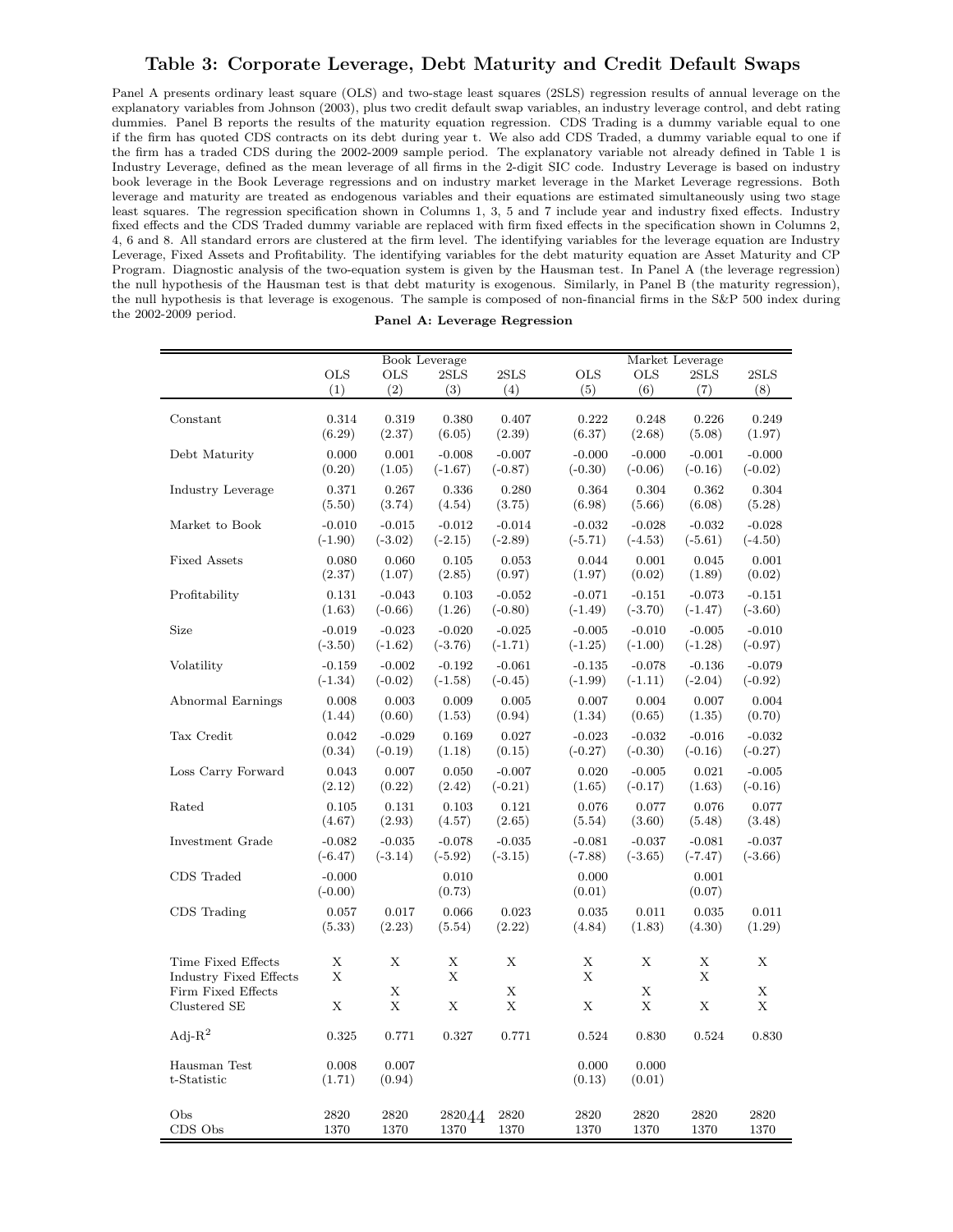# Panel B: Maturity Regression

|                               |           |            | <b>Book Leverage</b> |           |            |            | Market Leverage |           |
|-------------------------------|-----------|------------|----------------------|-----------|------------|------------|-----------------|-----------|
|                               | OLS       | <b>OLS</b> | 2SLS                 | 2SLS      | <b>OLS</b> | <b>OLS</b> | 2SLS            | 2SLS      |
|                               | (1)       | (2)        | (3)                  | (4)       | (5)        | (6)        | (7)             | (8)       |
| Constant                      | 5.573     | 9.205      | 9.398                | 11.269    | 6.075      | 9.933      | 9.069           | 7.852     |
|                               | (2.05)    | (1.85)     | (1.87)               | (1.31)    | (2.32)     | (1.97)     | (2.10)          | (1.16)    |
|                               |           |            |                      |           |            |            |                 |           |
| Leverage                      | 0.117     | 1.935      | $-9.100$             | $-3.088$  | $-1.609$   | 0.207      | $-12.226$       | 6.586     |
|                               | (0.06)    | (1.09)     | $(-0.97)$            | $(-0.19)$ | $(-0.68)$  | (0.09)     | $(-1.07)$       | (0.52)    |
| Asset Maturity                | 0.145     | 0.143      | 0.180                | 0.146     | 0.150      | 0.144      | 0.179           | 0.139     |
|                               | (2.17)    | (2.13)     | (2.41)               | (2.15)    | (2.25)     | (2.14)     | (2.46)          | (2.05)    |
| Market to Book                | $-0.255$  | 0.068      | $-0.334$             | $-0.022$  | $-0.321$   | 0.041      | $-0.753$        | 0.267     |
|                               | $(-1.45)$ | (0.30)     | $(-1.76)$            | $(-0.06)$ | $(-1.68)$  | (0.17)     | $(-1.55)$       | (0.54)    |
| Size                          | 0.031     | $-0.081$   | $-0.167$             | $-0.221$  | 0.020      | $-0.132$   | $-0.035$        | $-0.022$  |
|                               | (0.10)    | $(-0.13)$  | $(-0.42)$            | $(-0.29)$ | (0.07)     | $(-0.21)$  | $(-0.11)$       | $(-0.03)$ |
| CP Program                    | $-1.634$  | $-0.013$   | $-1.386$             | 0.037     | $-1.618$   | 0.004      | $-1.539$        | $-0.045$  |
|                               | $(-3.34)$ | $(-0.04)$  | $(-2.46)$            | (0.09)    | $(-3.35)$  | (0.01)     | $(-3.08)$       | $(-0.12)$ |
|                               |           |            |                      |           |            |            |                 |           |
| Volatility                    | $-2.613$  | $-7.045$   | $-3.543$             | $-7.050$  | $-2.712$   | $-7.039$   | $-3.286$        | $-6.796$  |
|                               | $(-0.49)$ | $(-1.44)$  | $(-0.68)$            | $(-1.46)$ | $(-0.51)$  | $(-1.46)$  | $(-0.63)$       | $(-1.37)$ |
| Abnormal Earnings             | 0.069     | 0.202      | 0.146                | 0.220     | 0.076      | 0.208      | 0.119           | 0.196     |
|                               | (0.37)    | (1.38)     | (0.72)               | (1.36)    | (0.41)     | (1.42)     | (0.63)          | (1.32)    |
| Tax Credit                    | 13.804    | 4.755      | 15.004               | 4.922     | 13.830     | 4.819      | 13.898          | 4.789     |
|                               | (1.71)    | (0.56)     | (1.88)               | (0.58)    | (1.73)     | (0.57)     | (1.75)          | (0.57)    |
| Loss Carry Forward            | 1.067     | $-1.791$   | 1.417                | $-1.762$  | 1.109      | $-1.780$   | 1.358           | $-1.777$  |
|                               | (1.25)    | $(-1.13)$  | (1.59)               | $(-1.12)$ | (1.31)     | $(-1.13)$  | (1.60)          | $(-1.12)$ |
|                               | $-0.396$  | $-1.622$   | 0.670                | $-0.896$  | $-0.248$   | $-1.361$   | 0.641           | $-1.926$  |
| Rated                         | $(-0.43)$ | $(-1.22)$  | (0.49)               | $(-0.35)$ | $(-0.27)$  | $(-1.02)$  | (0.48)          | $(-1.14)$ |
|                               |           |            |                      |           |            |            |                 |           |
| Investment Grade              | 0.909     | $-0.001$   | 0.056                | $-0.189$  | 0.753      | $-0.065$   | $-0.210$        | 0.201     |
|                               | (1.43)    | $(-0.00)$  | (0.05)               | $(-0.21)$ | (1.13)     | $(-0.09)$  | $(-0.17)$       | (0.24)    |
| CDS Traded                    | 1.105     |            | 1.178                |           | 1.108      |            | 1.126           |           |
|                               | (1.55)    |            | (1.64)               |           | (1.56)     |            | (1.59)          |           |
| CDS Trading                   | 1.244     | 0.755      | 1.757                | 0.852     | 1.310      | 0.790      | 1.704           | 0.711     |
|                               | (2.06)    | (2.07)     | (2.18)               | (1.75)    | (2.20)     | (2.15)     | (2.34)          | (1.75)    |
|                               |           |            |                      |           |            |            |                 |           |
| Time Fixed Effects            | X         | X          | X                    | X         | X          | X          | X               | X         |
| <b>Industry Fixed Effects</b> | X         |            | X                    |           | X          |            | X               |           |
| Firm Fixed Effects            |           | X          |                      | X         |            | X          |                 | X         |
| Clustered SE                  | X         | X          | X                    | X         | X          | X          | X               | X         |
|                               |           |            |                      |           |            |            |                 |           |
| Adj- $R^2$                    | 0.094     | 0.669      | 0.096                | 0.669     | 0.094      | 0.669      | 0.096           | 0.669     |
|                               |           |            |                      |           |            |            |                 |           |
| Hausman Test                  | 9.851     | 5.130      |                      |           | 11.600     | $-6.730$   |                 |           |
| t-Statistic                   | (1.08)    | (0.31)     |                      |           | (1.02)     | $(-0.50)$  |                 |           |
|                               |           |            |                      |           |            |            |                 |           |
| Obs                           | 2820      | 2820       | 2820                 | 2820      | 2820       | 2820       | 2820            | 2820      |
| CDS Obs                       | 1370      | 1370       | 1370                 | 1370      | 1370       | 1370       | 1370            | 1370      |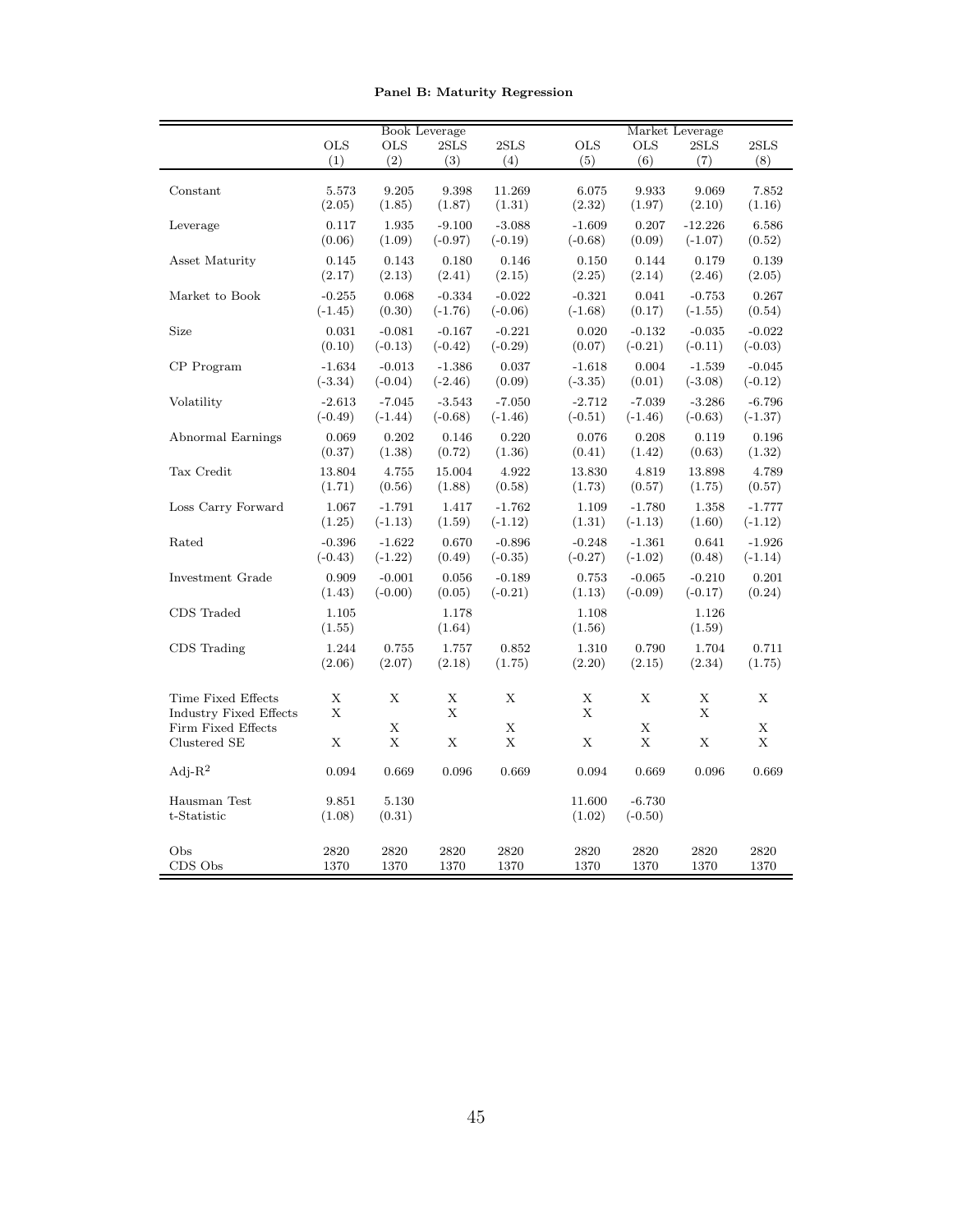# <span id="page-46-0"></span>Table 4: Regional Supply Shocks: Within State Debt Defaults

This table presents ordinary least squares (OLS) and two-stage least squares (2SLS) regression results of leverage and debt maturity on the explanatory variables in Table 3, plus a local credit market supply shock variable. State Default is the credit market supply shock variable, defined as defined as the dollar value of all defaulted debt by Compustat firms outside of the sample firm's industry and headquartered in the sample firm's state during year t-1, divided by the total book value of debt of all Compustat firms outside of the sample firms industry and headquartered in the state at the beginning of year t-1. State Default × CDS Trading is the credit supply shock and CDS Trading interaction variable. All other variables are defined in Tables 1 and 3. Leverage regression results are shown in Panel A. Results of the Maturity regression are in Panel B. The identifying variables for the leverage equation are Industry Leverage, Fixed Assets and Profitability. The identifying variables for the debt maturity equation are Asset Maturity and CP Program. Year and industry fixed effects are included in all regressions. Standard errors are clustered at the firm level. The sample is composed of non-financial firms in the S&P 500 index during the 2002-2009 period.

|                                     |            |           | <b>Book Leverage</b> |             |             |             | Market Leverage |           |
|-------------------------------------|------------|-----------|----------------------|-------------|-------------|-------------|-----------------|-----------|
|                                     | <b>OLS</b> | OLS       | $2{\rm SLS}$         | 2SLS        | <b>OLS</b>  | <b>OLS</b>  | 2SLS            | 2SLS      |
|                                     | (1)        | (2)       | (3)                  | (4)         | (5)         | (6)         | (7)             | (8)       |
|                                     |            |           |                      |             |             |             |                 |           |
| Constant                            | 0.314      | 0.316     | 0.379                | 0.385       | 0.222       | 0.223       | 0.225           | 0.228     |
|                                     | (6.28)     | (6.32)    | (6.06)               | (6.10)      | (6.37)      | (6.40)      | (5.11)          | (5.13)    |
| Debt Maturity                       | 0.000      | 0.000     | $-0.008$             | $-0.008$    | $-0.000$    | $-0.000$    | $-0.001$        | $-0.001$  |
|                                     | (0.20)     | (0.15)    | $(-1.68)$            | $(-1.74)$   | $(-0.31)$   | $(-0.36)$   | $(-0.16)$       | $(-0.21)$ |
| Industry Leverage                   | 0.371      | 0.371     | 0.336                | 0.334       | 0.364       | 0.364       | 0.362           | 0.361     |
|                                     | (5.50)     | (5.50)    | (4.55)               | (4.52)      | (6.98)      | (7.00)      | (6.09)          | (6.09)    |
| Market to Book                      | $-0.010$   | $-0.010$  | $-0.012$             | $-0.012$    | $-0.032$    | $-0.032$    | $-0.032$        | $-0.032$  |
|                                     | $(-1.90)$  | $(-1.89)$ | $(-2.14)$            | $(-2.14)$   | $(-5.71)$   | $(-5.70)$   | $(-5.61)$       | $(-5.60)$ |
| <b>Fixed Assets</b>                 | 0.080      | 0.081     | 0.105                | 0.107       | 0.044       | 0.045       | 0.045           | 0.046     |
|                                     | (2.37)     | (2.40)    | (2.86)               | (2.90)      | (1.98)      | (2.00)      | (1.89)          | (1.93)    |
| Profitability                       | 0.131      | 0.129     | 0.103                | 0.099       | $-0.071$    | $-0.073$    | $-0.073$        | $-0.075$  |
|                                     | (1.63)     | (1.60)    | (1.26)               | (1.20)      | $(-1.49)$   | $(-1.51)$   | $(-1.47)$       | $(-1.50)$ |
| Size                                | $-0.019$   | $-0.019$  | $-0.020$             | $-0.020$    | $-0.005$    | $-0.005$    | $-0.005$        | $-0.005$  |
|                                     | $(-3.50)$  | $(-3.51)$ | $(-3.77)$            | $(-3.79)$   | $(-1.26)$   | $(-1.27)$   | $(-1.28)$       | $(-1.30)$ |
| Volatility                          | $-0.159$   | $-0.164$  | $-0.193$             | $-0.203$    | $-0.135$    | $-0.139$    | $-0.137$        | $-0.141$  |
|                                     | $(-1.34)$  | $(-1.39)$ | $(-1.59)$            | $(-1.67)$   | $(-2.00)$   | $(-2.06)$   | $(-2.05)$       | $(-2.11)$ |
| Abnormal Earnings                   | 0.008      | 0.008     | 0.009                | 0.009       | 0.007       | 0.006       | 0.007           | 0.006     |
|                                     | (1.44)     | (1.37)    | (1.53)               | (1.42)      | (1.34)      | (1.26)      | (1.35)          | (1.27)    |
| Tax Credit                          | 0.042      | 0.040     | 0.169                | 0.171       | $-0.023$    | $-0.024$    | $-0.016$        | $-0.015$  |
|                                     | (0.34)     | (0.33)    | (1.18)               | (1.20)      | $(-0.27)$   | $(-0.29)$   | $(-0.16)$       | $(-0.15)$ |
| Loss Carry Forward                  | 0.043      | 0.043     | 0.050                | 0.050       | 0.020       | 0.020       | 0.021           | 0.021     |
|                                     | (2.12)     | (2.11)    | (2.42)               | (2.41)      | (1.65)      | (1.64)      | (1.63)          | (1.63)    |
| Rated                               | 0.105      | 0.105     | 0.103                | 0.103       | 0.076       | 0.076       | 0.076           | 0.076     |
|                                     | (4.67)     | (4.67)    | (4.57)               | (4.57)      | (5.54)      | (5.54)      | (5.48)          | (5.48)    |
| Investment Grade                    | $-0.082$   | $-0.082$  | $-0.079$             | $-0.078$    | $-0.081$    | $-0.080$    | $-0.081$        | $-0.080$  |
|                                     | $(-6.48)$  | $(-6.43)$ | $(-5.94)$            | $(-5.83)$   | $(-7.89)$   | $(-7.83)$   | $(-7.50)$       | $(-7.40)$ |
| CDS Traded                          | $-0.000$   | 0.000     | 0.011                | 0.012       | 0.000       | 0.000       | 0.001           | 0.001     |
|                                     | $(-0.00)$  | (0.03)    | (0.74)               | (0.80)      | (0.02)      | (0.05)      | (0.08)          | (0.12)    |
| CDS Trading                         | 0.057      | 0.053     | 0.066                | 0.060       | 0.035       | 0.032       | 0.035           | 0.033     |
|                                     | (5.33)     | (4.82)    | (5.54)               | (5.17)      | (4.84)      | (4.36)      | (4.30)          | (4.10)    |
| State Defaults                      | 0.004      | $-0.122$  | 0.044                | $-0.153$    | 0.022       | $-0.064$    | 0.025           | $-0.066$  |
|                                     | (0.05)     | $(-1.29)$ | (0.52)               | $(-1.56)$   | (0.40)      | $(-1.02)$   | (0.42)          | $(-1.03)$ |
|                                     |            | 0.349     |                      | 0.549       |             | 0.239       |                 | 0.253     |
| State Defaults $\times$ CDS Trading |            | (2.06)    |                      | (2.64)      |             | (2.21)      |                 | (1.84)    |
|                                     |            |           |                      |             |             |             |                 |           |
| Time Fixed Effects                  | Х          | Х         | Χ                    | Х           | Х           | Χ           | Х               | Χ         |
| Industry Fixed Effects              | X          | X         | X                    | $\mathbf X$ | $\mathbf X$ | $\mathbf X$ | $\mathbf X$     | X         |
| Clustered SE                        | X          | X         | X                    | X           | X           | X           | X               | X         |
|                                     |            |           |                      |             |             |             |                 |           |
| Adj- $R^2$                          | 0.325      | 0.325     | 0.327                | 0.327       | 0.524       | 0.524       | 0.523           | 0.524     |
| Obs                                 | 2820       | 2820      | 2820                 | 2820        | 2820        | 2820        | 2820            | 2820      |
| CDS Obs                             | 1370       | 1370      | 1370                 | 1370        | 1370        | 1370        | 1370            | 1370      |

#### Panel A: Leverage Regression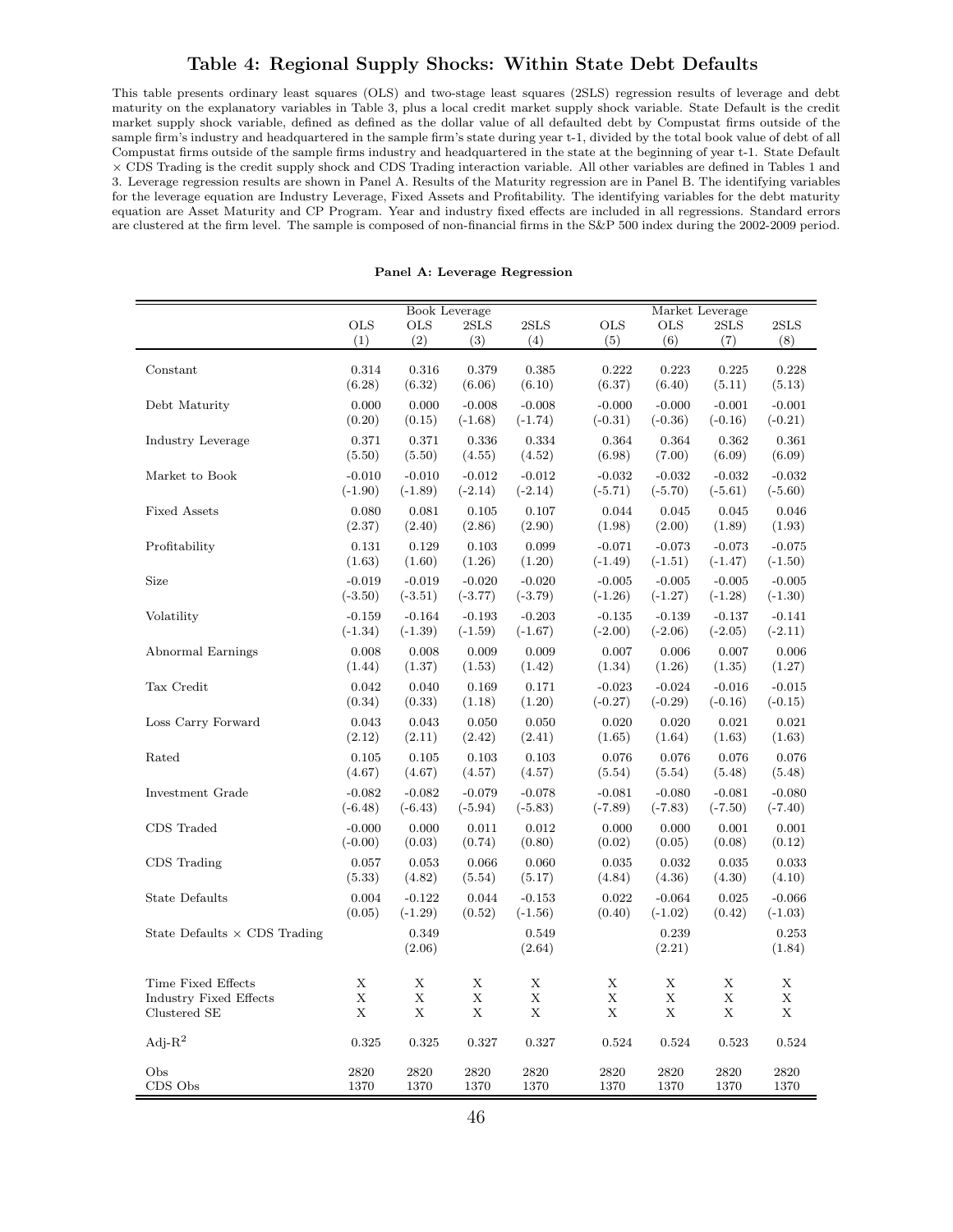|  | Panel B: Maturity Regression |
|--|------------------------------|
|  |                              |

|                                     |             |                  | <b>Book</b> Leverage |                  |             | Market Leverage  |           |                  |
|-------------------------------------|-------------|------------------|----------------------|------------------|-------------|------------------|-----------|------------------|
|                                     | <b>OLS</b>  | <b>OLS</b>       | 2SLS                 | 2SLS             | <b>OLS</b>  | <b>OLS</b>       | 2SLS      | 2SLS             |
|                                     | (1)         | (2)              | (3)                  | (4)              | (5)         | (6)              | (7)       | (8)              |
| Constant                            | 5.504       | 5.652            | 9.296                | 9.370            | 6.011       | 6.156            | 8.971     | 9.023            |
|                                     | (2.03)      | (2.09)           | (1.85)               | (1.86)           | (2.30)      | (2.36)           | (2.08)    | (2.09)           |
| Leverage                            | 0.127       | 0.057            | $-8.999$             | $-8.856$         | $-1.608$    | $-1.696$         | $-12.107$ | $-11.829$        |
|                                     | (0.07)      | (0.03)           | $(-0.96)$            | $(-0.95)$        | $(-0.68)$   | $(-0.71)$        | $(-1.06)$ | $(-1.04)$        |
| Asset Maturity                      | 0.145       | 0.144            | 0.179                | 0.177            | 0.150       | 0.149            | 0.178     | 0.176            |
|                                     | (2.16)      | (2.15)           | (2.40)               | (2.37)           | (2.25)      | (2.23)           | (2.46)    | (2.43)           |
| Market to Book                      | $-0.255$    | $-0.259$         | $-0.333$             | $-0.336$         | $-0.321$    | $-0.329$         | $-0.748$  | $-0.741$         |
|                                     | $(-1.44)$   | $(-1.47)$        | $(-1.75)$            | $(-1.77)$        | $(-1.67)$   | $(-1.71)$        | $(-1.53)$ | $(-1.52)$        |
| Size                                | 0.028       | 0.022            | $-0.168$             | $-0.170$         | 0.017       | 0.012            | $-0.038$  | $-0.041$         |
|                                     | (0.09)      | (0.07)           | $(-0.42)$            | $(-0.43)$        | (0.06)      | (0.04)           | $(-0.12)$ | $(-0.13)$        |
| Volatility                          | $-2.803$    | $-3.103$         | $-3.711$             | $-4.027$         | $-2.902$    | $-3.204$         | $-3.469$  | $-3.776$         |
|                                     | $(-0.53)$   | $(-0.61)$        | $(-0.72)$            | $(-0.80)$        | $(-0.55)$   | $(-0.63)$        | $(-0.67)$ | $(-0.75)$        |
| Abnormal Earnings                   | 0.065       | 0.036            | 0.141                | 0.107            | 0.072       | 0.043            | 0.115     | 0.081            |
|                                     | (0.36)      | (0.20)           | (0.71)               | (0.54)           | (0.40)      | (0.24)           | (0.61)    | (0.43)           |
| Tax Credit                          | 13.858      | 13.853           | 15.042               | 15.008           | 13.885      | 13.871           | 13.952    | 13.934           |
|                                     | (1.72)      | (1.71)           | (1.88)               | (1.87)           | (1.74)      | (1.73)           | (1.76)    | (1.75)           |
| Loss Carry F orward                 | 1.065       | 1.063            | 1.412                | 1.401            | 1.108       | 1.105            | 1.354     | 1.342            |
|                                     | (1.24)      | (1.25)           | (1.58)               | (1.59)           | (1.30)      | (1.31)           | (1.59)    | (1.59)           |
| Rated                               | $-0.398$    | $-0.377$         | 0.657                | 0.655            | $-0.249$    | $-0.228$         | 0.630     | 0.621            |
|                                     | $(-0.43)$   | $(-0.41)$        | (0.48)               | (0.48)           | $(-0.27)$   | $(-0.25)$        | (0.47)    | (0.46)           |
| Investment Grade                    | 0.901       | 0.922            | 0.057                | 0.101            | 0.743       | 0.763            | $-0.209$  | $-0.153$         |
|                                     | (1.42)      | (1.45)           | (0.06)               | (0.10)           | (1.12)      | (1.16)           | $(-0.17)$ | $(-0.12)$        |
| CP Program                          | $-1.647$    | $-1.644$         | $-1.400$             | $-1.404$         | $-1.631$    | $-1.630$         | $-1.553$  | $-1.554$         |
|                                     | $(-3.38)$   | $(-3.38)$        | $(-2.50)$            | $(-2.50)$        | $(-3.39)$   | $(-3.39)$        | $(-3.12)$ | $(-3.13)$        |
| CDS Traded                          | 1.115       | 1.136            | 1.187                | 1.209            | 1.118       | 1.139            | 1.136     | 1.158            |
|                                     | (1.56)      | (1.59)           | (1.65)               | (1.68)           | (1.57)      | (1.60)           | (1.60)    | (1.63)           |
| CDS Trading                         | 1.248       | 1.014            | 1.756                | 1.480            | 1.315       | 1.077            | 1.705     | 1.432            |
|                                     | (2.07)      | (1.64)           | (2.18)               | (1.83)           | (2.21)      | (1.77)           | (2.34)    | (1.95)           |
| <b>State Defaults</b>               | 5.912       | $-1.976$         | 5.527                | $-3.347$         | 5.901       | $-2.105$         | 5.866     | $-2.821$         |
|                                     | (0.97)      | $(-0.30)$        | (0.92)               | $(-0.53)$        | (0.96)      | $(-0.32)$        | (0.97)    | $(-0.44)$        |
| State Defaults $\times$ CDS Trading |             | 21.785<br>(1.73) |                      | 24.532<br>(1.97) |             | 22.118<br>(1.75) |           | 24.002<br>(1.93) |
| Time Fixed Effects                  | X           | Χ                | X                    | X                | Х           | X                | X         | X                |
| <b>Industry Fixed Effects</b>       | X           | X                | X                    | $\mathbf X$      | X           | X                | X         | X                |
| Clustered SE                        | $\mathbf X$ | X                | X                    | X                | $\mathbf X$ | $\mathbf X$      | X         | $\mathbf X$      |
| Adj- $R^2$                          | 0.094       | 0.096            | 0.096                | 0.097            | 0.095       | 0.096            | 0.096     | 0.097            |
| Obs                                 | 2820        | 2820             | 2820                 | 2820             | 2820        | 2820             | 2820      | 2820             |
| CDS Obs                             | 1370        | 1370             | 1370                 | 1370             | 1370        | 1370             | 1370      | 1370             |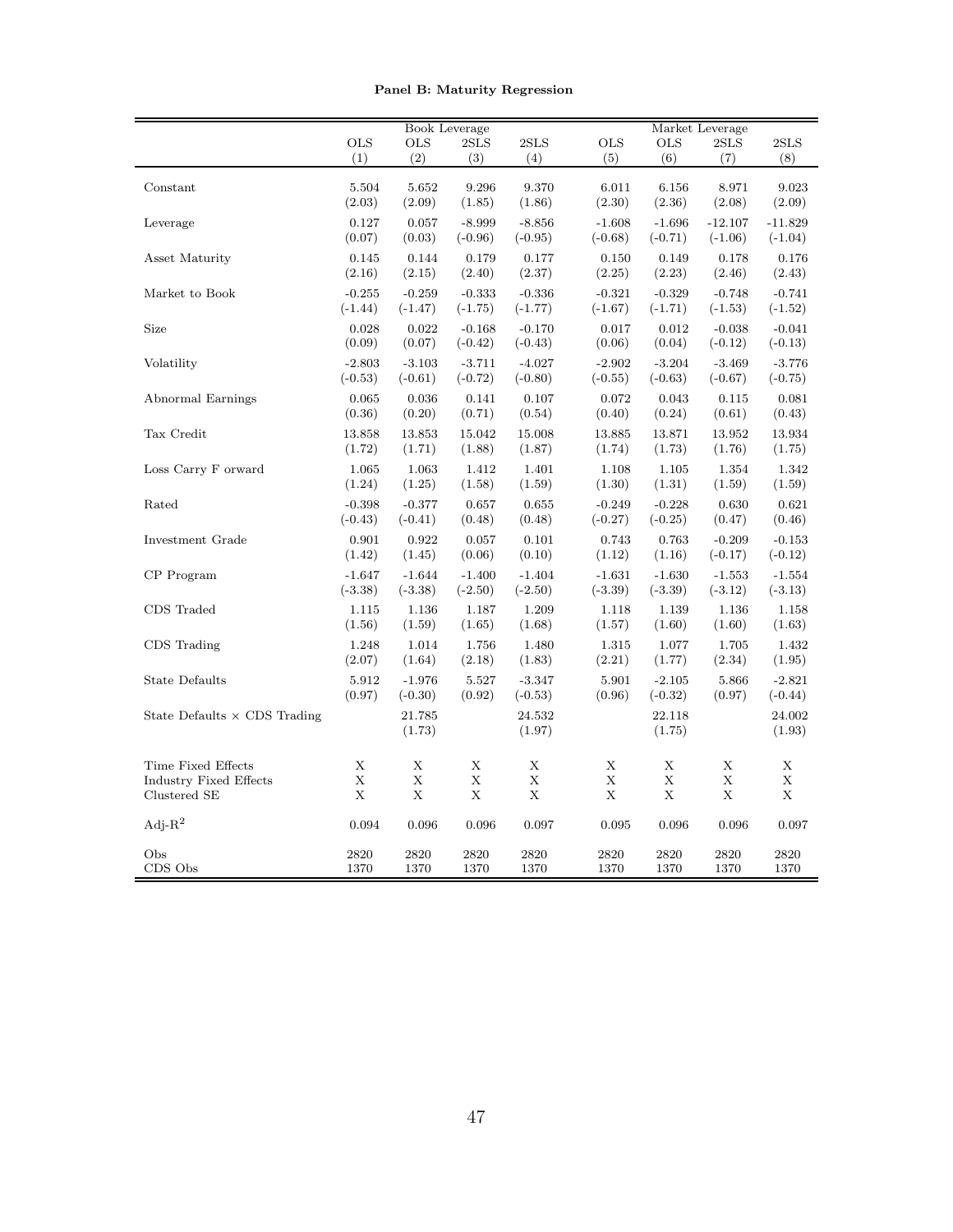# <span id="page-48-0"></span>Table 5: Three Equation System

Panels A and B present both ordinary least squares (OLS) and two-stage least squares (2SLS) results of regressing leverage and debt maturity, respectively, on the explanatory variables in Tables 3. All variables are defined in Tables 1 and 3. Leverage, Maturity, and CDS Trading are all treated as endogenous variables and their equations are estimated simultaneously using two stage least squares. Panel C presents the results of the CDS Trading regression, which is estimated via a probit model. The identifying variables for the leverage equation are Industry Leverage, Fixed Assets and Profitability. The identifying variables for the debt maturity equation are Asset Maturity and CP Program. The identifying variable for the CDS trading equation is Bond Turnover, defined as the total trading volume in the firm's publicly traded bonds during year t as reported on the Trade Reporting and Compliance Engine, divided by the total bonds outstanding as reported in the Capital IQ database. Time and industry fixed effects are included in all regressions. Standard errors are clustered at the firm level. The sample is composed of non-financial firms in the S&P 500 index during the 2002-2009 period.

|                               |            | <b>Book Leverage</b> | Market Leverage |           |
|-------------------------------|------------|----------------------|-----------------|-----------|
|                               | <b>OLS</b> | 2SLS                 | <b>OLS</b>      | 2SLS      |
|                               | (1)        | (2)                  | (3)             | (4)       |
| Constant                      | 0.314      | 0.418                | 0.222           | 0.344     |
|                               | (6.34)     | (4.98)               | (6.42)          | (6.09)    |
| Debt Maturity                 | 0.000      | $-0.008$             | $-0.000$        | $-0.001$  |
|                               | (0.20)     | $(-1.78)$            | $(-0.30)$       | $(-0.23)$ |
| <b>Industry Leverage</b>      | 0.371      | 0.326                | 0.364           | 0.340     |
|                               | (5.50)     | (4.28)               | (6.99)          | (5.99)    |
| Market to Book                | $-0.010$   | $-0.011$             | $-0.032$        | $-0.029$  |
|                               | $(-1.90)$  | $(-1.93)$            | $(-5.71)$       | $(-5.08)$ |
| <b>Fixed Assets</b>           | 0.080      | 0.098                | 0.044           | 0.028     |
|                               | (2.37)     | (2.57)               | (1.97)          | (1.08)    |
| Profitability                 | 0.131      | 0.120                | $-0.071$        | $-0.034$  |
|                               | (1.63)     | (1.37)               | $(-1.49)$       | $(-0.62)$ |
| Size                          | $-0.019$   | $-0.025$             | $-0.005$        | $-0.019$  |
|                               | $(-3.56)$  | $(-2.71)$            | $(-1.28)$       | $(-2.71)$ |
| Volatility                    | $-0.159$   | $-0.212$             | $-0.135$        | $-0.198$  |
|                               | $(-1.34)$  | $(-1.58)$            | $(-1.98)$       | $(-2.68)$ |
| Abnormal Earnings             | 0.008      | 0.009                | 0.007           | 0.006     |
|                               | (1.44)     | (1.61)               | (1.34)          | (1.32)    |
| Tax Credit                    | 0.042      | 0.178                | $-0.023$        | 0.007     |
|                               | (0.34)     | (1.28)               | $(-0.27)$       | (0.07)    |
| Loss Carry F orward           | 0.043      | 0.051                | 0.020           | 0.024     |
|                               | (2.12)     | (2.49)               | (1.66)          | (1.90)    |
| Rated                         | 0.105      | 0.100                | 0.076           | 0.060     |
|                               | (4.75)     | (4.10)               | (5.63)          | (4.06)    |
| Investment Grade              | $-0.082$   | $-0.081$             | $-0.081$        | $-0.087$  |
|                               | $(-6.49)$  | $(-5.79)$            | $(-7.88)$       | $(-7.60)$ |
| CDS Trading                   | 0.057      | 0.103                | 0.035           | 0.126     |
|                               | (5.80)     | (2.32)               | (5.00)          | (3.33)    |
| Time Fixed Effects            | Х          | X                    | Х               | X         |
| <b>Industry Fixed Effects</b> | Х          | X                    | X               | X         |
| Clustered SE                  | X          | X                    | X               | X         |
| Adj- $R^2$                    | 0.325      | 0.304                | 0.524           | 0.519     |
| Obs                           | 2820       | 2820                 | 2820            | 2820      |
| CDS Obs                       | 1370       | 1370                 | 1370            | 1370      |

#### Panel A: Leverage Regression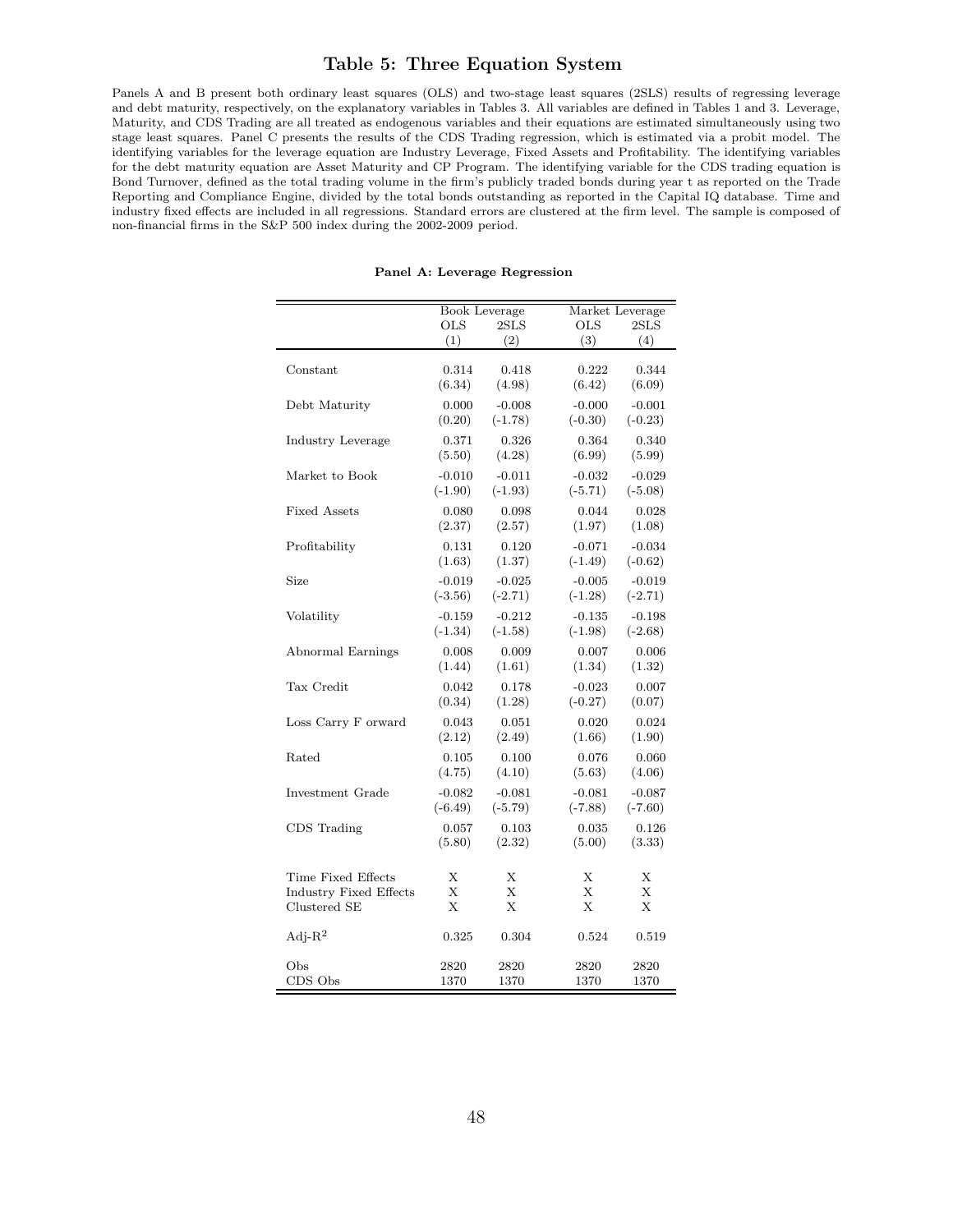|                        |            | <b>Book Leverage</b> |           | Market Leverage |
|------------------------|------------|----------------------|-----------|-----------------|
|                        | <b>OLS</b> | 2SLS                 | OLS       | 2SLS            |
|                        | (1)        | (2)                  | (3)       | (4)             |
| Constant               | 5.299      | 11.473               | 5.818     | 12.117          |
|                        | (1.97)     | (2.28)               | (2.23)    | (2.43)          |
| Leverage               | 0.176      | $-10.066$            | $-1.584$  | $-14.550$       |
|                        | (0.09)     | $(-1.09)$            | $(-0.66)$ | $(-1.26)$       |
| Asset Maturity         | 0.144      | 0.177                | 0.149     | 0.176           |
|                        | (2.14)     | (2.31)               | (2.23)    | (2.39)          |
| Market to Book         | $-0.244$   | $-0.242$             | $-0.310$  | $-0.715$        |
|                        | $(-1.37)$  | $(-1.14)$            | $(-1.61)$ | $(-1.44)$       |
| Size                   | 0.103      | $-0.359$             | 0.091     | $-0.312$        |
|                        | (0.35)     | $(-0.86)$            | (0.31)    | $(-0.79)$       |
| Volatility             | $-2.372$   | $-4.742$             | $-2.474$  | $-4.984$        |
|                        | $(-0.44)$  | $(-0.80)$            | $(-0.46)$ | $(-0.83)$       |
| Abnormal Earnings      | 0.078      | 0.169                | 0.086     | 0.144           |
|                        | (0.42)     | (0.76)               | (0.46)    | (0.68)          |
| CP Program             | $-1.711$   | $-1.417$             | $-1.695$  | $-1.568$        |
|                        | $(-3.58)$  | $(-2.63)$            | $(-3.59)$ | $(-3.22)$       |
| Tax Credit             | 13.763     | 15.209               | 13.796    | 13.997          |
|                        | (1.71)     | (1.89)               | (1.73)    | (1.75)          |
| Loss Carry Forward     | 1.059      | 1.485                | 1.102     | 1.454           |
|                        | (1.22)     | (1.68)               | (1.27)    | (1.72)          |
| Rated                  | $-0.118$   | 0.777                | 0.036     | 0.708           |
|                        | $(-0.13)$  | (0.52)               | (0.04)    | (0.51)          |
| Investment Grade       | 0.977      | $-0.062$             | 0.818     | $-0.486$        |
|                        | (1.52)     | $(-0.06)$            | (1.22)    | $(-0.37)$       |
| CDS Trading            | 1.864      | 4.016                | 1.934     | 4.514           |
|                        | (3.39)     | (2.13)               | (3.63)    | (2.26)          |
| Time Fixed Effects     | Χ          | Х                    | Х         | Х               |
| Industry Fixed Effects | X          | Х                    | Х         | Х               |
| Clustered SE           | X          | Х                    | X         | X               |
| Adj- $R^2$             | 0.092      | 0.083                | 0.092     | 0.084           |
| Obs                    | 2820       | 2820                 | 2820      | 2820            |
| CDS Obs                | 1370       | 1370                 | 1370      | 1370            |

Panel B: Maturity Regression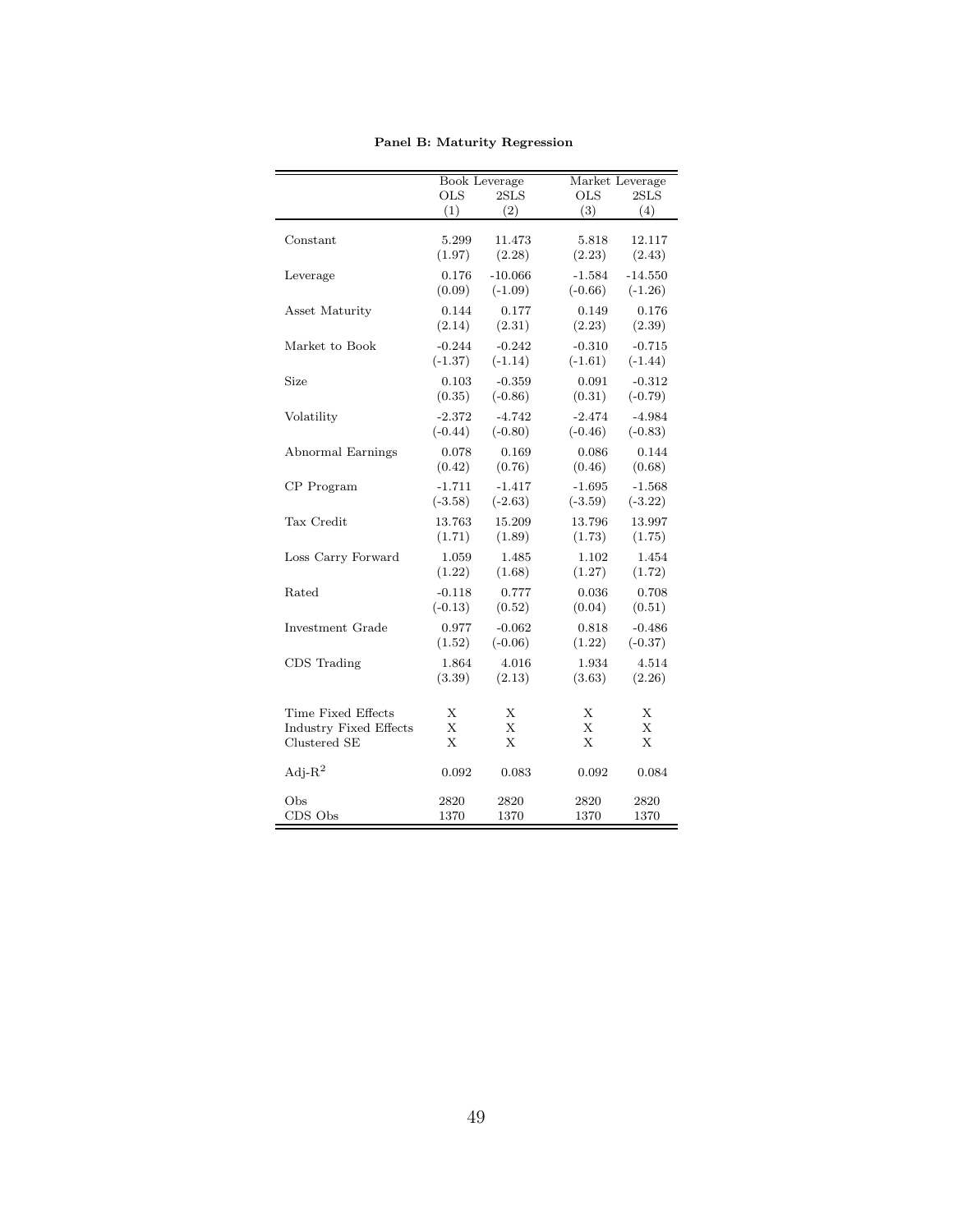|                               |            | Book Leverage |              | Market Leverage |
|-------------------------------|------------|---------------|--------------|-----------------|
|                               | Probit     | Two Stage     | Probit       | Two Stage       |
|                               |            | Probit        |              | Probit          |
|                               | (1)        | (2)           | (3)          | (4)             |
| Constant                      | $-8.613$   | $-7.775$      | $-8.428$     | $-7.803$        |
|                               | $(-18.19)$ | $(-14.99)$    | $(-17.84)$   | $(-15.18)$      |
|                               |            |               |              |                 |
| Leverage                      | 2.464      | 1.599         | 2.967        | 2.367           |
|                               | (10.26)    | (2.28)        | (8.41)       | (2.46)          |
| Debt Maturity                 | 0.026      | 0.004         | 0.027        | 0.007           |
|                               | (5.65)     | (0.18)        | (5.91)       | (0.33)          |
| Market to Book                | $-0.280$   | $-0.313$      | $-0.141$     | $-0.224$        |
|                               | $(-6.86)$  | $(-7.15)$     | $(-3.10)$    | $(-3.69)$       |
| Size                          | 0.608      | 0.576         | 0.576        | 0.556           |
|                               | (18.53)    | (17.61)       | (17.92)      | (17.41)         |
| Volatility                    | 2.419      | 2.238         | 2.398        | 2.230           |
|                               | (2.53)     | (2.40)        | (2.50)       | (2.39)          |
|                               | $-0.017$   | $-0.014$      | $-0.014$     | $-0.010$        |
| Abnormal Earnings             | $(-0.20)$  | $(-0.17)$     | $(-0.16)$    | $(-0.12)$       |
|                               |            |               |              |                 |
| <b>Bond Turnover</b>          | 0.070      | 0.082         | 0.072        | 0.082           |
|                               | (2.92)     | (3.49)        | (3.05)       | (3.50)          |
| Rated                         | 1.697      | 1.788         | 1.681        | 1.764           |
|                               | (5.18)     | (5.31)        | (5.09)       | (5.23)          |
| Investment Grade              | 0.410      | 0.349         | 0.443        | 0.420           |
|                               | (5.11)     | (3.55)        | (5.37)       | (3.64)          |
|                               |            |               |              |                 |
| Time Fixed Effects            | X          | X             | X            | X               |
| <b>Industry Fixed Effects</b> | X          | X             | $\mathbf{x}$ | X               |
|                               |            |               |              |                 |
| Adj- $R^2$                    | 0.326      | 0.289         | 0.317        | 0.290           |
|                               |            |               |              |                 |
| Obs                           | 2820       | 2820          | 2820         | 2820            |
| CDS Obs                       | 1370       | 1370          | 1370         | 1370            |

Panel C: CDS Regression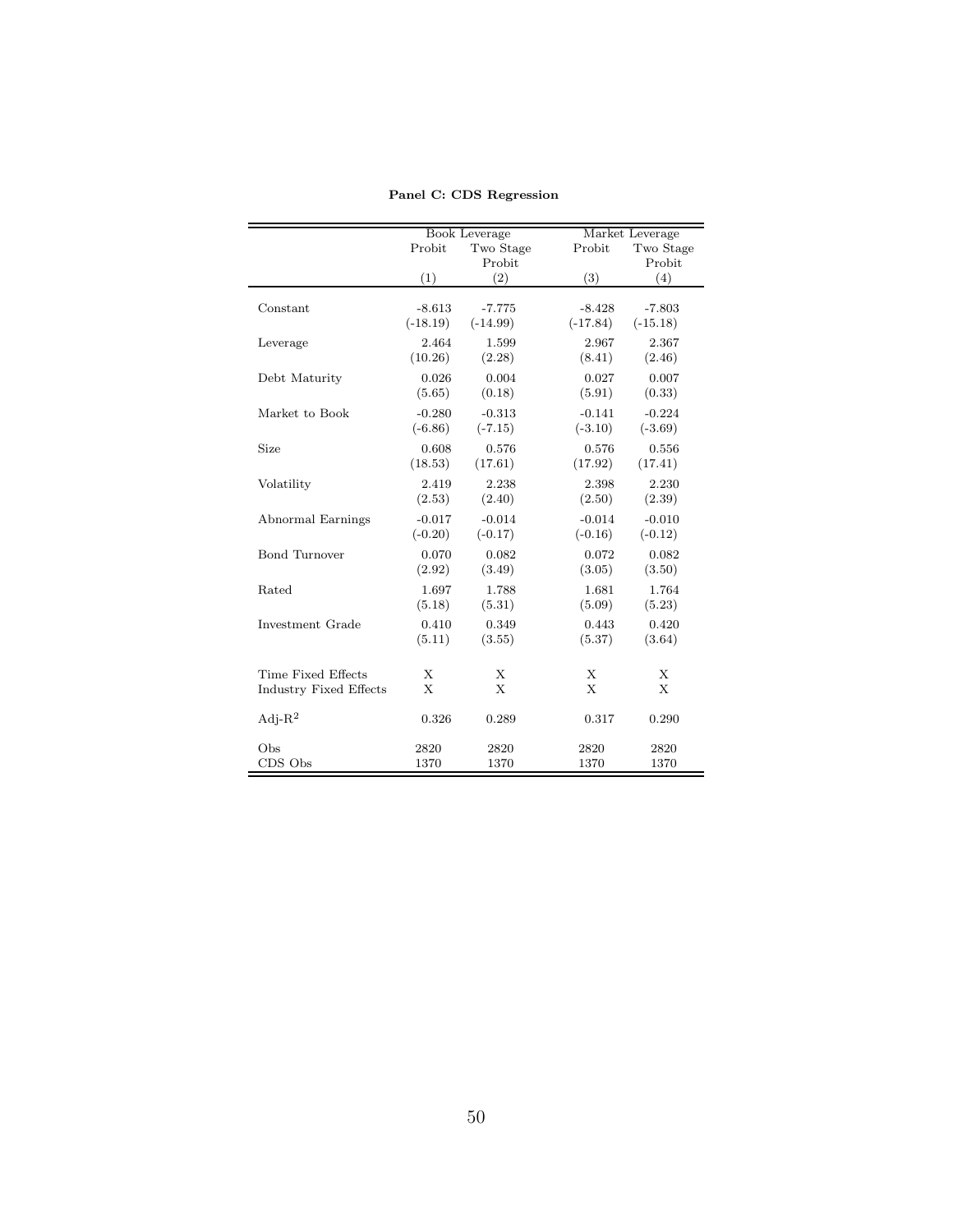# <span id="page-51-0"></span>Table 6: Changes in Leverage and Debt Maturity around CDS Introduction — CDS Firms versus Matched Sample, Univariate Difference in Difference Analysis

This table presents univariate analysis of changes in leverage and maturity during the year of CDS introduction (year t) relative to year t-1 and from year t-1 to t+1. All variables are expressed in changes relative to a matched firm (variable definitions are in Table 1). The matched sample of non-CDS firms is chosen based on propensity scores obtained by estimating a probit model of the likelihood of CDS trading similar to the one reported in Panel C of Table 5. In such model, to guarantee that no outcome variable is included as a regressor, all independent variables are lagged by one year. Further, to guarantee that firms are on parallel trends prior to CDS introduction, one year changes in leverage and debt maturity are also included as regressors. We report difference in difference estimates for the cases where we match each CDS firm with the closest 1, 2, 3 and 4 control firms (respectively), based on propensity score. The sample is composed of non-financial firms in the S&P 500 index during the 2002-2009 period.

| Number of Matches per CDS Firm |            |                |            | $\overline{2}$ |            | 3              |            | 4              |
|--------------------------------|------------|----------------|------------|----------------|------------|----------------|------------|----------------|
|                                | Year       | Year           | Year       | Year           | Year       | Year           | Year       | Year           |
|                                | $t-1$ to t | $t-1$ to $t+1$ | $t-1$ to t | $t-1$ to $t+1$ | $t-1$ to t | $t-1$ to $t+1$ | $t-1$ to t | $t-1$ to $t+1$ |
|                                |            |                |            |                |            |                |            |                |
| $\Delta$ Book Leverage         | 0.029      | 0.042          | 0.027      | 0.038          | 0.022      | 0.032          | 0.023      | 0.028          |
|                                | (3.85)     | (4.25)         | (3.70)     | (4.29)         | (3.06)     | (3.75)         | (3.19)     | (3.39)         |
| $\Delta$ Market Leverage       | 0.020      | 0.021          | 0.019      | 0.020          | 0.016      | 0.017          | 0.017      | 0.014          |
|                                | (2.79)     | (2.25)         | (2.87)     | (2.47)         | (2.63)     | (2.26)         | (2.74)     | (1.87)         |
| $\Delta$ Debt Maturity         | 1.249      | 0.958          | 0.986      | 0.748          | 0.928      | 0.800          | 0.948      | 0.654          |
|                                | (2.69)     | (1.84)         | (2.61)     | (1.74)         | (2.52)     | (1.92)         | (2.53)     | (1.52)         |
| $\Delta$ Bond to Total Asset   | 0.021      | 0.037          | 0.016      | 0.034          | 0.011      | 0.028          | 0.009      | 0.023          |
|                                | (2.50)     | (3.33)         | (2.09)     | (3.70)         | (1.47)     | (3.25)         | (1.31)     | (2.80)         |
| $\Delta$ Bond Maturity         | 0.889      | 0.721          | 0.745      | 0.642          | 0.628      | 0.672          | 0.604      | 0.517          |
|                                | (1.91)     | (1.43)         | (2.08)     | (1.57)         | (1.77)     | (1.65)         | (1.66)     | (1.24)         |
|                                |            |                |            |                |            |                |            |                |
| CDS Obs                        | 140        | 140            | 140        | 140            | 140        | 140            | 140        | 140            |
| Unique Matches                 | 73         | 73             | 110        | 110            | 121        | 121            | 133        | 133            |
| Mean Distance                  | 0.010      | 0.010          | 0.015      | 0.015          | 0.018      | 0.018          | 0.022      | 0.022          |
| Max Distance                   | 0.046      | 0.046          | 0.099      | 0.099          | 0.099      | 0.099          | 0.099      | 0.099          |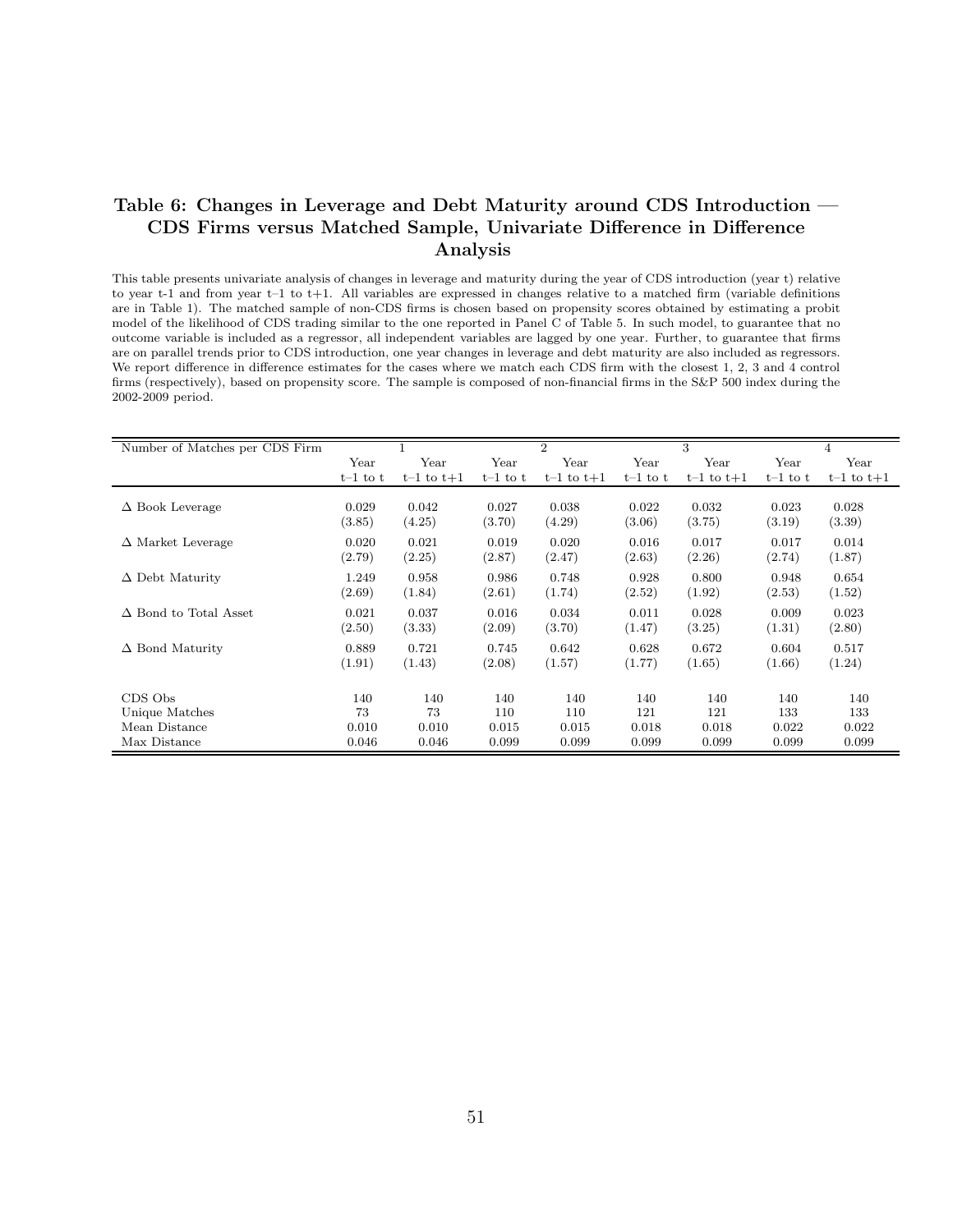# <span id="page-52-0"></span>Table 7: Changes in Leverage and Debt Maturity around CDS Introduction — CDS Firms versus Matched Sample, Multivariate Analysis

This table presents regression results of changes in leverage and maturity on changes in the explanatory variables defined in Tables 3. All variables are expressed in changes relative to a matched firm (variable definitions are in Tables 1 and 3.). Industry and year fixed effects are in all regressions. The matched sample of non-CDS firms is chosen based on propensity scores obtained by estimating a probit model of the likelihood of CDS trading similar to the one reported in Panel C of Table 5. In such model, to guarantee that no outcome variable is included as a regressor, all independent variables are lagged by one year. Further, to guarantee that firms are on parallel trends prior to CDS introduction, one year changes in leverage and debt maturity are also included as regressors. We report results only for the case where each CDS firm is matched to two control firms. The sample is composed of non-financial firms in the S&P 500 index during the 2002-2009 period.

|                               | <b>Book Leverage</b><br>Market Leverage |                |                 |                 |
|-------------------------------|-----------------------------------------|----------------|-----------------|-----------------|
|                               | Year                                    | Year           | Year            | Year            |
|                               | $t-1$ to t                              | $t-1$ to $t+1$ | $t-1$ to t      | $t-1$ to $t+1$  |
| Constant                      | $-0.019$                                | $-0.048$       | $-0.006$        | $-0.016$        |
|                               | $(-2.30)$                               | $(-4.48)$      | $(-0.69)$       | $(-1.68)$       |
|                               | 0.001                                   | 0.001          | 0.000           | 0.000           |
| $\Delta$ Debt Maturity        | (2.01)                                  | (0.65)         | (0.08)          | (0.04)          |
|                               |                                         |                |                 |                 |
| $\Delta$ Industry Leverage    | 0.414<br>(4.14)                         | 0.275          | 0.512<br>(4.90) | 0.517<br>(4.42) |
|                               |                                         | (2.42)         |                 |                 |
| $\Delta$ Market to Book       | 0.000                                   | 0.000          | 0.000           | 0.000           |
|                               | (10.80)                                 | (2.62)         | (2.25)          | (2.32)          |
| $\Delta$ Fixed Assets         | $-0.114$                                | 0.002          | $-0.174$        | $-0.113$        |
|                               | $(-1.36)$                               | (0.02)         | $(-1.80)$       | $(-1.28)$       |
| $\Delta$ Profitability        | $-0.480$                                | $-0.199$       | $-0.549$        | $-0.351$        |
|                               | $(-3.46)$                               | $(-2.00)$      | $(-4.29)$       | $(-3.88)$       |
| $\Delta$ Size                 | 0.014                                   | $-0.023$       | 0.031           | 0.019           |
|                               | (0.82)                                  | $(-1.30)$      | (1.83)          | (1.20)          |
| $\Delta$ Volatility           | 0.384                                   | $-0.848$       | 0.436           | $-1.198$        |
|                               | (1.48)                                  | $(-3.12)$      | (1.76)          | $(-4.69)$       |
| $\Delta$ Tax Credit           | $-0.191$                                | $-0.265$       | 0.049           | $-0.113$        |
|                               | $(-0.81)$                               | $(-0.68)$      | (0.22)          | $(-0.38)$       |
| $\Delta$ Loss Carry Forward   | 0.365                                   | 0.023          | 0.270           | $-0.003$        |
|                               | (4.94)                                  | (0.51)         | (3.47)          | $(-0.14)$       |
| $\Delta$ Abnormal Earnings    | $-0.042$                                | 0.010          | $-0.021$        | 0.015           |
|                               | $(-4.36)$                               | (0.50)         | $(-2.14)$       | (0.59)          |
| $\Delta$ Investment Grade     | $-0.002$                                | $-0.013$       | $-0.030$        | $-0.037$        |
|                               | $(-0.09)$                               | $(-0.98)$      | $(-1.51)$       | $(-2.46)$       |
| CDS Trading                   | 0.015                                   | 0.030          | 0.009           | 0.010           |
|                               | (2.30)                                  | (3.64)         | (1.66)          | (1.39)          |
|                               |                                         |                |                 |                 |
| Time Fixed Effects            | Х                                       | Х              | Х               | X               |
| <b>Industry Fixed Effects</b> | $\mathbf{X}$                            | X              | $\mathbf x$     | X               |
|                               |                                         |                |                 |                 |
| Adj- $R^2$                    | 0.306                                   | 0.255          | 0.422           | 0.399           |
|                               |                                         |                |                 |                 |
| Obs                           | 420                                     | 420            | 420             | 420             |

#### Panel A: Leverage Regression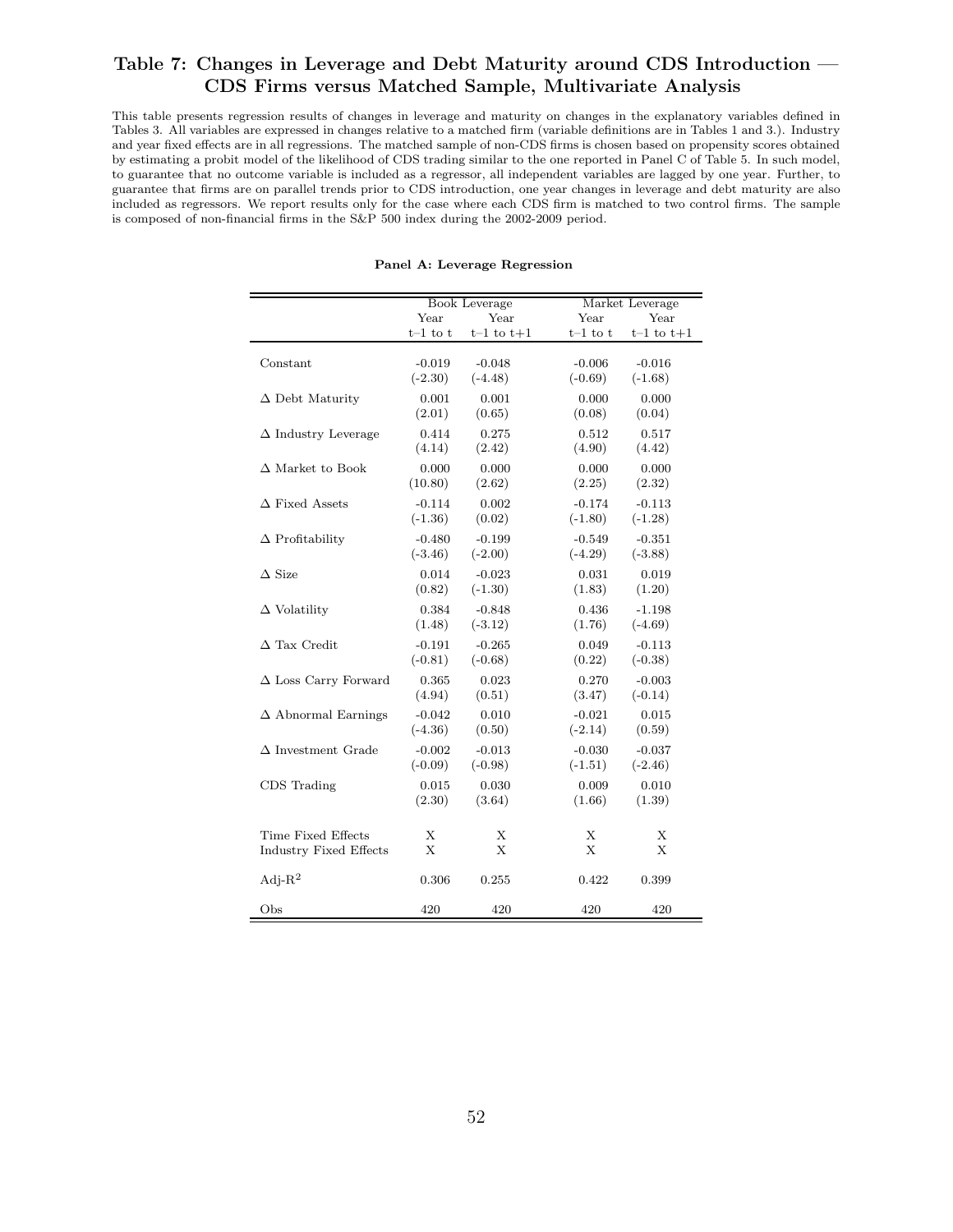|                               |            | <b>Book Leverage</b> |            | Market Leverage |
|-------------------------------|------------|----------------------|------------|-----------------|
|                               | Year       | Year                 | Year       | Year            |
|                               | $t-1$ to t | $t-1$ to $t+1$       | $t-1$ to t | $t-1$ to $t+1$  |
| Constant                      | $-0.462$   | $-0.338$             | $-0.563$   | $-0.396$        |
|                               | $(-0.90)$  | $(-0.55)$            | $(-1.09)$  | $(-0.66)$       |
| $\Delta$ Leverage             | 6.336      | 1.393                | 2.421      | 0.511           |
|                               | (1.79)     | (0.54)               | (0.68)     | (0.22)          |
| $\Delta$ Asset Maturity       | 0.241      | 0.142                | 0.254      | 0.140           |
|                               | (1.74)     | (1.39)               | (1.79)     | (1.38)          |
| $\Delta$ Market to Book       | $-0.004$   | $-0.005$             | $-0.003$   | $-0.004$        |
|                               | $(-0.53)$  | $(-1.21)$            | $(-0.37)$  | $(-1.24)$       |
| $\Delta$ Size                 | 0.189      | $-0.360$             | 0.189      | $-0.412$        |
|                               | (0.23)     | $(-0.49)$            | (0.22)     | $(-0.58)$       |
| $\Delta$ Volatility           | 23.938     | 22.821               | 23.384     | 22.376          |
|                               | (0.85)     | (1.01)               | (0.81)     | (0.97)          |
| $\Delta$ Tax Credit           | $-2.700$   | 17.811               | $-4.121$   | 17.535          |
|                               | $(-0.18)$  | (1.79)               | $(-0.29)$  | (1.85)          |
| $\Delta$ Loss Carry Forward   | $-4.262$   | 2.214                | $-2.747$   | 2.253           |
|                               | $(-1.18)$  | (2.40)               | $(-0.79)$  | (2.56)          |
| $\Delta$ Abnormal earnings    | 0.678      | $-0.253$             | 0.473      | $-0.246$        |
|                               | (1.28)     | $(-1.23)$            | (0.89)     | $(-1.20)$       |
| $\Delta$ Investment Grade     | $-1.485$   | 0.291                | $-1.488$   | 0.291           |
|                               | $(-1.42)$  | (0.72)               | $(-1.41)$  | (0.73)          |
| CDS Trading                   | 0.923      | 0.879                | 1.038      | 0.916           |
|                               | (2.26)     | (1.90)               | (2.52)     | (1.93)          |
| Time Fixed Effects            | X          | X                    | X          | X               |
| <b>Industry Fixed Effects</b> | X          | X                    | X          | X               |
| Adj- $R^2$                    | 0.044      | 0.029                | 0.037      | 0.029           |
| Obs                           | 420        | 420                  | 420        | 420             |

Panel B: Maturity Regression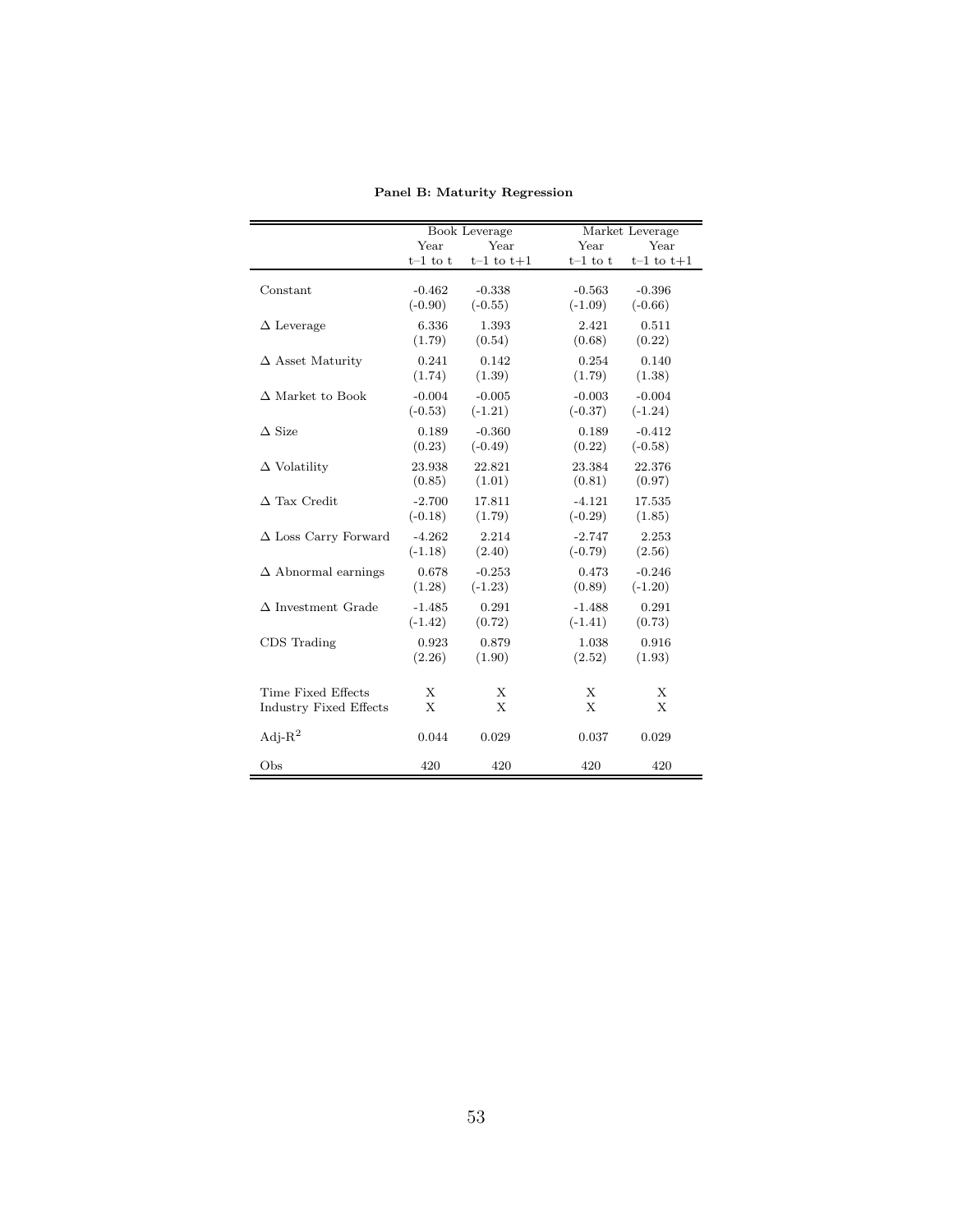# <span id="page-54-0"></span>Table 8: CDS Liquidity Proxies

This table presents two-stage least squares (2SLS) regression results of leverage and maturity on the explanatory variables in Tables 3, plus CDS market liquidity proxies for the sub-sample of firms for which CDS Trading equals one. CDS Count is defined as the log number of daily CDS quotes on Bloomberg during year t (across all maturities). Bid-Ask Spread is defined as the average daily bid-ask spread for CDSs on the firm's debt, as disseminated on Bloomberg, during year t. All other variables are defined in Tables 1 and 3. Year and industry fixed effects are included in all regressions. The sample is composed by non-financial firms in the S&P 500 index for which a CDS is trading during the 2002-2009 period.

|                               | OLS<br>(1)      | 2SLS<br>(2)     | <b>Book Leverage</b><br><b>OLS</b><br>(3) | 2SLS<br>(4)           | <b>OLS</b><br>(1) | 2SLS<br>(2)     | Market Leverage<br><b>OLS</b><br>(3) | 2SLS<br>(4)           |
|-------------------------------|-----------------|-----------------|-------------------------------------------|-----------------------|-------------------|-----------------|--------------------------------------|-----------------------|
| Constant                      | 0.457           | 0.554           | 0.489                                     | 0.600                 | 0.396             | 0.441           | 0.409                                | 0.460                 |
|                               | (6.12)          | (6.72)          | (6.63)                                    | (7.11)                | (7.54)            | (7.94)          | (7.77)                               | (8.06)                |
| Debt Maturity                 | $-0.001$        | $-0.015$        | $-0.001$                                  | $-0.014$              | $-0.001$          | $-0.007$        | $-0.001$                             | $-0.007$              |
|                               | $(-1.80)$       | $(-2.98)$       | $(-1.92)$                                 | $(-2.92)$             | $(-2.06)$         | $(-2.20)$       | $(-2.13)$                            | $(-2.15)$             |
| Industry Leverage             | 0.372           | 0.304           | 0.357                                     | 0.288                 | 0.335             | 0.300           | 0.328                                | 0.293                 |
|                               | (4.41)          | (3.31)          | (4.28)                                    | (3.15)                | (5.29)            | (4.34)          | (5.22)                               | (4.23)                |
| Market to Book                | $-0.008$        | $-0.011$        | $-0.003$                                  | $-0.005$              | $-0.056$          | $-0.057$        | $-0.053$                             | $-0.054$              |
|                               | $(-0.76)$       | $(-1.04)$       | $(-0.29)$                                 | $(-0.46)$             | $(-8.15)$         | $(-8.04)$       | $(-7.71)$                            | $(-7.60)$             |
| <b>Fixed Asset</b>            | 0.099           | 0.148           | 0.101                                     | 0.148                 | 0.054             | 0.077           | 0.055                                | 0.077                 |
|                               | (2.49)          | (3.43)          | (2.53)                                    | (3.45)                | (1.99)            | (2.63)          | (2.00)                               | (2.63)                |
| Profitability                 | 0.080           | 0.096           | 0.069                                     | 0.080                 | $-0.043$          | $-0.037$        | $-0.048$                             | $-0.045$              |
|                               | (0.76)          | (0.90)          | (0.67)                                    | (0.76)                | $(-0.60)$         | $(-0.51)$       | $(-0.68)$                            | $(-0.63)$             |
| Size                          | $-0.019$        | $-0.019$        | $-0.017$                                  | $-0.016$              | $-0.008$          | $-0.008$        | $-0.007$                             | $-0.007$              |
|                               | $(-2.42)$       | $(-2.43)$       | $(-2.32)$                                 | $(-2.19)$             | $(-1.46)$         | $(-1.47)$       | $(-1.40)$                            | $(-1.32)$             |
| Volatility                    | 0.003           | 0.137           | $-0.030$                                  | 0.086                 | 0.005             | 0.070           | $-0.011$                             | 0.046                 |
|                               | (0.02)          | (0.80)          | $(-0.18)$                                 | (0.52)                | (0.04)            | (0.59)          | $(-0.09)$                            | (0.40)                |
| Abnormal Earnings             | 0.020           | 0.015           | 0.020                                     | 0.015                 | 0.011             | 0.008           | 0.011                                | 0.009                 |
|                               | (2.02)          | (1.59)          | (1.97)                                    | (1.57)                | (1.43)            | (1.12)          | (1.40)                               | (1.11)                |
| Tax Credit                    | $-0.121$        | 0.112           | $-0.113$                                  | 0.108                 | $-0.103$          | 0.001           | $-0.100$                             | $-0.002$              |
|                               | $(-0.92)$       | (0.71)          | $(-0.85)$                                 | (0.68)                | $(-1.18)$         | (0.01)          | $(-1.14)$                            | $(-0.02)$             |
| Loss Carry Forward            | 0.105           | 0.090           | 0.092                                     | 0.071                 | 0.026             | 0.019           | 0.021                                | 0.011                 |
|                               | (1.08)          | (0.93)          | (0.96)                                    | (0.75)                | (0.39)            | (0.28)          | (0.31)                               | (0.16)                |
| Investment Grade              | $-0.059$        | $-0.053$        | $-0.054$                                  | $-0.045$              | $-0.061$          | $-0.058$        | $-0.059$                             | $-0.054$              |
|                               | $(-3.43)$       | $(-3.01)$       | $(-3.16)$                                 | $(-2.58)$             | $(-4.56)$         | $(-4.24)$       | $(-4.42)$                            | $(-3.97)$             |
| CDS Count                     | 0.006<br>(1.53) | 0.011<br>(2.45) |                                           |                       | 0.003<br>(0.89)   | 0.005<br>(1.53) |                                      |                       |
| CDS Bid-Ask                   |                 |                 | $-0.169$<br>$(-2.87)$                     | $-0.230$<br>$(-3.64)$ |                   |                 | $-0.079$<br>$(-2.32)$                | $-0.106$<br>$(-2.88)$ |
| Time Fixed Effects            | X               | X               | Χ                                         | X                     | X                 | X               | X                                    | X                     |
| <b>Industry Fixed Effects</b> | X               | $\mathbf X$     | X                                         | $\mathbf X$           | $\mathbf X$       | $\rm X$         | $\mathbf X$                          | $\mathbf X$           |
| Clustered SE                  | Х               | X               | X                                         | X                     | X                 | X               | X                                    | X                     |
| Adj- $R^2$                    | 0.308           | 0.315           | 0.316                                     | 0.322                 | 0.517             | 0.517           | 0.519                                | 0.519                 |
| Obs                           | 1370            | 1370            | 1370                                      | 1370                  | 1370              | 1370            | 1370                                 | 1370                  |

Panel A: Leverage Regression